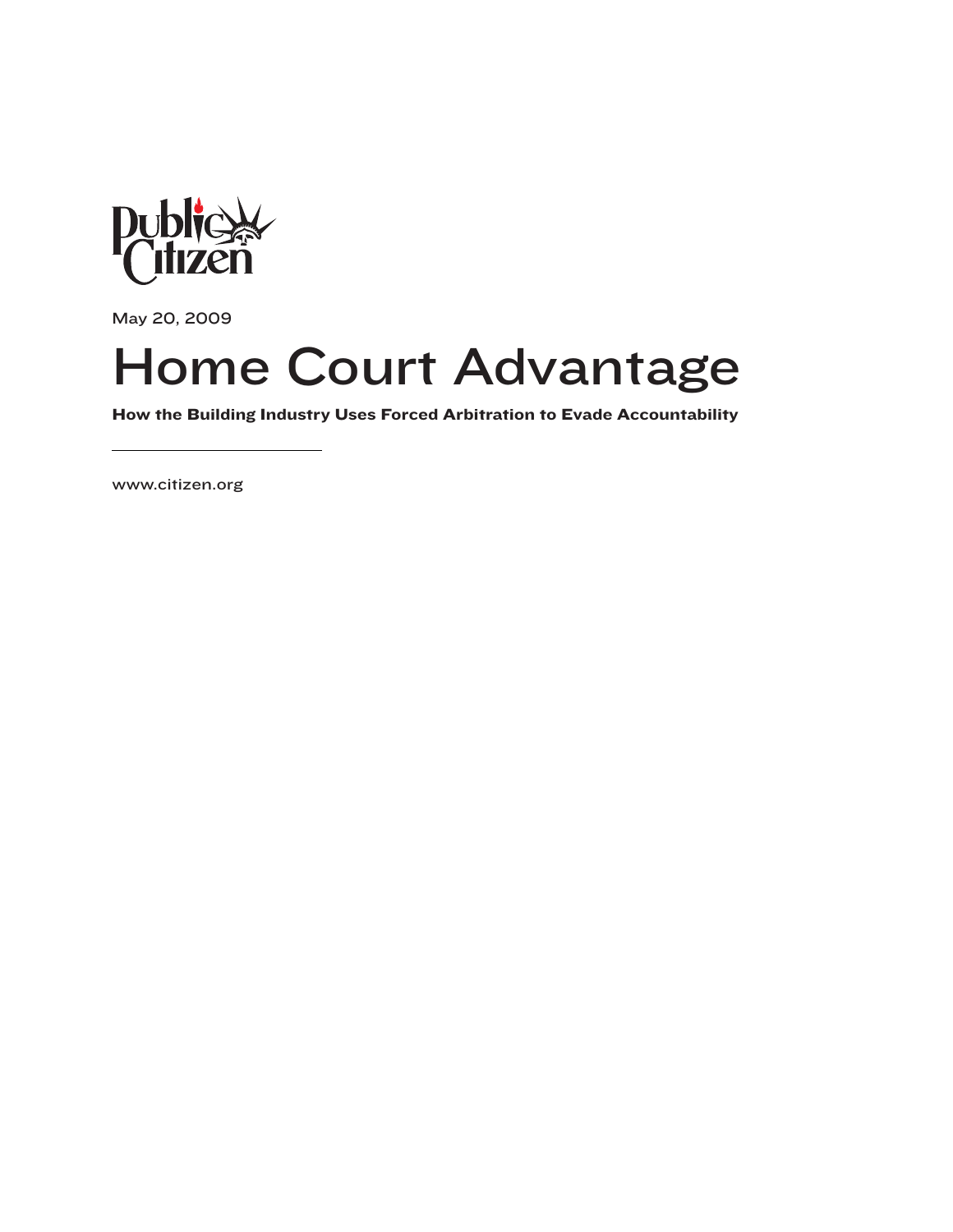#### **Acknowledgments**

"Home Court Advantage: How the Building Industry Uses Forced Arbitration to Evade Accountability" was written by John O'Donnell, Senior Researcher, Taylor Lincoln, Research Director, and David Arkush, Director of Public Citizen's Congress Watch division. Civil Justice Policy and Legal Associate Graham Steele provided legal research and Senior Researcher Alexander Cohen assisted with data analysis.

### **About Public Citizen**

Public Citizen is a 90,000 member non-profit organization based in Washington, D.C. We represent consumer interests through lobbying, litigation, research and public education. Founded in 1971, Public Citizen fights for consumer rights in the marketplace, safe and affordable health care, campaign finance reform, fair trade, clean and safe energy sources, and corporate and government accountability. Public Citizen has five divisions and is active in every public forum: Congress, the courts, governmental agencies and the media. Congress Watch is one of the five divisions.



© 2009 Public Citizen. All rights reserved.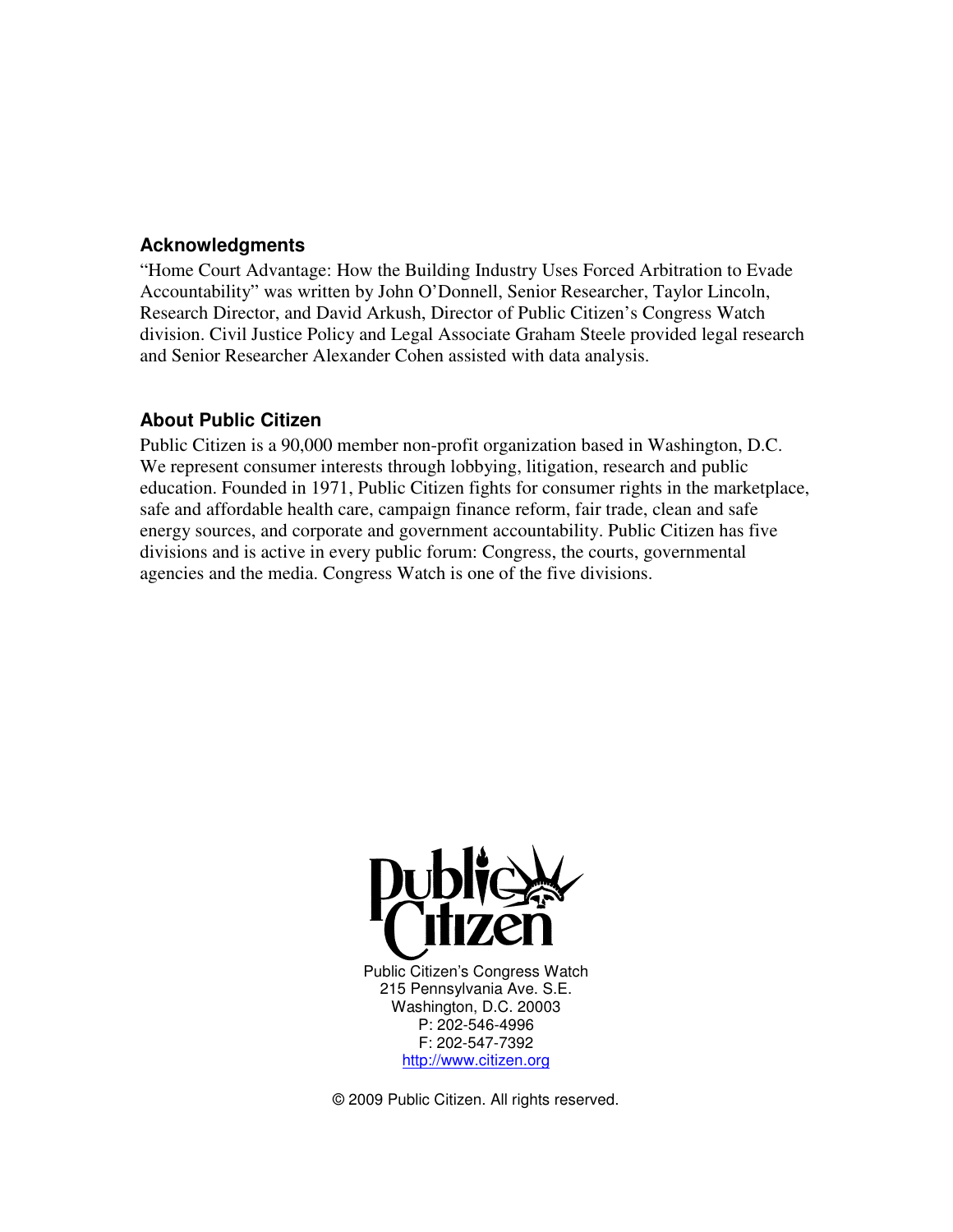# **Contents**

| Arbitration Firms Are Biased in Favor of Builders and Warranty Companies  3           |    |
|---------------------------------------------------------------------------------------|----|
| Home Builder Forces Arbitration on Consumers in Violation of FTC Order 4              |    |
|                                                                                       |    |
| Arbitration Costs Far More than Court and Poses Additional Risks to Consumers 5       |    |
|                                                                                       |    |
| Home Warranties Are the Linchpin of Builders' Quest to Reduce Buyers' Rights 6        |    |
| Use of Binding Mandatory Arbitration Is Now Ubiquitous in New Home Industry  8        |    |
| Warranty-Arbitration Trap Leaves Military Couple with Little Recourse for Shoddy      |    |
|                                                                                       |    |
| II. Major Builder Has Repeatedly Violated Prohibition Against Requiring Binding       |    |
| III. Building Industry Created Arbitration Firm to Handle Its Disputes  18            |    |
| Other Arbitration Firms also Have a Close Relationship with Building Industry 21      |    |
|                                                                                       |    |
|                                                                                       |    |
| IV. Buyers Have Little Defense Against Arbitrators with Conflicts of Interest 23      |    |
|                                                                                       |    |
| Another buyer learned of Paxson conflict too late to get adverse ruling dismissed. 26 |    |
|                                                                                       |    |
|                                                                                       |    |
| An Arbitrator Discloses Business Relationship with Builder at the Last Instant  28    |    |
|                                                                                       |    |
|                                                                                       |    |
| VII. Arbitration Clauses Threaten Retribution, Impose Gag Orders 42                   |    |
|                                                                                       |    |
| VIII. FHA and Other Federal Entities Prohibit or Oppose Binding Mandatory             | 45 |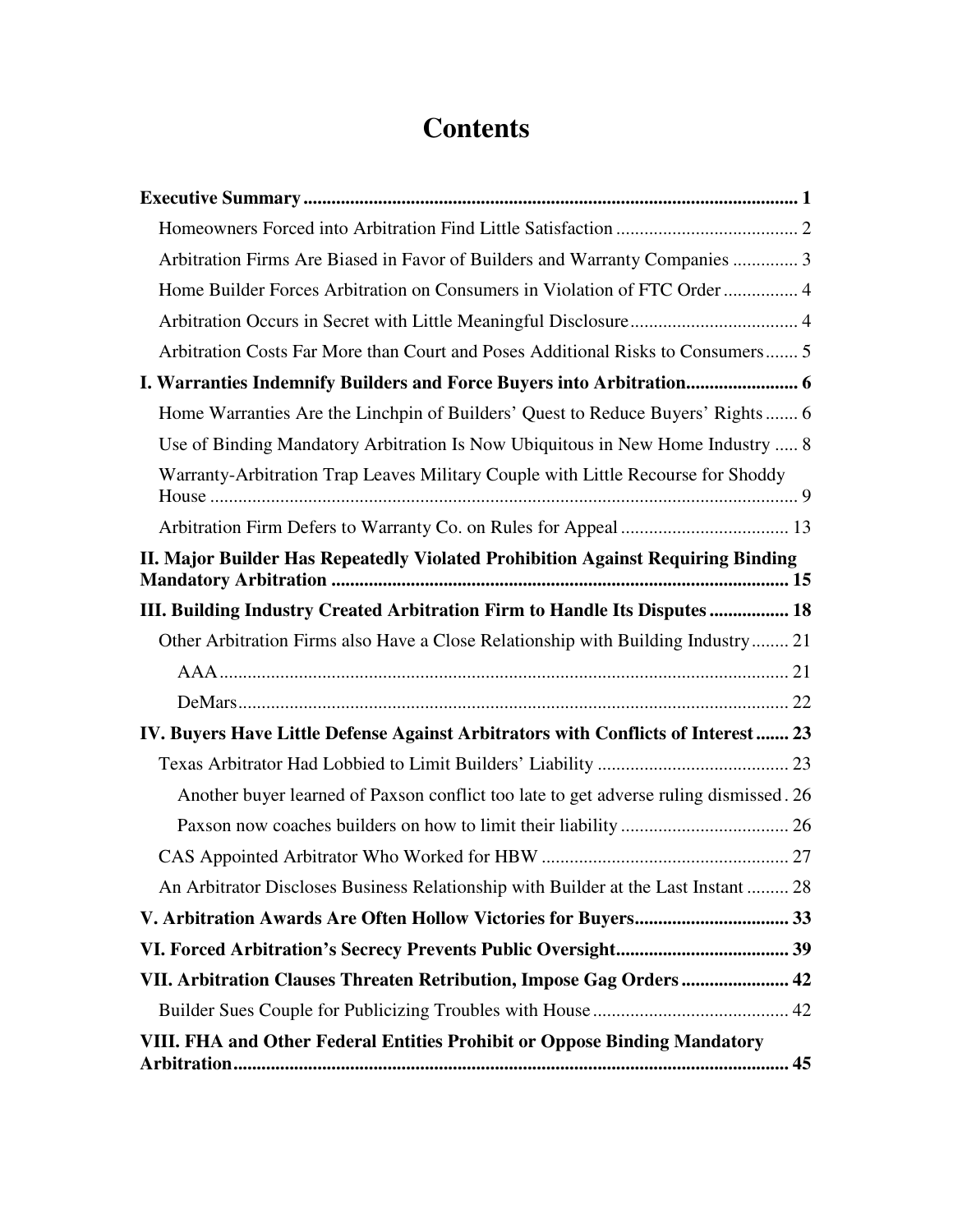| Warranty Company Tried to Force Dispute over FHA-backed House to be Settled by |  |
|--------------------------------------------------------------------------------|--|
|                                                                                |  |
|                                                                                |  |
|                                                                                |  |
|                                                                                |  |
|                                                                                |  |
|                                                                                |  |
|                                                                                |  |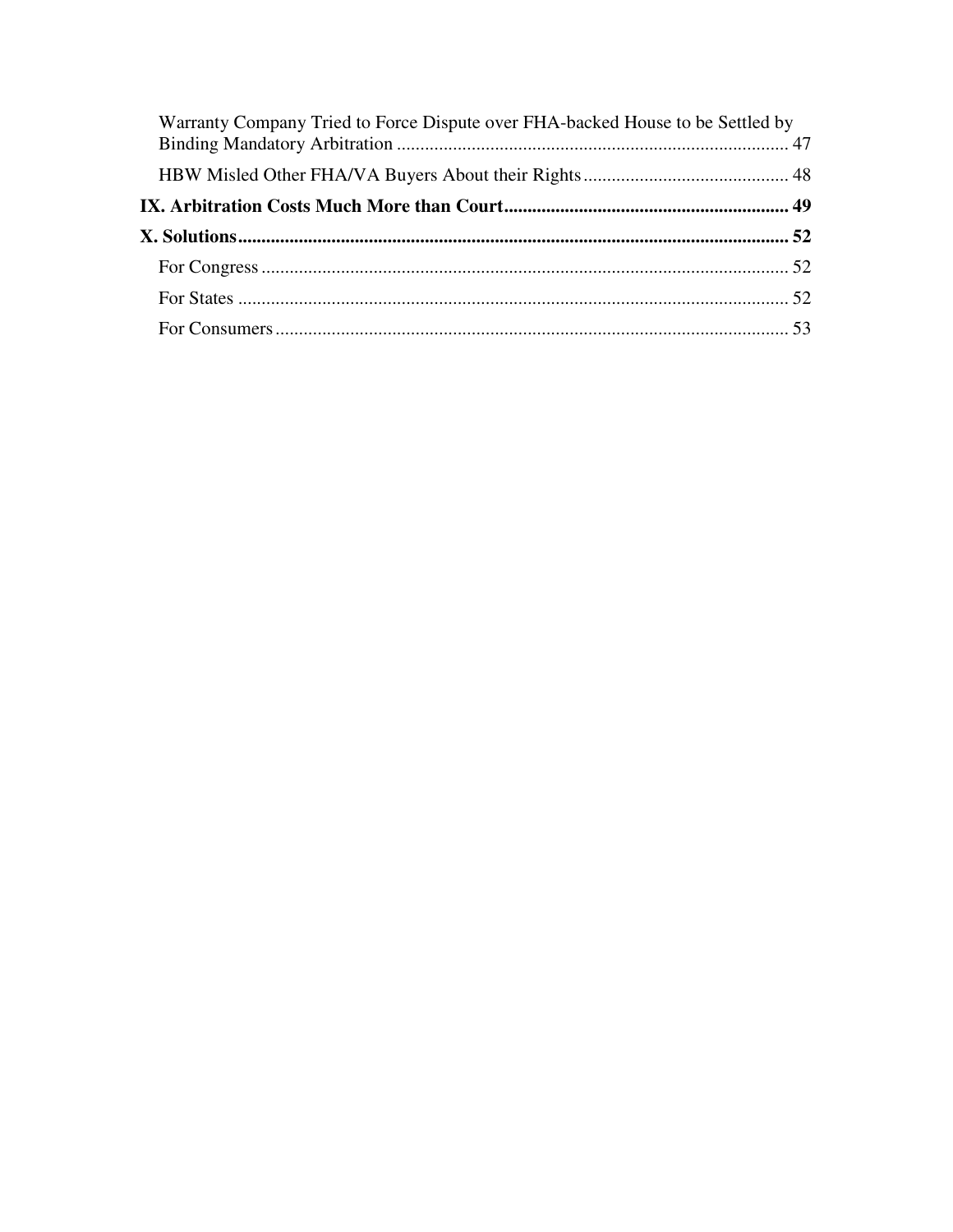### **Executive Summary**

An Army soldier between stints in Iraq and his wife were told just before closing that their new house came with a warranty to provide "extra coverage just in case something went wrong." But the warranty John and Michelle Rechtien received 45 days after moving in to their Savannah, Ga., house actually did the opposite. It severely restricted the builder's responsibilities and, further, required any future legal dispute to be settled before a private arbitration firm that was approved by the warranty company – a requirement that a Georgia law appears intent to prohibit.

After nearly two years of battling the builder over gross construction flaws, the couple had to pay \$2,500 to seek relief from the arbitration firm. The arbitrator rejected more than three-fourths of the Rechtiens' claims.

The arbitrator ruled the builder was not liable for broken wood trim, incomplete dry wall work, a leaking back door and mold, among other problems, because he deemed the items excluded from the warranty or determined that there was no record that the couple had asked the builder to fix the problems within one-year of moving into the house.

The arbitrator ruled that the builder was responsible for 39 repairs. But he calculated the award primarily with bids solicited by the builder – which were dramatically less than estimates that John and Michelle had obtained. After the arbitration was completed, Michelle called the contractors that had provided the builder with its low-ball estimates. They refused to honor the prices.

John and Michelle's story is a variation on one that has occurred countless times throughout the United States. New home buyers are told (often at the last minute) that they will receive a warranty, which is often characterized as a "gift" or a "bonus." When buyers actually receive the warranty (often after they move into their house), they learn that whole classes of problems are excluded from coverage. Home warranties typically forswear coverage for mold, violations of local building codes or "consequential damages," such as financial losses suffered by buyers who are forced to move out of their houses while repairs are made.

The warranties also dictate that any disputes between buyers and builders must be settled through mandatory binding arbitration, or forced arbitration. This privatized adjudication system provides the ultimate home court advantage for builders and warranty companies. Arbitration firms rely on builders and warranty firms for their business. They have every incentive to keep builders and warranty companies happy.

HBW Insurances Services LLC tells builders that its "2-10 HBW warranty requires mandatory and binding arbitration with every homebuyer. The arbitration is critical in the event of a dispute between you and the homeowner."

For home buyers, forced arbitration is often a nightmare. They are pitted against a cabal of builders, warranty companies and arbitration firms. These companies are often interconnected in complicated and opaque ways and seem to have a limitless ability to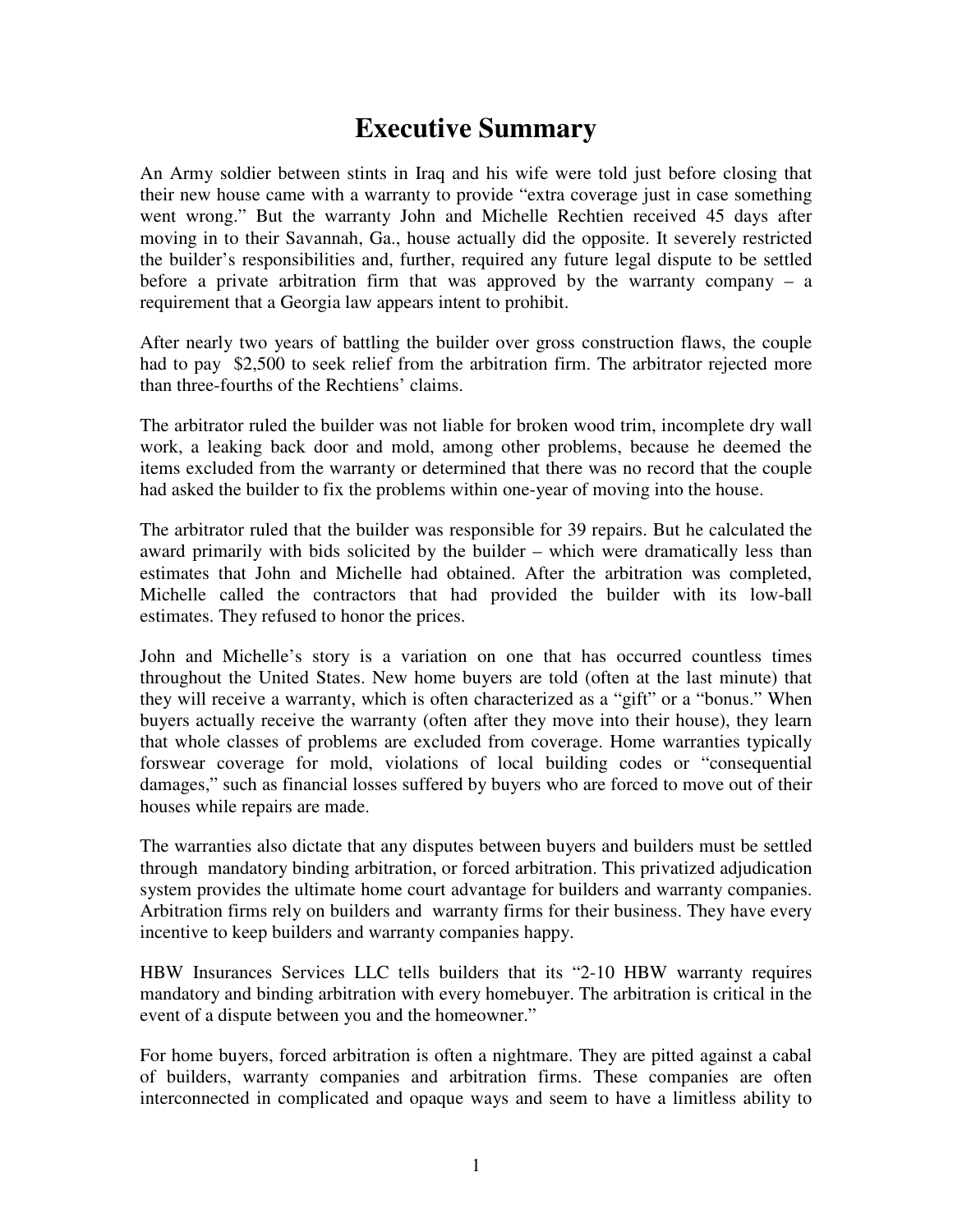generate "heads-we-win, tails-you-lose" scenarios. Secretive arbitration tribunals provide very few checks against misconduct, conflicts of interest, ignorance of the law, or even deliberate disregard for the law. Indeed, an arbitrator's failure to adhere to the law is specifically precluded as a ground for appeal. The system is also costly. Consumers are often charged fees many times greater than those they would pay in court – and they run the risk of being charged tens of thousands of dollars to pay for the other sides' lawyers.

#### **Homeowners Forced into Arbitration Find Little Satisfaction**

In addition to John and Michelle's ordeal, this report recounts several other homeowners' experiences with forced arbitration:

• **Leslie and Scott Kimbell**'s builder installed a stone fireplace without proper supports below it. This resulted in a sinking fireplace, causing the floors to slope. The arbitrator appeared to agree with the Kimbells' assessment of the problem but, remarkably, blamed them:

"The 'construction defects' that are the subject of this dispute were either caused by the Claimant's own actions or inactions, are typical homeowner maintenance items, or are otherwise the responsibility of the Claimant and not the Respondent," he wrote.

• **Jordan and Bob Fogal** discovered numerous mysterious leaks shortly after buying a new townhouse and eventually were forced to abandon the house because of mold problems. Although the builder claimed for months that it could not determine the cause of the leaks, the couple eventually learned that the builder had known the cause all along. The builder was suing its roofing subcontractor over flaws that were causing the leaks and had even listed the Jordan Fogal as potential witnesses in the case.

An American Arbitration Association arbitrator ruled in favor of the Fogals, finding the builder guilty of fraud. But the arbitrator awarded the couple just \$26,088 – less than eight percent of what they paid for a house they were forced to abandon.

• **William and Jennifer Falbaum** discovered significant problems with the foundation of their house and pursued arbitration before the American Arbitration Association. The arbitrator agreed that the flaw existed. But he rejected the couple's warranty claims, saying that they had failed to enter their warranty into evidence even though they had appended it to their pleadings. And he rejected their claims under the Texas Deceptive Trade Practices Act, flatly contradicting a Texas Court of Appeals decision with which he personally disagreed.

Soon after that ruling, the couple learned that the arbitrator had failed to disclose two conflicts: He was a lawyer for the Greater Houston Builders Association, and on its behalf he had urged the Texas Supreme Court to overturn the very ruling that he ignored in the Falbaums' arbitration ruling. In a rare occurrence, the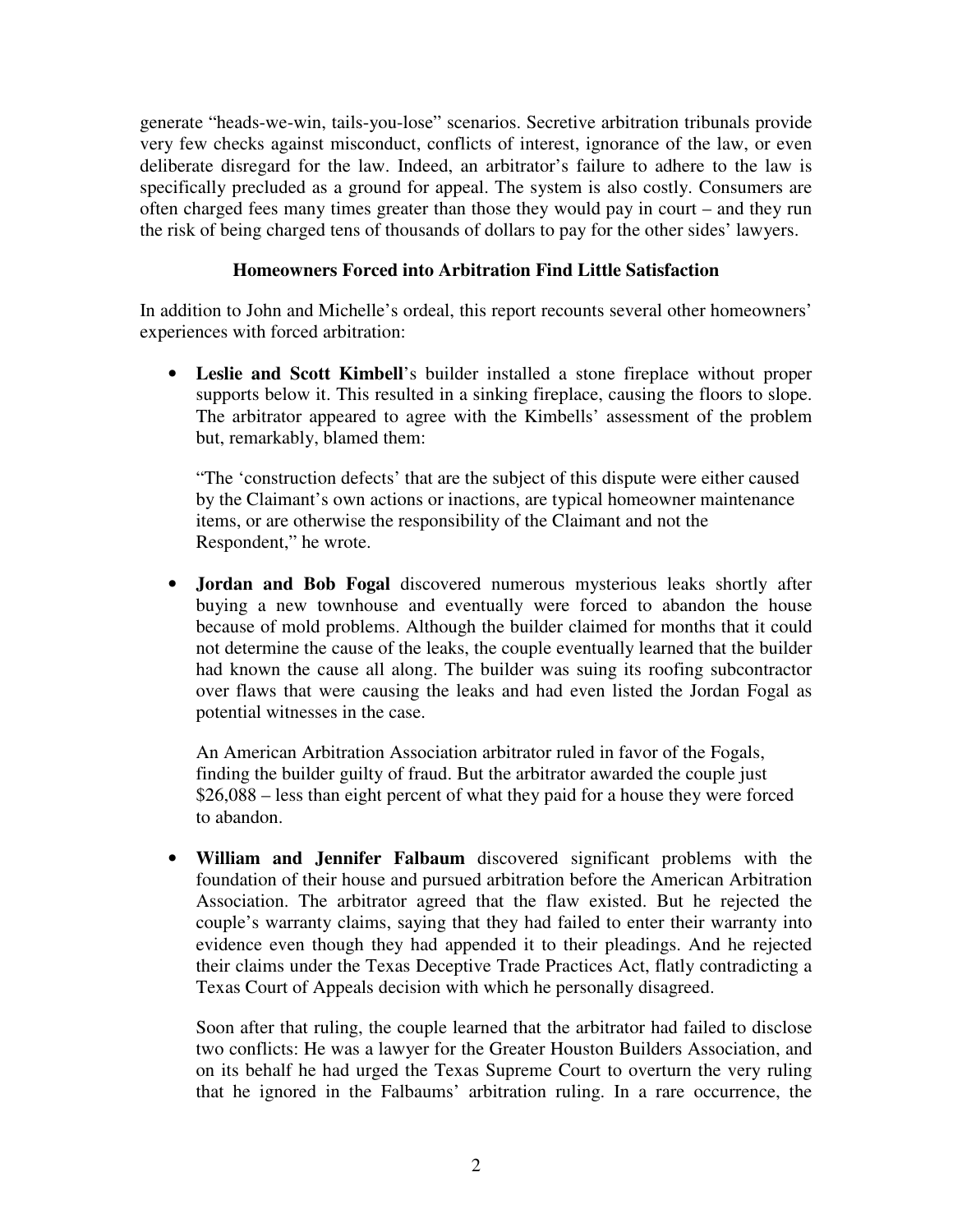Falbaums eventually convinced a judge to throw out the arbitrator's ruling because of these conflicts and reached a settlement that they found satisfactory.

- **Michael Pullara** went before the same arbitrator who ruled on the Falbaums' case. But Pullara did not learn about the arbitrator's conflicts until a year after he had been ordered to pay his builder nearly \$57,000 in damages and \$32,000 in attorneys' fees. The arbitrator awarded the builder these sums despite finding that the builder had breached its contract with Pullara. Because Texas law permits only 90 days to ask a court to overturn an arbitration ruling, Pullara was left with no recourse when he learned of the arbitrator's conflicts.
- **Timothy Clark Gilbert and Karen Gilbert** were awarded \$114,000 by Construction Arbitration Services (CAS) in a dispute over housing defects. Believing that they were owed \$200,000 in damages, the Gilberts asked the arbitration firm to preserve the evidence in anticipation of an appeal. After two requests went unanswered, the Gilberts successfully petitioned a judge to order that the evidence be preserved. But the evidence had already been destroyed.

CAS's argument at the resulting contempt-of-court hearing is telling about the utter lack of safeguards in forced arbitration. The firm argued that the destruction of evidence did not matter because "errors of fact or law do not invalidate an arbitration award." In other words, no evidence – even if it revealed outrageous violations of fact or law – could be used to modify the initial ruling.

• **Linda and Rick Etherson** filed an appeal with CAS after losing an arbitration against 2-10 HBW over a dispute involving a leaking foundation and mold on a new house. For months, they sought biographical information on the arbitrator appointed to hear their appeal, but they received it only a few days before the hearing. It indicated that the arbitrator's work involved performing inspections for 2-10 HBW, the Ethersons' opponent in the case. The Ethersons protested and the arbitrator recused himself at the last instant. Then CAS refused to refund the money that the Ethersons had paid for the arbitrator's travel expenses.

#### **Arbitration Firms Are Biased in Favor of Builders and Warranty Companies**

Construction contracts and home warranties typically designate one or more of three arbitration firms to settle disputes: Construction Arbitration Services, AAA, or DeMars. Each has demonstrated close ties to the home building industry.

• **Construction Arbitration Services (CAS)** was the "successor in interest" to the National Association of Conciliators, an arbitration company that went bankrupt. The National Association of Conciliators had been formed and financed by Home Owners Warranty. Home Owners Warranty, in turn, had been formed by the National Association of Home Builders.

In other words, CAS owes its existence to the National Association of Home Builders – the trade association of the builders whose cases it handles. CAS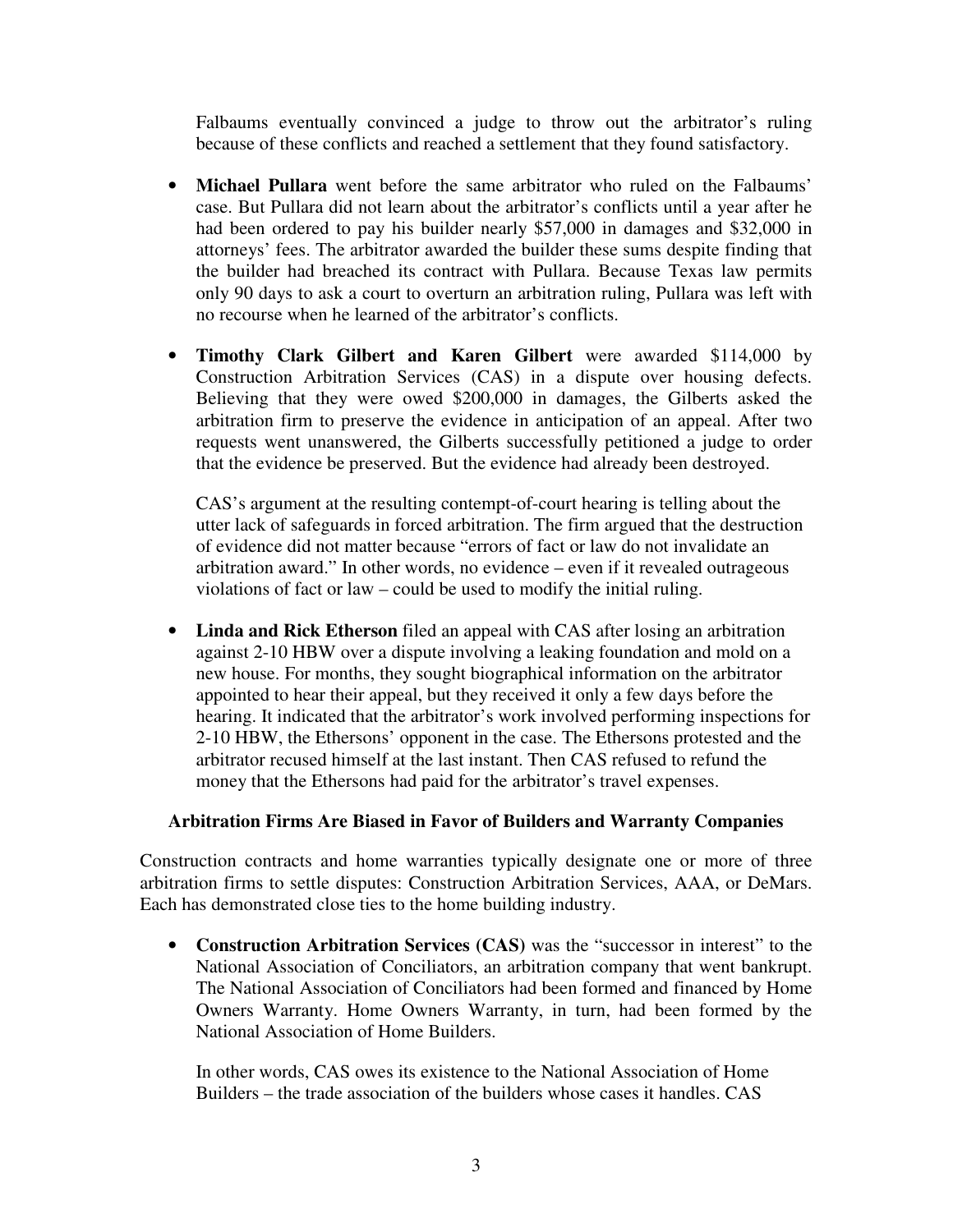President Lester Wolff said in a 1998 deposition that CAS was a *member* of the National Association of Home Builders.

• AAA advertises that the construction industry had a major role in writing its rules for construction arbitrations. AAA's construction arbitration rules, in its own words, were "developed in conjunction with the National Construction Dispute Resolution Committee, made up of representatives of industry organizations."

A promotional brochure for AAA's spring 2009 construction conference advised builders not to miss the opportunity to hear about "How you can control the arbitration process through advocacy and by drafting appropriate clauses for your contracts" and promises tips on "identifying the right arbitrator for your case."

• DeMars and Associates lists on its Web site the names of 14 businesses for which it conducts arbitrations – which it calls its "satisfied clients." Imagine a court of law calling the parties in lawsuits it adjudicates "satisfied clients."

#### **Home Builder Forces Arbitration on Consumers in Violation of FTC Order**

• KB Home has been prohibited by a Federal Trade Commission consent order since 1979 from forcing its customers to settle warranty disputes in binding mandatory arbitration. The company asked the Federal Trade Commission in the mid-1990s if it could resume the practice but was told that it could not. Still, the company proceeded to force its customers into binding mandatory arbitration. When caught, the company promised the FTC that it would stop. Then the FTC caught KB breaking its promise. As a court trial proceeded, the company argued that its actions were acceptable because the FTC knew what it was up to but did not act. The FTC disagreed vehemently. Eventually, KB paid a \$2 million fine for illegally forcing its customers into binding arbitration.

But KB was not done. The company next hatched a plan to offer consumers a warranty that lasted two years longer if they would accept a mandatory binding arbitration clause. This plan still appeared to violate the plain language of the FTC consent order, but the FTC did not object.

What sort of company fights so hard to force arbitration on its customers? In 2005, KB's mortgage subsidiary paid the largest fine ever assessed by HUD's Mortgagee Review Board for myriad fraudulent lending practices. The company's former CEO has been indicted in a stock options scheme for which he is facing up to 415 years in prison.

#### **Arbitration Occurs in Secret with Little Meaningful Disclosure**

The practice of forced arbitration is almost entirely shielded from public oversight. Apologists often argue that Congress should wait to act on forced arbitration until more "empirical" research is conducted.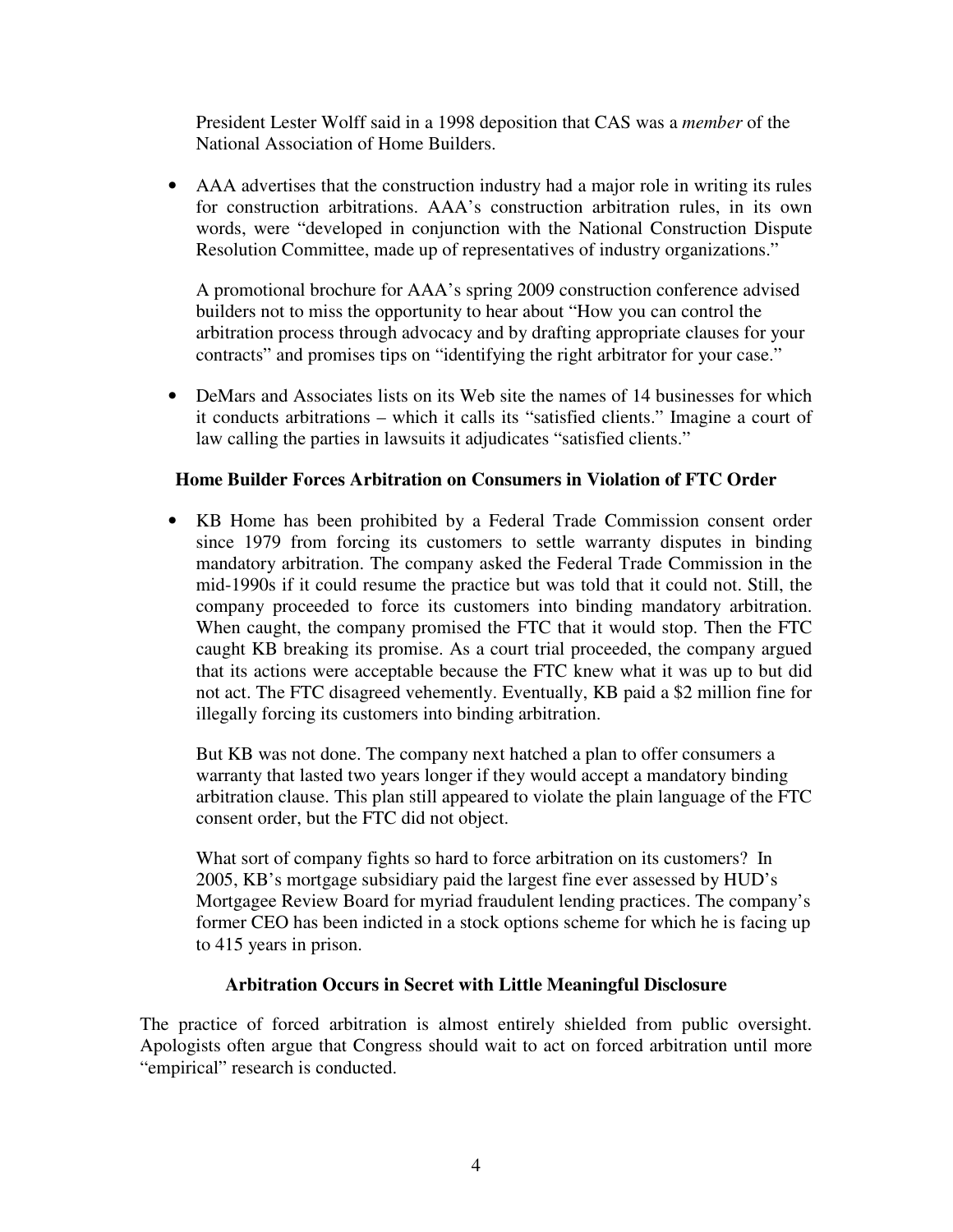The suggestion is disingenuous at best. Arbitration occurs in secret, providing scant data for empirical study. The few state laws that require arbitration firms to report on cases mandate only superficial disclosures, and the arbitration firms routinely flout even these modest requirements. For example, the American Arbitration Association, the largest firm, has published at least some information about 61,000 consumer cases in response to a California law. But despite the law's requirement to disclose whether the business or consumer prevailed, AAA has done so for only 4.3 percent of the cases for which an award was issued.

Perhaps symbolic of the arbitration industry's public relations campaign, in every single case – 959 out of 959 – in which AAA has disclosed a prevailing party, it named the consumer the winner. We have not found a single publicly disclosed instance in which the business was declared the prevailing party.

Public Citizen has communicated extensively with many individuals whose stories belie AAA's data. Businesses do win in arbitration. They often win rulings that disregard the law, offend basic standards of justice or both.

#### **Arbitration Costs Far More than Court and Poses Additional Risks to Consumers**

Arbitration costs are far greater than court costs. The cost of initiating an arbitration case far exceeds the cost of filing a court suit. Beyond that, arbitrators' fees often run into five figures, and arbitration companies often impose additional fees on an ala carte basis as a case proceeds. In contrast, judges salaries are paid by the public, court filing fees are modest, and courts to not deter meaningful inquiry by ladling on extra costs every step of the way.

This report recounts cases in which consumers had to shell out \$2,000 or more just to initiate a case. The couple whose fireplace sank because the builder had failed to install proper supports were hit with \$12,950 in fees – along with a ruling granting them no relief. Another couple had to pay out \$11,000 just in arbitration fees to keep their case going forward. An arbitrator did order the builder to reimburse them, but the couple has yet to receive a penny back. If these consumers had been pursuing court cases, their fees would have been limited to a few hundred dollars.

As a further pitfall, a consumer forced into arbitration can be stuck with the other side's attorneys' fees as a matter of course. In court, it is extremely rare for a consumer to be forced to pay a business's lawyers. It generally happens only in cases brought in bad faith. This report recounts an instance in which a home buyer was taken to arbitration by a builder. Not only did the arbitrator find the buyer liable for \$56,000 in damages, but he assessed the buyer \$32,000 to pay the builder's legal fees along with a \$10,5000 in arbitration costs.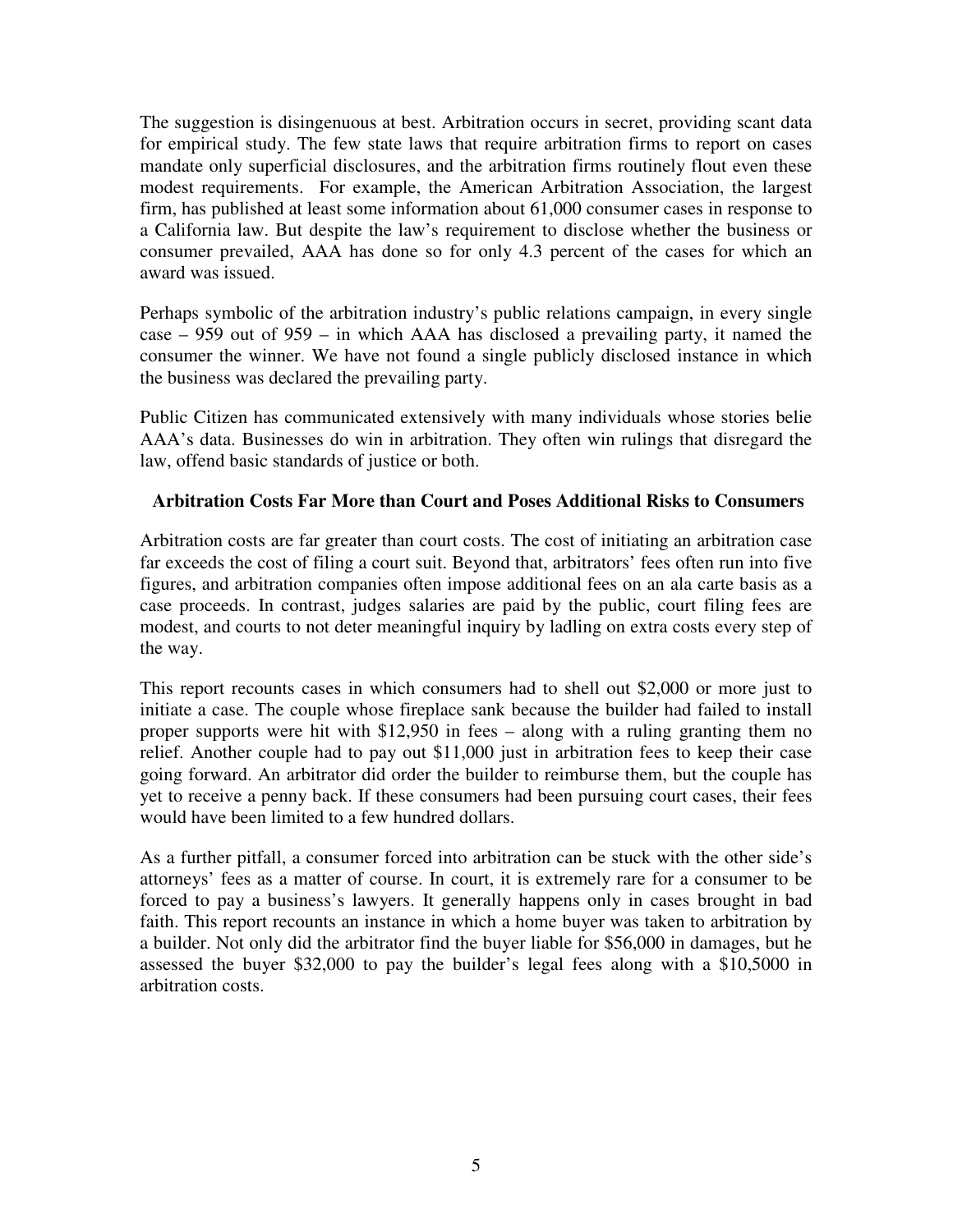# **I. Warranties Indemnify Builders and Force Buyers into Arbitration**

Army helicopter pilot John Rechtien and his wife Michelle Rechtien bought a new house in Savannah, Ga., in September 2006. They discovered numerous problems with the house before they even moved in, and many more afterwards, but were unable to convince their builder to fix the majority of the problems – especially the most serious ones.

Ordinarily, the Rechtiens would have been able to go to court and present their case to an impartial judge and jury. But, as they were closing on their house, they followed their builder's instruction to sign an application for a third-party warranty program operated by an insurance company. Although portrayed as a gift, the warranty actually shielded the builder from liability for numerous construction problems. Worse still, it forced the couple to resolve any legal disputes in mandatory binding arbitration with a private firm pre-approved by the warranty company rather than in a public court.

Unable to persuade the builder to fix their house, the Rechtiens eventually filed for arbitration. Subsequently, the arbitrator found many of the defects existed, even under the restrictive criteria outlined in the warranty. But the arbitrator sided with the builder on the most significant issues.

Days after the Rechtiens received the decision, John shipped out for his second tour in Iraq where he is an Apache attack helicopter pilot in Mosul. When he returns in October 2009, they will have to move to New York state because John's Army unit is being transferred there. But the flaws in their house are so extensive that they do not believe they will be able to sell it.

John and Michelle's story is a variation on one that has repeated itself throughout the country. New home buyers find themselves in possession of houses with serious – or even irresolvable – flaws caused by construction firms' gross negligence. But, the fine print in their purchase contracts or warranties blocks them from holding the builder accountable in court.

This report will show that buyers who escape arbitration often are able to negotiate satisfactory settlements. But those who get stuck in arbitration almost invariably end up wringing their hands in frustration.

### **Home Warranties Are the Linchpin of Builders' Quest to Reduce Buyers' Rights**

Already two-time homebuyers, the Rechtiens considered their September 2006 closing routine.

Like all home closings, theirs included a blizzard of papers to be signed. One was a "Builder Application for Home Enrollment" in a warranty program administered by a company named 2-10 Home Buyers Warranty Corp, or HBW.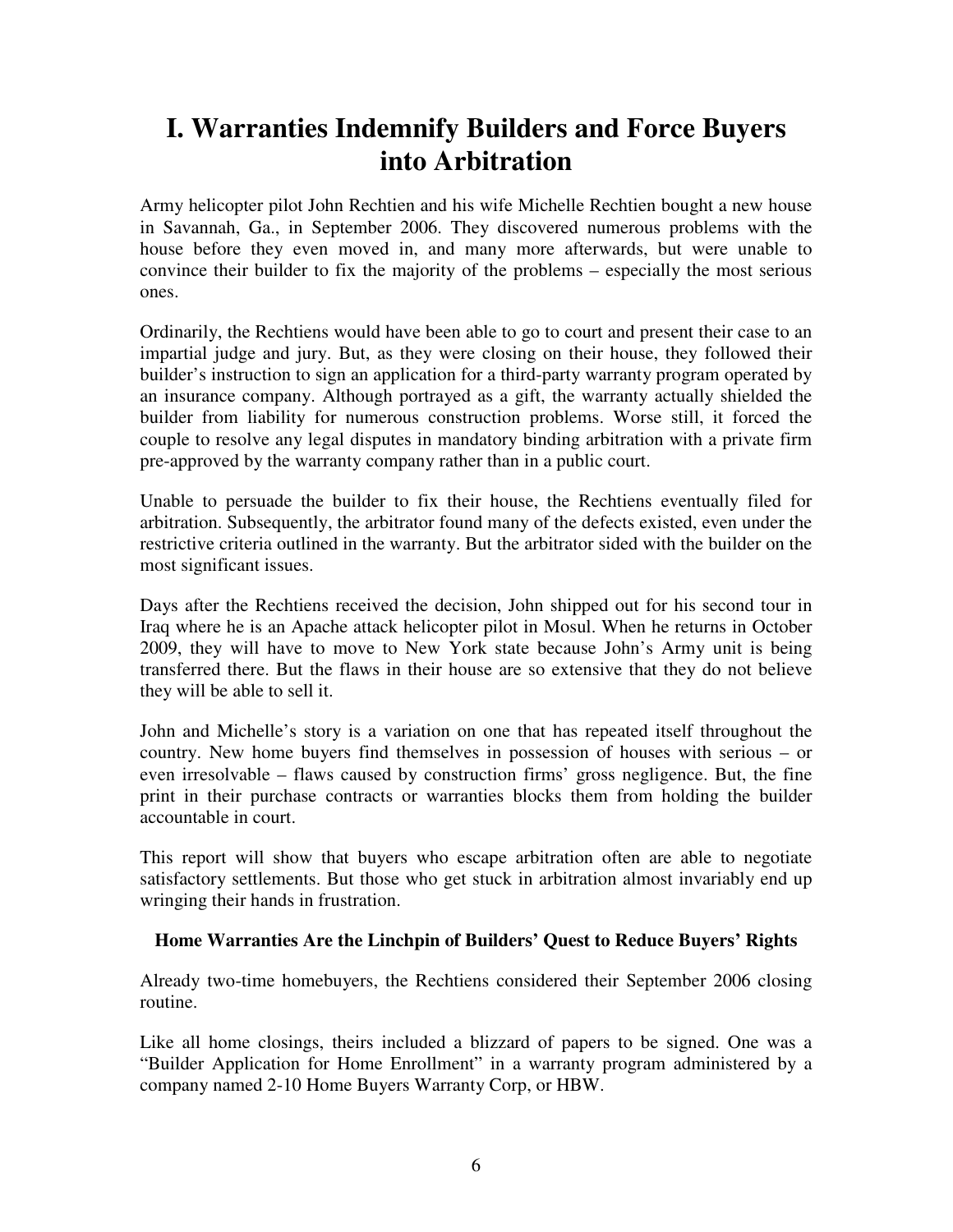The Rechtiens had first heard of the purported 10-year warranty only the day before. A representative for the builder, Jerry C. Wardlaw Construction Inc., had mentioned the warranty in passing during their walk-through, saying that it was "like a car warranty" and provided "extra coverage just in case something went wrong," Michelle said.<sup>1</sup>

At closing, the builder's representative signed the warranty application and handed John Rechtien an application form. It said the buyer had read a sample copy of the warranty and consented "to the terms of these documents including the binding mandatory arbitration provision" contained in the sample copy of the warranty.<sup>2</sup>

In fact, John Rechtien had not received a copy of the warranty, much less read it. He had no idea of what the binding mandatory arbitration provision was. Even if he were familiar with binding mandatory arbitration, he reasonably could have inferred that it would apply only to disputes over the purported "extra coverage" provided by the warranty.

But the warranty's language was crafted to wipe out all other protections the Rechtiens enjoyed and to force the couple into arbitration to settle any disputes they might have with the builder. None of that would become apparent to the Rechtiens until they received the 27-page warranty booklet in the mail – 45 days after moving into their house.

That booklet revealed that the warranty did not provide anywhere near the advertised 10 years of coverage. Only for the first year did it offer broad coverage, and even then it shielded the builder from liability for whole classes of problems, such as violations of building codes, damage caused by mold, and even physical injuries or other health problems the Rechtiens might suffer because of the builder's negligence. $3$ 

By the second year, coverage was limited to "systems," such as heating and air conditioning. For years three through ten, coverage was limited only to damage to "loadbearing functions to the extent that your Home becomes unsafe, unsanitary or otherwise unlivable." $4$ 

The booklet also filled in the chilling details about binding mandatory arbitration: "Any and all claims, disputes and controversies by or between the homeowner, the Builder, the Warranty Insurer and/or HBW, or any combination of the foregoing, arising from or related to this Warranty . . . shall be settled by binding arbitration. Agreeing to arbitration means you are waiving your right to a jury trial."<sup>5</sup>

The booklet made careful distinctions between the warrantor, 2-10 Home Buyers Warranty Corp., and the warranty insurer, National Home Insurance Company, even though both were owned by the same company. This may have been because at least 17 states, including Georgia, prohibit the use of binding mandatory arbitration in consumer insurance agreements.<sup> $\overline{6}$ </sup> NHIC attempted to draw a distinction between itself and HBW when its arbitration clause was challenged in Kentucky, another state that does not permit the use of arbitration in insurance agreements. But the judge was not fooled. While NHIC had attempted to "clothe" its agreements as something other than insurance, the judge ruled, "it is clear that these agreements nonetheless function as an 'insurance contract."<sup>7</sup>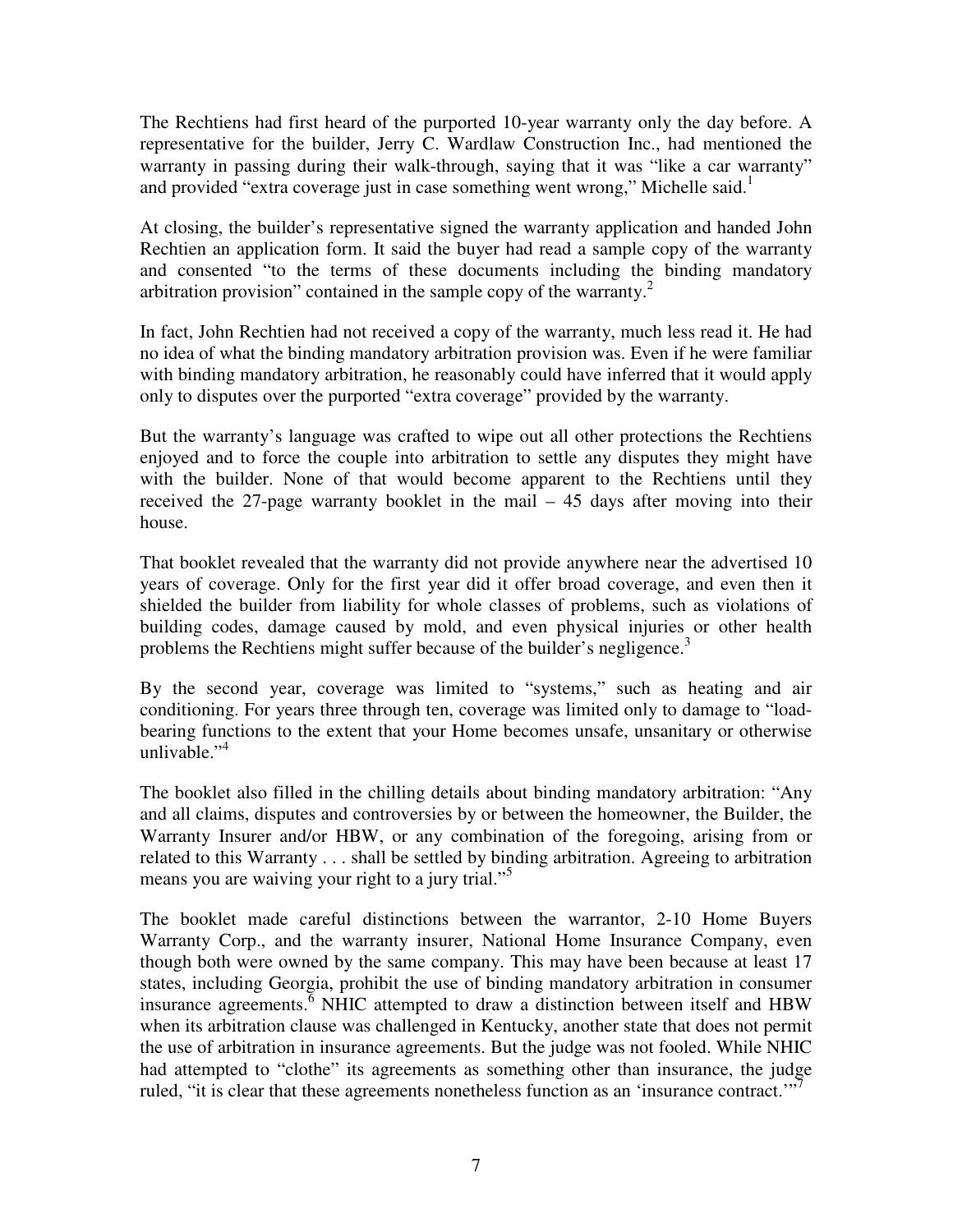#### **Use of Binding Mandatory Arbitration Is Now Ubiquitous in New Home Industry**

Of the nation's 10 largest homebuilders, at least nine include binding mandatory arbitration clauses in its purchase contracts, warranties, or both. Meritage Homes, which recently broke into *Builder* magazine's top 10, did not respond to several inquiries from Public Citizen. [See Figure 1]

| Rank Among Builders<br>in 2008* | <b>Builder</b>                         | Builder's<br>contract terms<br>require binding<br>mandatory arbitration? | <b>Warranty requires</b><br>arbitration? |
|---------------------------------|----------------------------------------|--------------------------------------------------------------------------|------------------------------------------|
|                                 | D.R. Horton <sup>8</sup>               | <b>Unknown</b>                                                           | Yes                                      |
| $\overline{2}$                  | Pulte Homes <sup>9</sup>               | Unknown                                                                  | Yes                                      |
| 3                               | Centex Corp. <sup>10</sup>             | Yes                                                                      | Yes                                      |
| $\overline{4}$                  | Lennar Corp. <sup>11</sup>             | Unknown                                                                  | Yes                                      |
| 5                               | KB Home <sup>12</sup>                  | Yes*                                                                     | No                                       |
| 6                               | Hovnanian<br>Enterprises <sup>13</sup> | Unknown                                                                  | Yes                                      |
| 7                               | <b>NVR</b><br>$(Ryan)^{14}$            | Unknown                                                                  | Yes                                      |
| 8                               | The Ryland Group <sup>15</sup>         | <b>No</b><br>(optional)                                                  | Yes                                      |
| 9                               | Beazer Homes <sup>16</sup>             | Unknown                                                                  | Yes**                                    |
| 10                              | Meritage Homes<br>Corp. <sup>17</sup>  | Unknown                                                                  | Unknown                                  |

**Figure 1: The Nation's 10 Largest Builders' Policies on Arbitration** 

Source: Builder magazine, May 11, 2009.

\*Arbitration is mandatory for non-warranty disputes; optional for disputes over warranted matters, as agreed to by company in consent decree filed with the Federal Trade Commission.

\*\* Certain warranties issued in certain jurisdictions and for certain types of loans do not include mandatory binding arbitration.

While information about smaller builders is less complete, a survey of Texas builders provides some insight. A Texas commission reported in December 2006 that 85 percent of builders producing at least 100 houses annually, and 57 percent of all builders, required binding mandatory arbitration. This is a recent development. As recently as 2003, only 32 percent of Texas builders had imposed arbitration terms.<sup>18</sup>

Builders have shown a keen interest in ensuring that such arbitration provisions are widely adopted. For example, the Home Builders Association of Greater Cleveland requires its members to include arbitration clauses in their sales contracts and to demand that their subcontractors and other agents also mandate arbitration.<sup>19</sup>

Builders' practice of inserting arbitration clauses throughout their contracts has created a minefield for buyers who are determined to avoid them. "Several consumer witnesses thought that they had, through negotiations, struck arbitration clauses, but later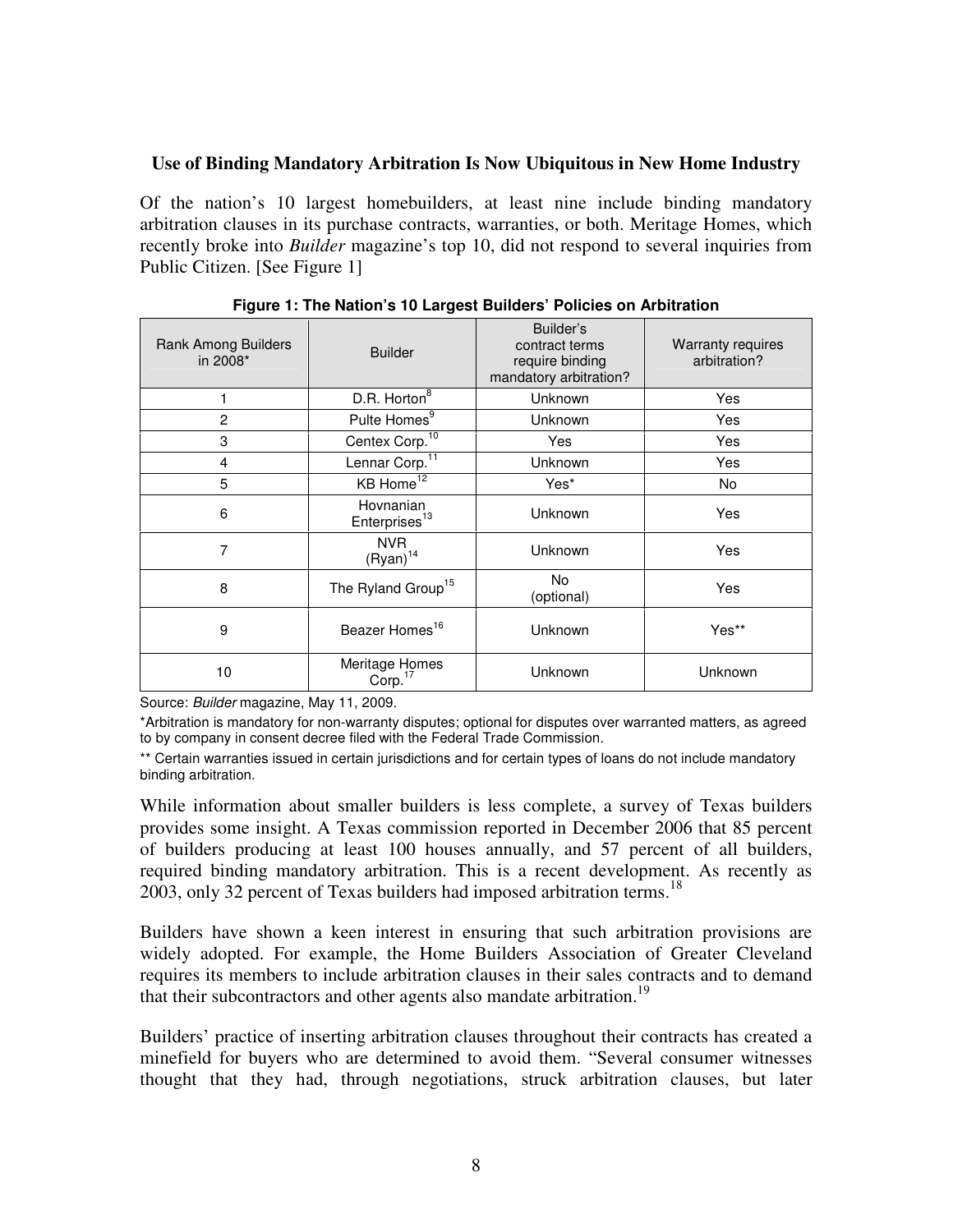discovered that they had unknowingly agreed to arbitrate disputes," a Texas legislative committee reported in  $2002^{20}$ 

It is not difficult to see how this could happen. Ryland Homes, the nation's eighth-largest builder in 2008, gives buyers an option about whether to accept arbitration clauses in its purchase contract. The firm is unusual in this respect. But the company's spokesman acknowledged that its warranty, which takes effect at closing, requires arbitration for warranty claims involving structural defects. $21$ 

One Texas builder, speaking at a time when the industry was riding high, summarized builders' use of arbitration this way: "Those with the gold get to make the rules, if you want to participate, [arbitration agreements] are the rules."<sup>22</sup>

The home warranty industry also recognizes that the use of arbitration is key to reducing liability for builders. HBW Insurances Services LLC tells builders, "The 2-10 HBW warranty requires mandatory and binding arbitration with every homebuyer. The arbitration is critical in the event of a dispute between you and the homeowner."

### **Warranty-Arbitration Trap Leaves Military Couple with Little Recourse for Shoddy House**

The first indications that John and Michelle Rechtien would have problems with their new house became apparent when they inspected it the day before closing.<sup>23</sup> Built at the height of the real estate boom, it bore innumerable signs of a house rushed into service too soon.

A Wardlaw representative provided two rolls of blue painter's tape and told the couple to mark every flaw they saw. "We used all the tape," Michelle recalls. $^{24}$ 

After the Rechtiens moved in, Wardlaw began to make repairs. "They were here every bit of a month-and-a-half fixing defects I found in the first go-around," Michelle recalled.<sup>25</sup>

In November 2006, two months after closing, Michelle pointed out drywall cracks to the builder's representative. The representative warned that the firm would only repair drywall once, and said that it was better to wait until the first anniversary inspection to ask for the repairs, Michelle said. $^{26}$ 

The one-year inspection was set for Sept. 18, 2007, 10 days before the first anniversary of closing. The Wardlaw representative failed to appear because, Michelle was told, the representative forgot about the appointment.<sup>27</sup> The inspection was rescheduled for October 17, nearly three weeks beyond the deadline for reporting problems covered by the first year of the warranty.

"When I asked about it being past the one-year mark, I was told, 'It's fine, not going to be an issue,'" Michelle wrote in a log she and John kept to memorialize what developed into a continuing battle with Wardlaw. $^{28}$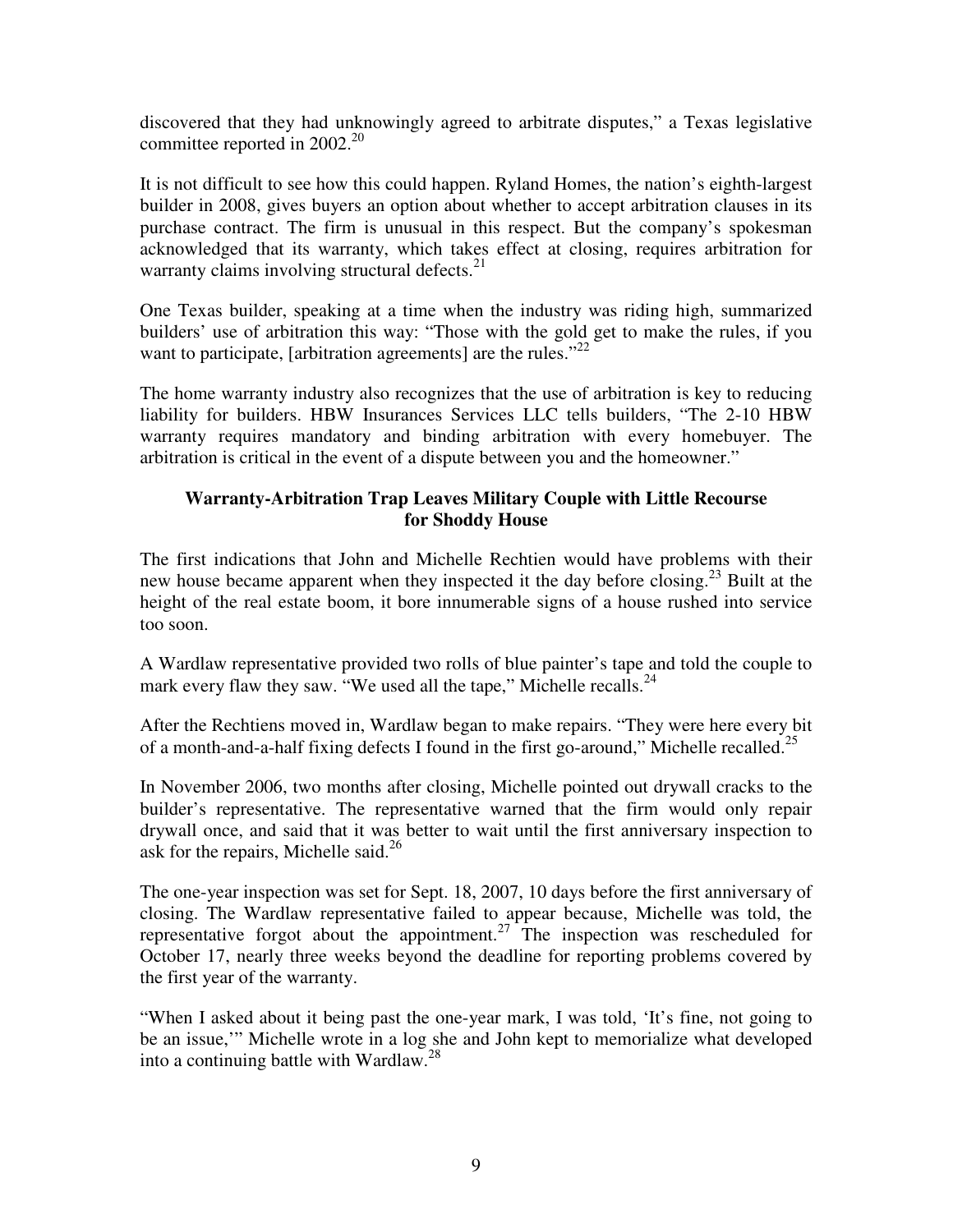On Oct. 17, 2007, a Wardlaw representative arrived for the inspection with a single sheet of lined paper titled "Jerry C. Wardlaw Construction and Development Inc. One Year Inspection." She would use the paper to record problems the Rechtiens pointed out.<sup>29</sup>

"We informed her that one sheet was not going to be enough," Michelle recalled in an email to Public Citizen. "The representative told us everything would be fine. Whatever wasn't written down, we could just inform the subcontractors when they came in to repair the other items [and] they would repair them also." $30$ 

Subsequently, on numerous occasions, Michelle said, "We were reassured that everything would be fine, that the defects would be repaired."<sup>31</sup>

But Wardlaw was not making the repairs, according to Michelle. This followed a pattern that a New Jersey investigation of the home warranty industry found – promises and promises that are not followed by action. Investigators said the practice is called  $\cdot$ 'lulling."<sup>32</sup>

As the Rechtiens lost faith in the builder, they decided to seek an expert opinion on the condition of their house. In February 2008, they hired professional engineer John A. Tanner to inspect the house. Tanner reported that the house had five building code violations, including those involving roof trusses, drainage, and requirements for construction of houses built within a 110-mph hurricane zone. He based his assessment in part on his observations of nearby partially completed Wardlaw houses where the framing had not yet been covered by siding and drywall.

Tanner also found seven "questionable conditions" that "could affect the sale value of the house" and seven examples of "poor workmanship."<sup>33</sup> He also wrote, "Several doors do not meet the jamb stop and you can see through the crack between the door and the doorframe jamb stop."<sup>34</sup> Those doors had been taken down, refurbished and rehung after Michelle had complained to the builder that they were blemished with marks similar to those a frosty beer can leaves on a wood surface.<sup>35</sup>

In the meantime, the Rechtiens became concerned that mold had developed in places where water was leaking, including around an exterior door, around a leaky shower unit in one bathroom, and around the tub in a second bathroom. In April 2008, the Rechtiens paid a Savannah environmental firm nearly \$1,000 to do an assessment.<sup>36</sup>

The firm, WPC Engineering, Environmental & Construction Services, found evidence of water damage and "possible visible mold growth" in the bathrooms and around an exterior door. It found "clearly evident" mold on a tack strip that had been under a carpet near the French door in the living room and "light moisture staining" on wallboard and baseboard near the door. It also found "moisture damage and possible visible mold growth" on a wall immediately adjacent to a shower door and slight moisture damage adjacent to the bath tub in another bathroom.<sup>37</sup> Michelle sent pictures of the bath and shower units to the manufacturer, Kohler Company. Kohler blamed installation errors for the problems. $38$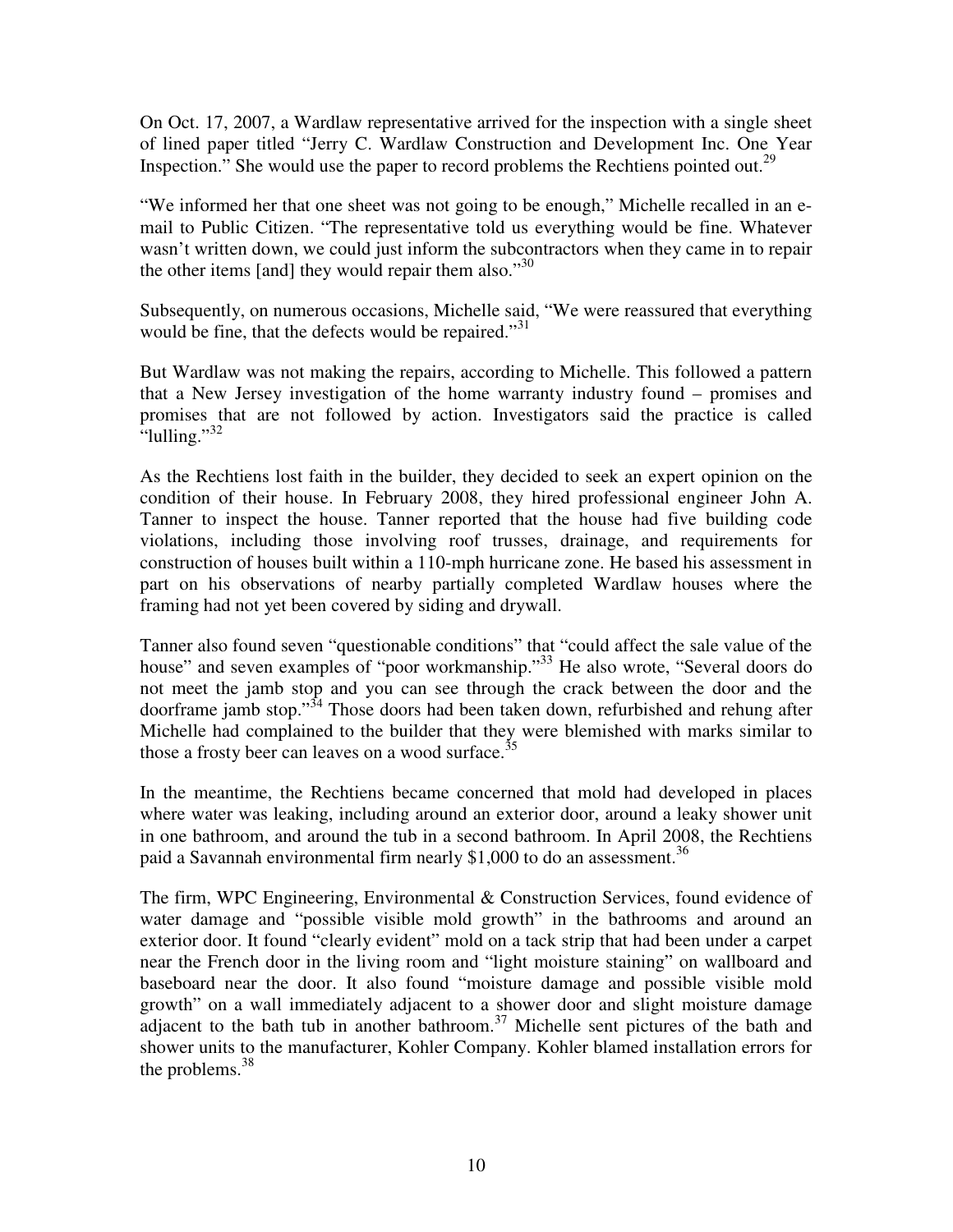Three months after receiving the WPC report, with many problems in the house still uncorrected, the Rechtiens began to pursue legal options and learned that pursuing a lawsuit in court was not an option because their warranty contained an arbitration clause.<sup>39</sup>

The warranty offered three arbitration firms to choose from: DeMars & Associates, the American Arbitration Association or Construction Arbitration Services. After some research, the Rechtiens found the least negative information about DeMars and opted for that company.<sup>40</sup>

The Rechtiens sent a request for arbitration to HBW, the warranty firm, on July 14, 2008, along with a check for  $$2,500<sup>41</sup>$  They listed 182 problems in their house and asked that the DeMars arbitrator specify a "method of repair" for items that the builder was required to fix.

When it received the Rechtiens' list of 182 problems, the warranty firm passed it along to Wardlaw. In a detailed response, the builder labeled 54 of them "covered defect[s]," leading the Rechtiens to believe that the firm would fix them. These alleged problems were barely discussed at the subsequent arbitration hearing, Michelle said.

"The items were briefly skimmed over; even when they were skimmed over the builder agreed to repair them," she wrote in an e-mail to Public Citizen. $42$ 

Lannie Richardson, a home inspector in a Savannah suburb, arbitrated the case. He held a hearing at the Rechtiens' house in early September 2008. Days after the hearing, he telegraphed his decision by asking both sides for repair estimates on 39 items on the list of  $182^{43}$ 

Among the items for which the arbitrator asked for repair estimates was the Rechtiens' complaint that four rooms in the house were "much warmer and colder than rest of house." Two contractors said the heating and air conditioning system was inadequate. They gave the Rechtiens bids of \$7,250 and \$7,500 to fix the system.<sup>44</sup> A third contractor proposed a different solution to Wardlaw – furnishing and installing "three (3) manual dampers into supply trunk lines so that the system can be balanced" for \$75 each – a total of  $\$225.^{45}$ 

In his Oct. 10, 2008, decision, the arbitrator chose "acceptable" estimates for the 39 items that he deemed covered. In all but seven cases, he deferred to the estimates submitted by Wardlaw. On the heating and cooling problem, for example, he opted for the \$225 dampers instead of the  $$7,250-\$7,500$  estimates to replace the system.<sup>46</sup> Remarkably, of the 54 items that the builder had acknowledged were "covered defect[s]," the arbitrator ruled that 36 were not covered.

Although Wardlaw's representative had promised at the one-year inspection that the Rechtiens would not need to document every flaw in order to receive warranty repairs, the arbitrator did enforce the strict deadline. The arbitrator refused to consider holding the builder liable for at least 40 items because he lacked proof that the flaw had been reported within the warranty period.<sup>47</sup> For example, Item No. 108 alleged "closet door gaps,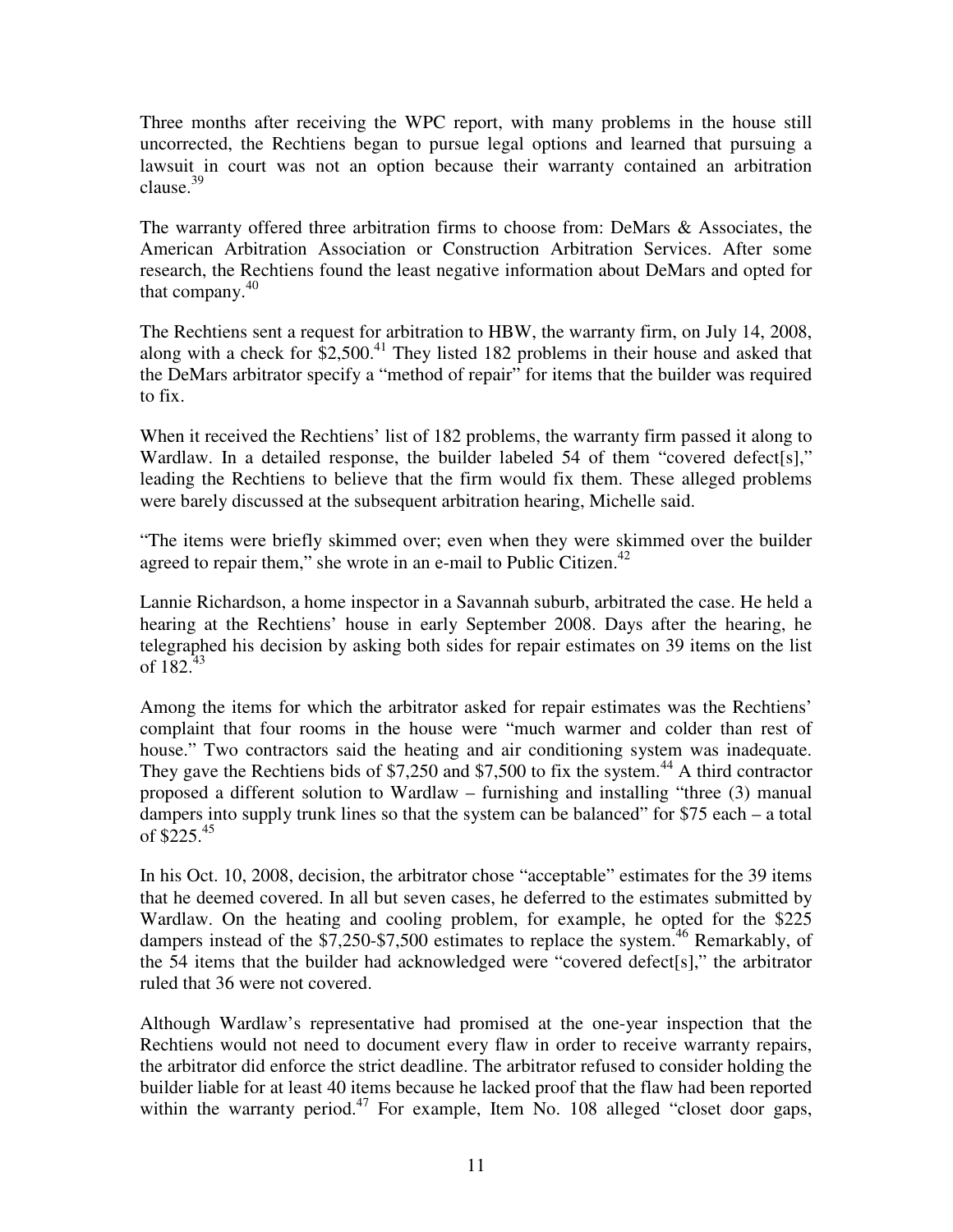uneven does not meet jam  $[sic]$ ."<sup>48</sup> The arbitrator did not dispute that assessment, but deemed the flaw "not covered" because there was "no record in paperwork indicating reporting prior to expiration of the one year warranty."<sup>49</sup>

The arbitrator relied on the same rationale to deny coverage for drywall not finished in a closet, an uneven kitchen floor, ridges in ceilings, a split piece of door molding, a piece of doorframe trim pulling away from a wall, a wall bulging out due to a bowed stud, an uneven window, and an attic door that was improperly installed and would not close correctly.<sup>50</sup>

The arbitrator relied heavily on other warranty terms to reject other claims. When the Rechtiens claimed a door was not closing correctly and was not level, the arbitrator agreed that the door was "not installed square within doorframe leaving unequal gaps around the doors [sic] edge." But he cited the warranty to justify denying the claim. "Refer to page 17, Section 6 Doors and Windows. No coverage provided."<sup>51</sup>

The Rechtiens alleged that the sill of the main window in the formal dining room was not level. The arbitrator deemed that issue "not covered," explaining "normal separation caused by normal movement / expansion."<sup>52</sup>

The Rechtiens alleged that their back door continued to leak even after it had supposedly been repaired. The claim was rejected. "Contractor had previously repaired the doors and there were no signs of a current leak ... the warranty states the builder will repair or replace as may be required, which the builder has done."<sup>53</sup>

The Rechtiens also sought remediation for mold that had resulted from leaks through their back door. But again, the arbitrator shut them down. "Item 8f excludes coverage for mold $"$ <sup>54</sup>

Included in the items Richardson did not award the Rechtiens were 34 problems that Wardlaw had characterized as "covered defect[s]" in its response to the Rechtiens' list of 182 alleged defects. In some cases, the builder cited the warranty clause that covers drywall defects in justifying its declaration of "covered defect," while the arbitrator cited the same clause to support his decision to deny coverage.

The arbitrator gave Wardlaw 60 days to remedy the 39 items "for which the builder is found responsible."<sup>55</sup>

The Rechtiens were shocked by the decision, which arrived days before John, an Apache helicopter pilot, departed for his second tour in Iraq.<sup>56</sup>

They queried DeMars about the 34 items Wardlaw had characterized as "covered defect[s]" but which the arbitrator denied. DeMars responded that "the builder meant they could be covered," according to Michelle. $57$ 

Wardlaw responded with a letter proposing to send the Rechtiens a check for \$2,630, ostensibly representing the sum of the estimates that the arbitrator approved for the items he said the builder was required to fix. "This amount should sufficiently cover all costs to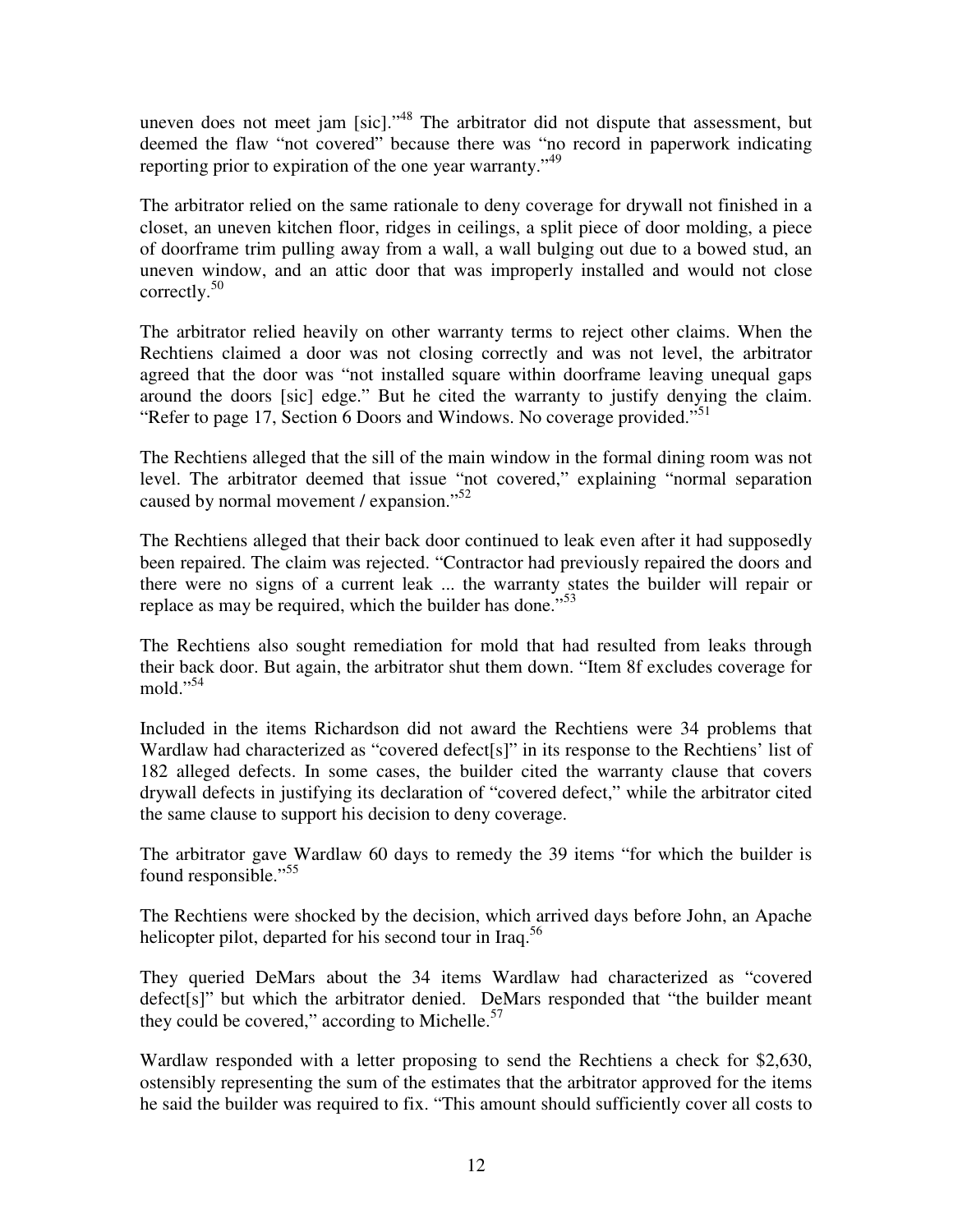make the repairs using contractors you feel will meet your needs and expectations," Wardlaw's attorney wrote.<sup>58</sup>

The Rechtiens refused the offer. In early December, Michelle received additional estimates from contractors on the cost of repairing the 39 items that the arbitrator deemed the builder's responsibility, and found that the work would cost \$15,000 to \$20,000. For the rest, she has received estimates totaling \$30,000 to \$60,000, depending on the repair methods chosen.<sup>59</sup>

### **Arbitration Firm Defers to Warranty Co. on Rules for Appeal**

DeMars' rules give arbitration participants one year to request, at a cost of \$1,000, a compliance inspection hearing to determine whether the other side has fulfilled its obligations under the arbitrator's decision.<sup>60</sup>

However, in an Oct. 15, 2008, letter to the builder, copied to the Rechtiens, HBW said the couple had only 30 days beyond the repair deadline – or until Jan. 8, 2009 – to ask for a compliance hearing.<sup>61</sup> Michelle requested a compliance inspection and provided a check for  $$1,000$  by the January 8 deadline.<sup>62</sup>

DeMars rejected Michelle's request for a compliance hearing, saying that the warranty company had sent a subsequent letter to Michelle in November moving the deadline to request a compliance hearing to December 25.<sup>63</sup> Michelle says she never received that letter. $64$ 

Michelle pointed out to DeMars that the rules on the arbitration firm's Web site provide for a one-year deadline for requesting a compliance inspection.<sup>65</sup> "That's our rule," a DeMars employee responded. "However, 2-10 [HBW] has their own policy of 30 days after the compliance period, or 30 days after the builder has stated that the work (or settlement) is complete. In such case, the warranty policy takes precedence over our rules. Thank you for your inquiry."<sup>66</sup>

DeMars' own Web site contradicts this statement. It lists rules for disputes specifically involving HBW and those rules provide a one-year window to ask for a compliance hearing.<sup>67</sup>

DeMars eventually relented and granted Michelle a compliance inspection hearing. Subsequently, DeMars said the arbitrator decided that review would be based solely on documents.<sup>68</sup>

The compliance arbitrator, John Alberti, handed the Rechtiens a small victory. Of the 39 items that Lannie Richardson, the original arbitrator, had awarded the Rechtiens, Alberti decided that 25 were "not resolved." The "builder settlement offer is not in compliance" with the Richardson decision, he wrote. $^{69}$  All 25 non-compliant items involved drywall repairs that a contractor had offered, in a proposal to Wardlaw, to fix for \$880.<sup>70</sup>

However, in its settlement offer of \$2,630 Wardlaw had not included the cost of repainting the repaired drywall.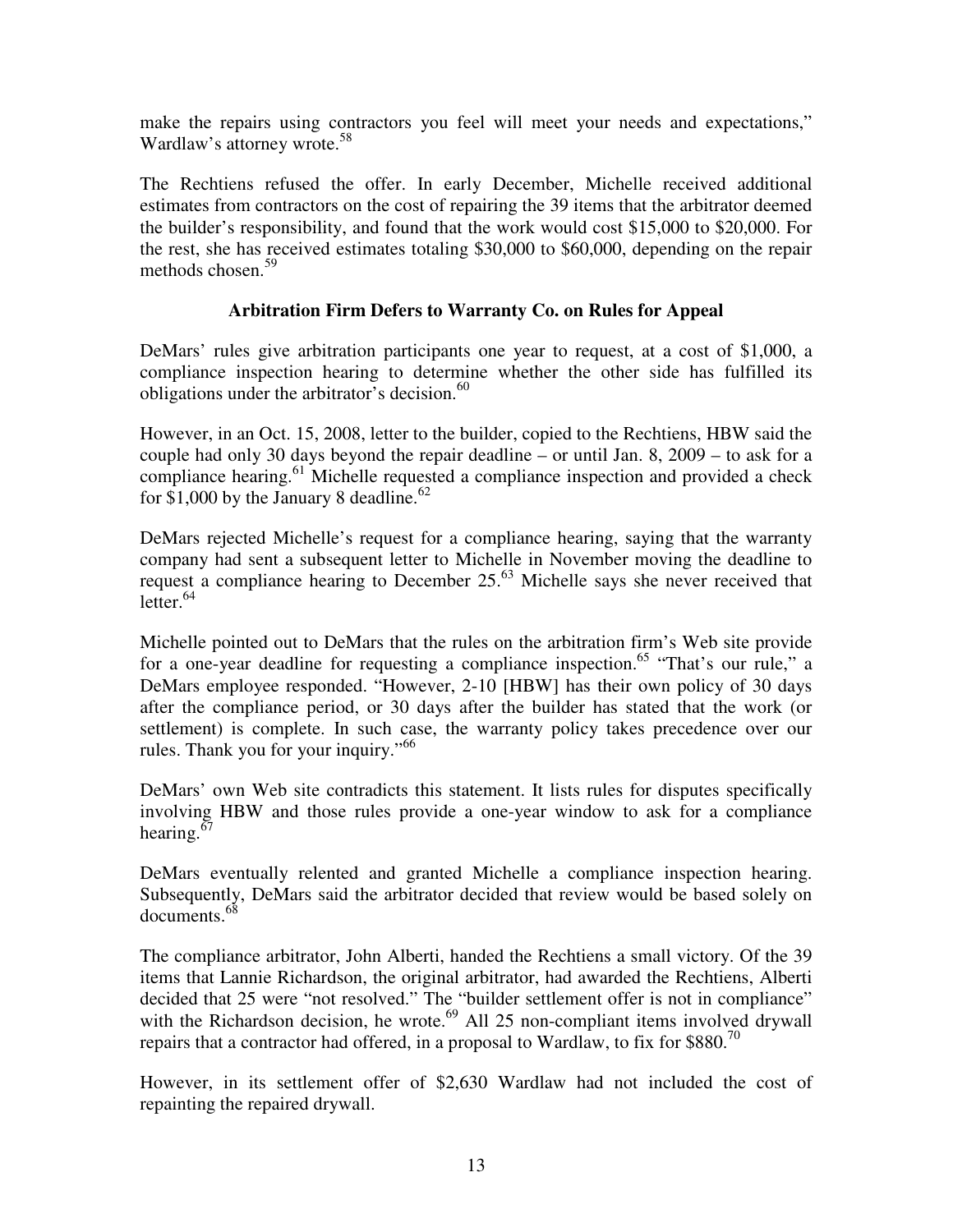"An offer in the amount of \$3,210 would put the Builder in compliance with the October 10, 2008 decision," Alberti wrote. $^{71}$ 

But that money has proven insufficient even to fix the items for which the arbitrator has found the builder is liable. None of the contractors that provided the builder with bids to fix the problems for which the arbitrator found the builder liable honored their bids, Michelle said.

In November, HBW had told the Rechtiens that they would get a refund of the \$1,000 appeal fee if the builder were found not to have complied with the arbitrator's ruling. "Should the arbitrator rule that the settlement was not fairly offered in according (sic) to construction performance guidelines ... the fee will be refunded and the file will be forwarded to the warranty insurer, as outlined in the Home Buyers Warranty Booklet," said a letter from HBW to John Rechtien.<sup>72</sup>

After receiving the Alberti decision, Michelle called DeMars and asked for a refund of the \$1,000 fee she paid DeMars for the compliance hearing, because the builder had been found, in Michelle's words, "non-compliant." Remarkably, the DeMars representative refused and said Michelle would have to ask the warranty company for the refund.<sup>73</sup> Subsequently, HBW sent Michelle a check for  $$1,000.<sup>74</sup>$ 

On another track, Michelle tried to get a ruling from Chatham County that Wardlaw had violated the building code in constructing her house.

The building inspection form for the Rechtiens' house indicates that the house is in the 110-mph hurricane zone. County officials say the current code for houses built in the 110 mph zone did not apply to the Rechtiens' house at the time it was built.<sup>75</sup> Tanner, the engineer who inspected the house, disagrees with that interpretation of the law and insists that the code applied at the time.<sup>76</sup>

In November 2008, Michelle filed an appeal with Chatham County Board of Building Adjustments and Appeals seeking to have the builder "correct the house to meet" code requirements for the 110 mph wind zone.<sup>77</sup> The 9-member panel met twice with Michelle and Tanner but opted to take no action.<sup>78</sup>

Repairing the multiple problems in the house is taking on urgency for the Rechtiens. Shortly after John returns from Iraq – now scheduled for October 2009 – his unit will be transferred to Fort Drum, N.Y. That means he and Michelle will have to sell the house.

"At this moment we cannot put this house on the market," Michelle said in an e-mail.<sup>79</sup> "I have to disclose everything; that includes the structural engineer's report, the mold inspection, and the knowledge that the house has substantial code violations."<sup>80</sup>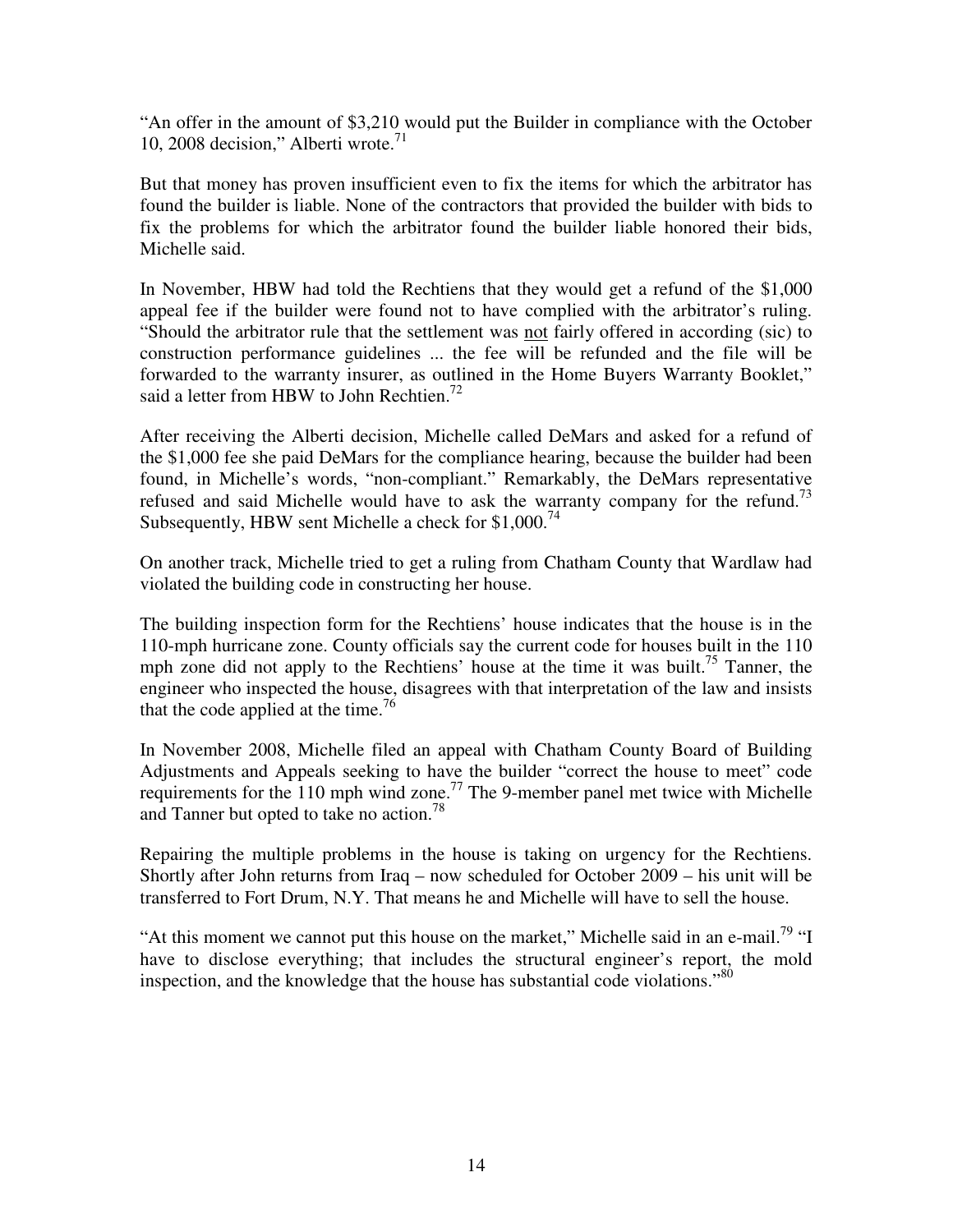# **II. Major Builder Has Repeatedly Violated Prohibition Against Requiring Binding Mandatory Arbitration**

The importance of binding mandatory arbitration in shielding builders from accountability is perhaps best illustrated by the extraordinary steps one builder has taken to force its customers into arbitration despite the federal government's prohibition against its doing so.

In 1979, the Federal Trade Commission issued an administrative consent order prohibiting KB Home from making misrepresentations of fact and engaging in other unfair or deceptive acts or practices in the construction and sale of residential housing. The consent order required KB to provide for arbitration of warranty disputes (and to pay the cost of the arbitration proceedings), but prohibited the company from forcing homebuyers to accept arbitrators' rulings.<sup>81</sup>

In 1991, the Justice Department filed a complaint in U.S. District Court alleging that KB Home had violated several provisions of the 1979 consent order. KB Home paid a civil penalty of \$595,000 and stipulated to a consent degree reinstating the 1979 order.<sup>82</sup> That order will last until 2011, according to FTC staff. $^{83}$ 

In 1995, KB Home asked the FTC if it could legally provide a warranty that would require its customers to accept binding mandatory arbitration. The FTC staff said it could not. $84$ 

In 1999, the FTC learned that the firm was issuing home warranties requiring homeowners to submit to binding mandatory arbitration and to pay for arbitration proceedings. The FTC put KB Home on notice that its actions were in violation of the 1979 consent order and the 1991 consent degree. Additionally, the FTC reminded KB Home's counsel that both orders prohibited KB Home from imposing the costs of arbitration on homeowners.<sup>85</sup>

In June 2001, under FTC pressure, KB Home sent the commission a letter promising that it would stop enforcing the binding mandatory arbitration language in its warranties and stop requiring consumers who chose to go to arbitration to pay for it.<sup>86</sup>

But in December 2002, the FTC's staff learned that KB Home was continuing to enforce binding mandatory arbitration clauses.<sup>87</sup>

In March 2003, KB Home's counsel said in federal court that the FTC "fail[ed] to act when they have knowledge of what was going on," suggesting that the FTC tacitly approved of KB's practices. The FTC strongly disagreed with KB's account.

The FTC also reported that it had received multiple letters that KB had sent to homeowners instructing them that "if warranty disputes are not settled informally, homeowners will be required pursuant to the terms of their purchase agreements to submit their claims to binding arbitration."<sup>88</sup>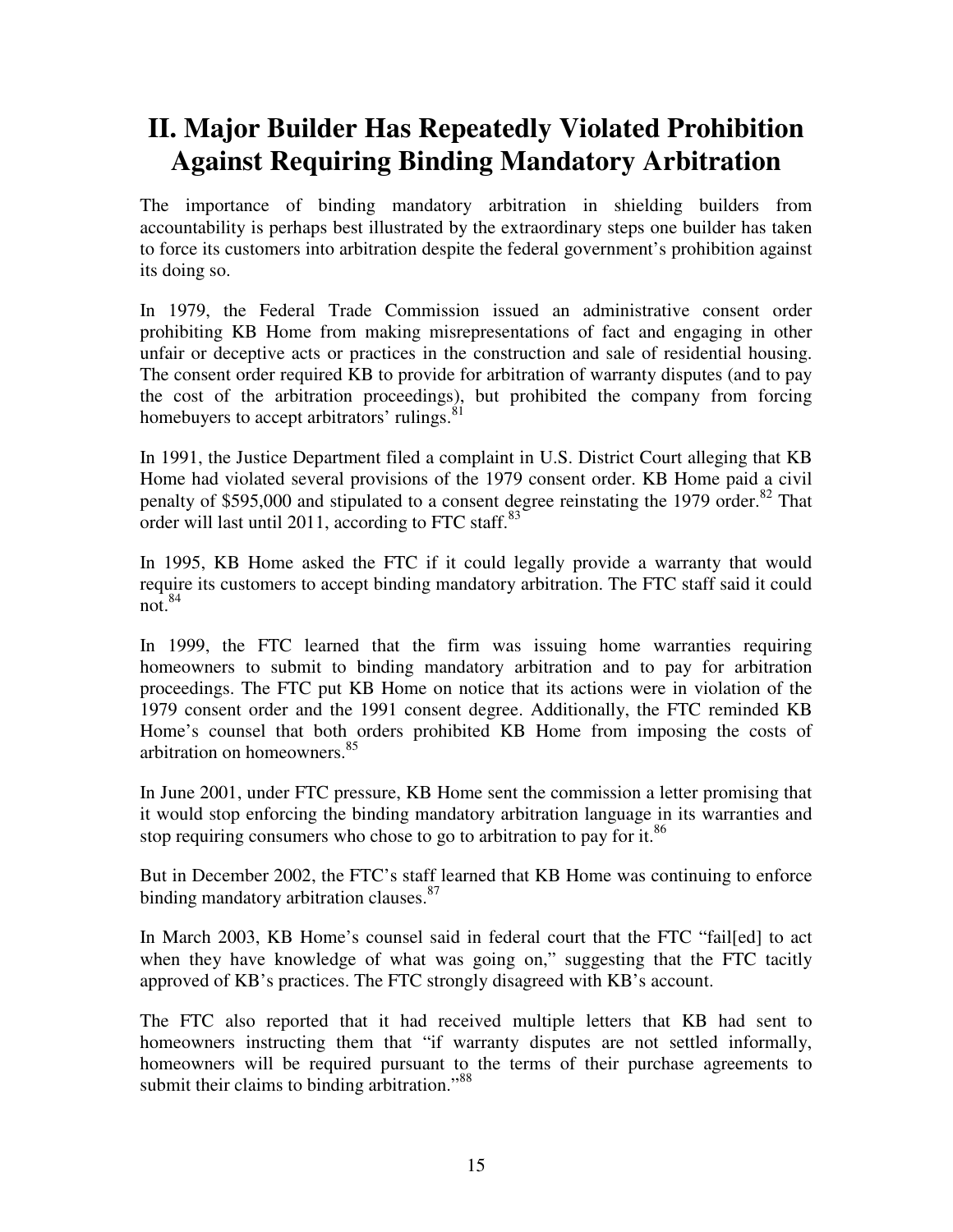In June 2003, KB Home wrote to the FTC saying that it had decided "to formally notify past customers that it will not assert the 'binding' nature of arbitration provisions in previously issued warranties." But KB's surrender came with an asterisk. The firm informed the FTC that future customers would be provided with a choice between a 10 year warranty that would not call for binding arbitration and a 12-year warranty that would call for binding arbitration. To the unwary, the promise of two more years of warranty coverage would likely provide sufficient incentive to accept the arbitration clause.<sup>89</sup> The letters to customers went out in July 2003.

Despite the fact that the consent order calls only for the use of "nonbinding arbitration" and says buyers submitting to arbitration "may reject the decision in which case it has no legal effect," the FTC did not object to KB Home's ploy to get buyers to assent to binding arbitration as long as the incentive was added.

In December 2004, KB sent a letter to home owners saying that it would pay all of the fees and expenses for arbitrations.  $90$  In other words, the firm was telling its customers that it would finally abide by terms to which it agreed in 1979.

In August 2005, KB Home agreed to pay a \$2 million penalty for forcing its customers into binding mandatory arbitration despite FTC staff's instruction that doing so would violate the consent order.<sup>91</sup>

In May 2006, a Texas judge ordered KB Home to stop forcing homeowners to accept binding mandatory arbitration. Laredo district court judge Solomon Casseb approved a class action settlement that prohibited KB Home from requiring any past, present or future customers to consent to binding mandatory arbitration for warranty disputes.  $92$ 

Robert L. Collins, one of the lawyers who handled the class action lawsuit against KB Home, estimates that 160 to 200 of his clients have since been able to compel the firm to buy back their houses in the aftermath of the settlement.  $93$ 

Other KB business practices have also been the subject of scrutiny. In 2005, KB Mortgage Company (a subsidiary of KB Home) agreed to pay a \$3.2 million fine to settle charges of "poor underwriting practices," including "approving loans to borrowers who were not eligible; approving loans based on overstated or incorrect income; failing to include all of borrowers' debts; failing to properly verify sources of funds; and, failing to ensure gift letters met HUD requirements."<sup>94</sup> It was the largest settlement in the history of HUD's Mortgagee Review Board.

It is doubtful that the government's penalties had much effect on KB Home. The company's CEO, Bruce Karatz, was paid \$232 million from 2003 to 2006. He resigned in 2006 amid a Justice Department investigation over whether he was guilty of backdating stock options. In March 2009 a federal grand jury indicted Karatz for the alleged stock options scheme. If convicted, he faces up to 415 years in prison.<sup>95</sup>

KB has continued to include binding mandatory arbitration in its contracts. A KB Home purchase contract faxed to Public Citizen by the company in 2008 said, "By initialing in the space below you are agreeing to have any dispute arising out of matters included in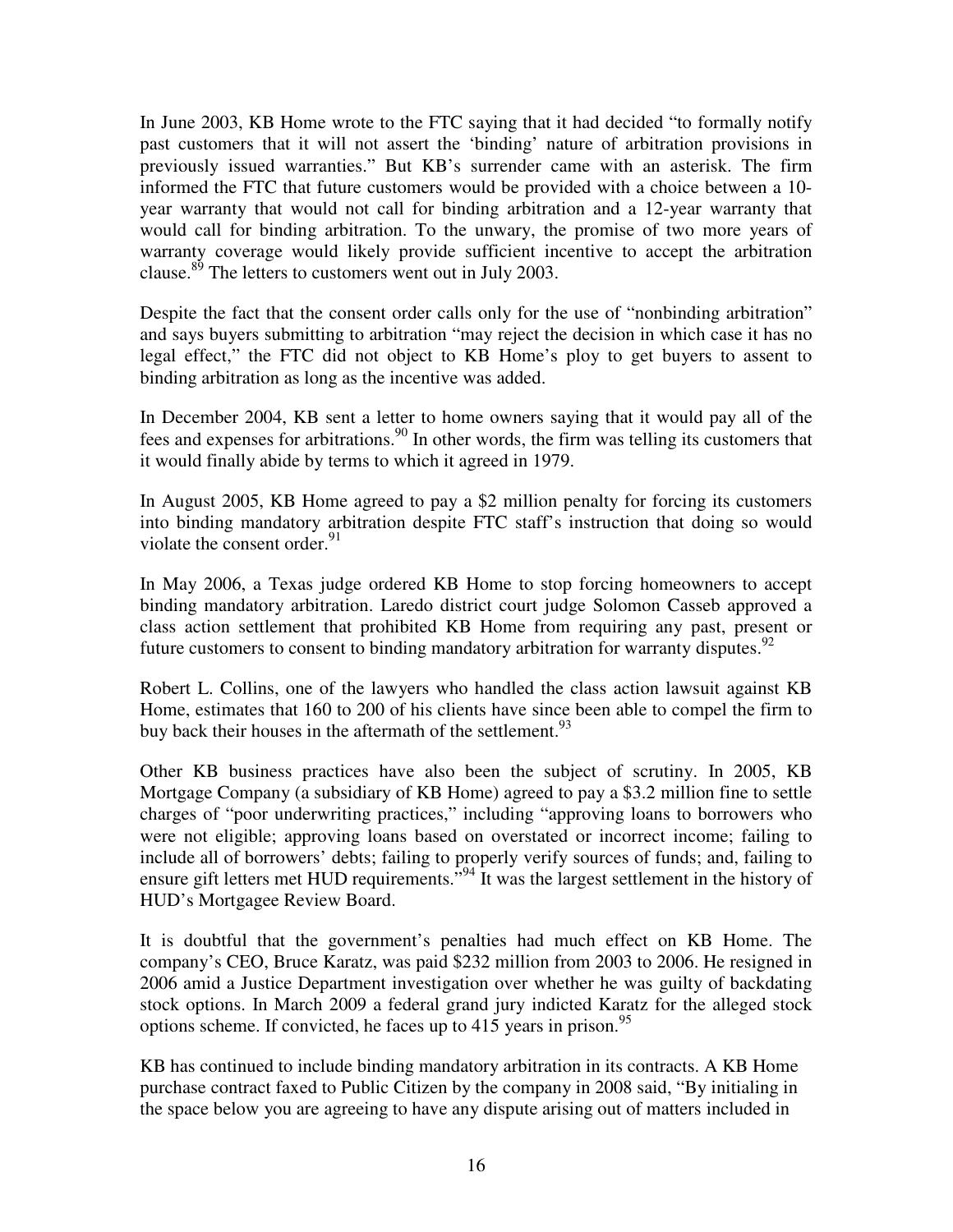the 'Arbitration of Disputes' provision above and you may be giving up any rights you may possess to have the dispute litigated in a court of jury trial."<sup>96</sup>

Elsewhere, a KB Home "Intent to Purchase" form (also obtained by Public Citizen in 2008) reads, "All bonafide disputes shall by subject to binding arbitration, consistent with the Federal Arbitration Act, as in the KB Home Purchase Agreement."<sup>97</sup>

A third clause reads, "the parties agree that the construction of a new home involves matters of interstate commerce and thus is subject to the Federal Arbitration Act." That clause includes a disclaimer, which says "the provisions of the above Dispute Resolution section shall not apply to any repairs or warranty claims with respect to the home arising after the construction is completed and shall expressly NOT control over the dispute resolution provisions in the Warranty for such repairs or warranty claims."<sup>98</sup>

Even though the company paid a \$2 million fine in 2005 to settle charges that it illegally forced its customers into binding mandatory arbitration to settle warranty disputes, KB Home evidently has continued the practice as well.

Public Citizen was provided with a letter dated March 30, 2006, in which HOME of Texas (a warranty company) rejected a claim for alleged damages to a KB Home house.

"If you choose to not accept any portion of this report, you may initiate Binding Mandatory Arbitration in accordance with the terms of the Limited Warranty and the applicable arbitration rules," the letter said. $99$ 

Meanwhile, Collins, the class action lawyer, told Public Citizen that he has received several complaints from KB Home owners who claim the company has continued its practice of forcing customers into binding arbitration. Collins said that he has referred those cases to the  $\text{FTC}$ <sup>100</sup>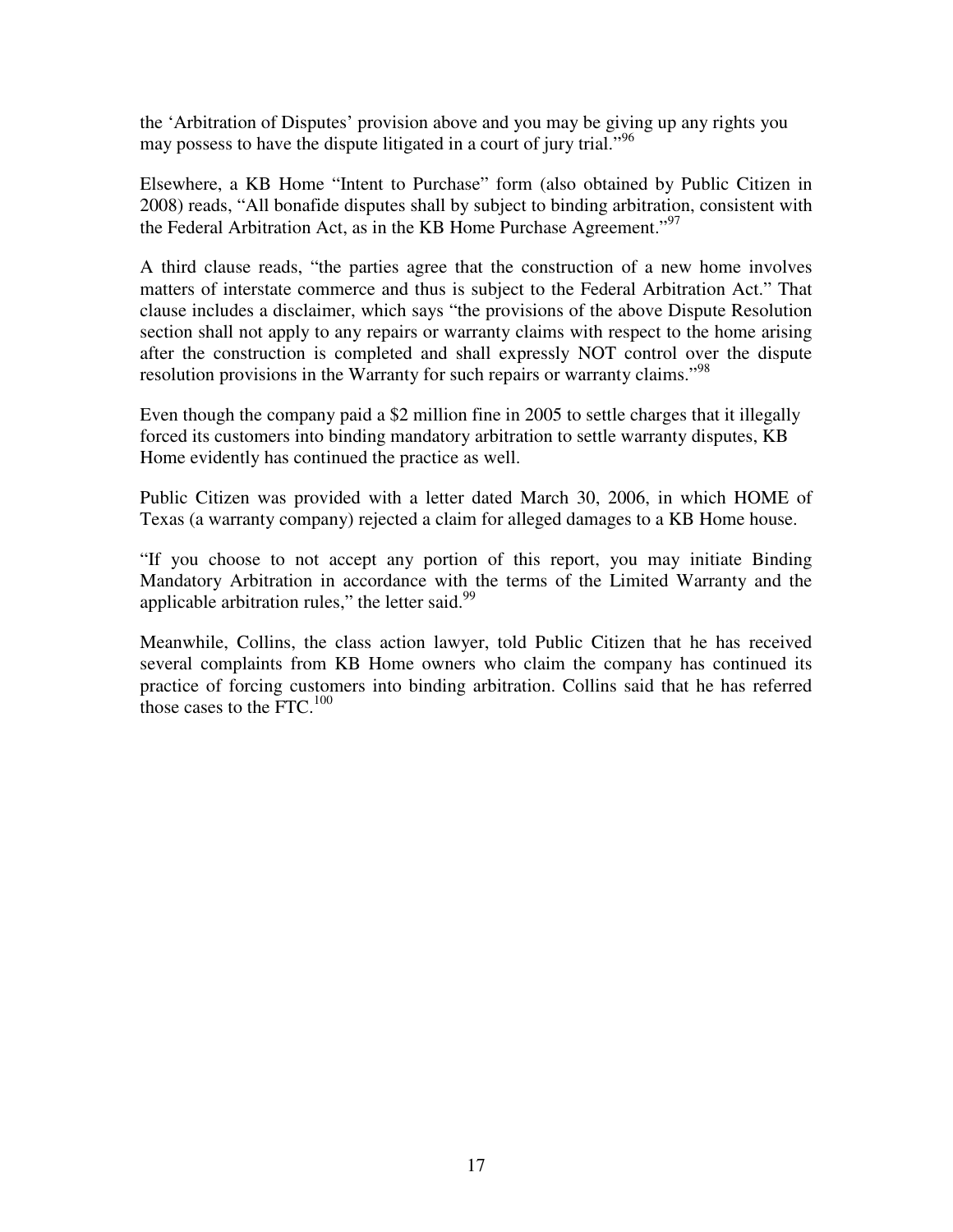### **III. Building Industry Created Arbitration Firm to Handle Its Disputes**

The building industry, warranty industry and arbitration industry have a very close relationship. This was illustrated in the creation of Construction Arbitration Services (CAS), which claims it is the largest provider of arbitration and mediation in the home building industry.<sup>101</sup>

CAS, based in Michigan, evolved from an arbitration firm that was formed by an executive of Home Owners Warranty (HOW) program and was heavily subsidized by HOW. HOW, in turn, had been created by the National Association of Home Builders.

Here is the history:

Lester B. Wolff was HOW's vice president in charge of dispute settlements in 1979, when he established the National Academy of Conciliators (NAC), he testified in 1998.<sup>102</sup> Throughout its existence, NAC depended heavily on HOW for financial support, beginning with a \$400,000 loan it received from HOW for start-up costs.<sup>103</sup> HOW provided rent-free offices to NAC.<sup>104</sup> In 1983, HOW agreed to absorb NAC's legal defense costs, although it later limited its contribution to NAC legal costs to \$50,000 a year. $105$ 

HOW agreed over the years to guarantee a minimum amount of revenue to NAC every month, beginning with a January 1983 promise to provide \$65,000 monthly, which rose to \$89,000 a month by 1987.<sup>106</sup> In 1987, HOW agreed to pay NAC up to \$100,000 for training and recruiting expenses and up to  $$63,000$  to develop new training materials.<sup>107</sup>

In a deposition, Wolff revealed other ways that Home Owners Warranty and NAC were closely aligned. For a "period," Wolff testified, HOW actually selected the NAC arbitrators to handle disputes with homeowners.<sup>108</sup> The president of HOW was on NAC's initial board of directors. His successor attended NAC's board meetings.<sup>109</sup>

Some members of HOW's board were members of NAC's board.<sup>110</sup> The same attorney did legal work for both companies.<sup>111</sup>

At one point, NAC's secretary-treasurer, Marshall Lippman, wrote that "NAC is and has always been an integral part of the HOW warranty program." He also wrote, "The decision by HOW to 'sponsor' NAC as a conforming dispute settlement 'mechanism' was a conscious and principled business decision."<sup>112</sup>

Lippman testified for NAC at hearings Congress called in 1991 to investigate allegations that HOW and other warranty companies were not living up to their obligations. In his testimony, Lippman stressed several times that the rulings generated by NAC's arbitration were not binding on home buyers.

For example, he said, "the homeowner has 45 days from receipt [of an arbitrator's ruling] to either accept it or reject it. If the homeowner accepts it, it is binding on the builder. If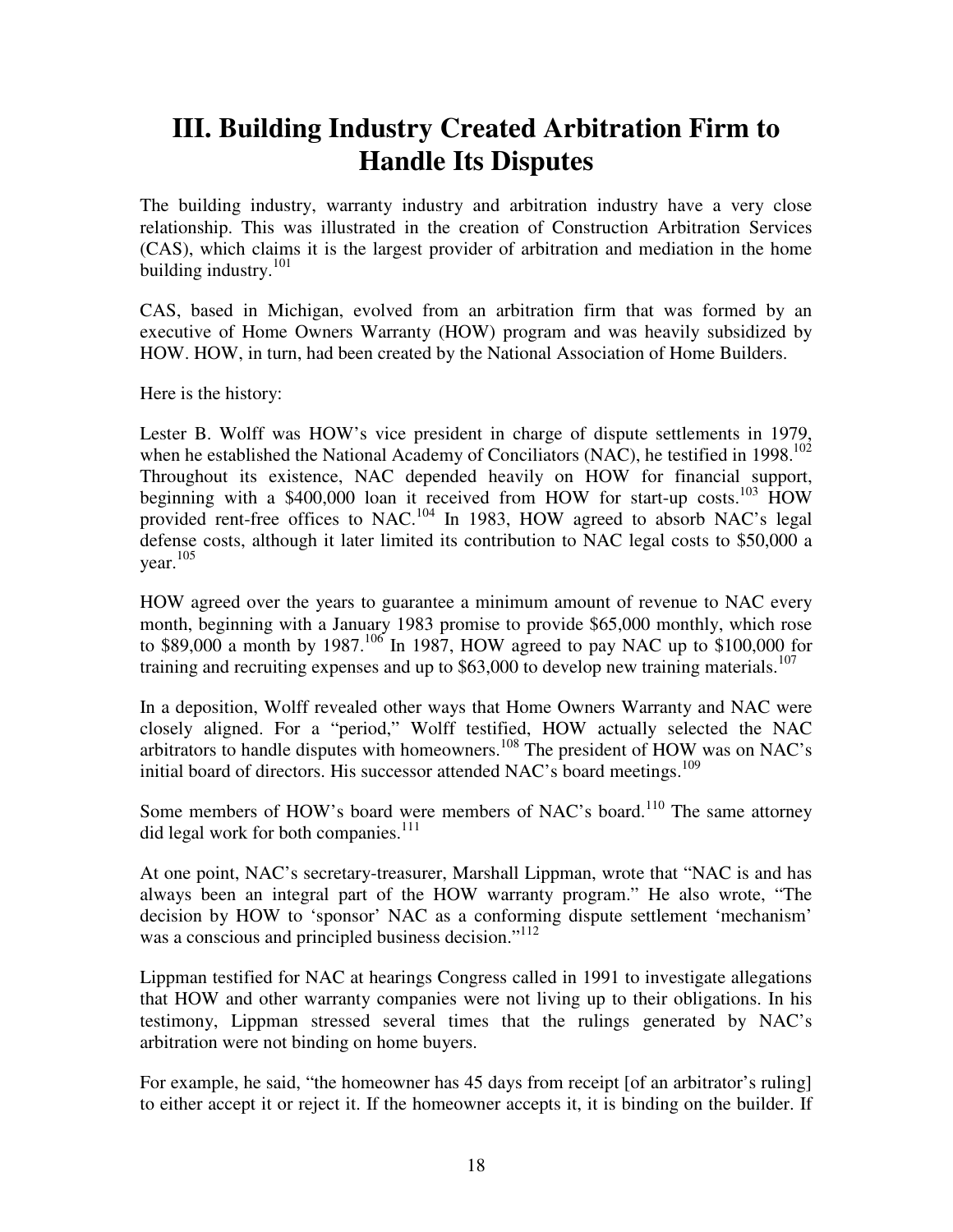the homeowner rejects it, the parties go from there as if they had had no process before." $^{113}$ 

Lippman speculated that such non-binding terms were necessary to insure fairness given the cozy relationship between the warranty company and the arbitration firm. "It is also necessary to remember that in all but one State (New Jersey), the decision of the dispute settler is only binding on the home owner if the home owner accepts it," Lippman stated in his written testimony.<sup>114</sup> "Perhaps this was the legislative trade-off for creating a mechanism funded solely by the warrantor or its agent." Lippman also criticized a New Jersey warranty law for calling for arbitration that could preclude a buyer's ability to bring a suit in court. $^{115}$ 

But, at some point in the 1990s, NAC reneged on its promise to administer only nonbinding arbitrations. Public Citizen has obtained a 1996 warranty issued by Home Buyers Warranty (HBW), which along with HOW, provided NAC the bulk of its housing arbitration referrals.<sup>116</sup>

The warranty said that any dispute not resolved by mutual agreement between a home buyer and builder "shall be settled by final and binding arbitration in accordance with the National Academy of Conciliators (NAC) rules." Elsewhere, the warranty said, in all capital letters, "Your sole remedy against [insurance company] NHIC and/or HBW is final and binding arbitration as described herein . . . by signing the application for home enrollment, you waive any right you have, or may hereafter come to have, to sue NHIC (and/or HBW) in court." $117$ 

In October 1994, a Virginia court placed the Home Owners Warranty program in receivership after that state's Bureau of Insurance found its financial position so precarious that homeowners and builders were in danger of losing their coverage.<sup>118</sup>

Although the receivership ended the issuance of warranties, HOW continued to handle warranty claims – initially at 40 cents on the dollar. Eventually, HOW's balance sheet recovered sufficiently to handle claims dollar for dollar.<sup>119</sup> NAC continued to arbitrate warranty disputes until 1997, when it filed for bankruptcy, reporting that it had lost more than \$600,000 in 1995 and 1996.<sup>120</sup>

When NAC filed for bankruptcy, HOW apparently owed it a "retainer" of almost \$1 million. Papers filed in the NAC bankruptcy case say that the arbitration company's major asset was a "retainer" of \$883,333 for the last two months of 1994 (at \$66,666 per month) and all of 1995 (at \$62,500 per month). The bankruptcy filing did not name the  $dektor.<sup>121</sup>$ 

By the time NAC filed for bankruptcy, Wolff and Lippman, had already incorporated Construction Arbitration Services.<sup>122</sup>

Wolff later said in a sworn statement that the new firm took over much of NAC's work and hired many of its employees.<sup>123</sup> He described Construction Arbitration Services as "the successor-in-interest to certain rights and liabilities of the National Academy of Conciliators, a defunct alternative dispute resolution service."<sup>124</sup> Moreover, Wolff said in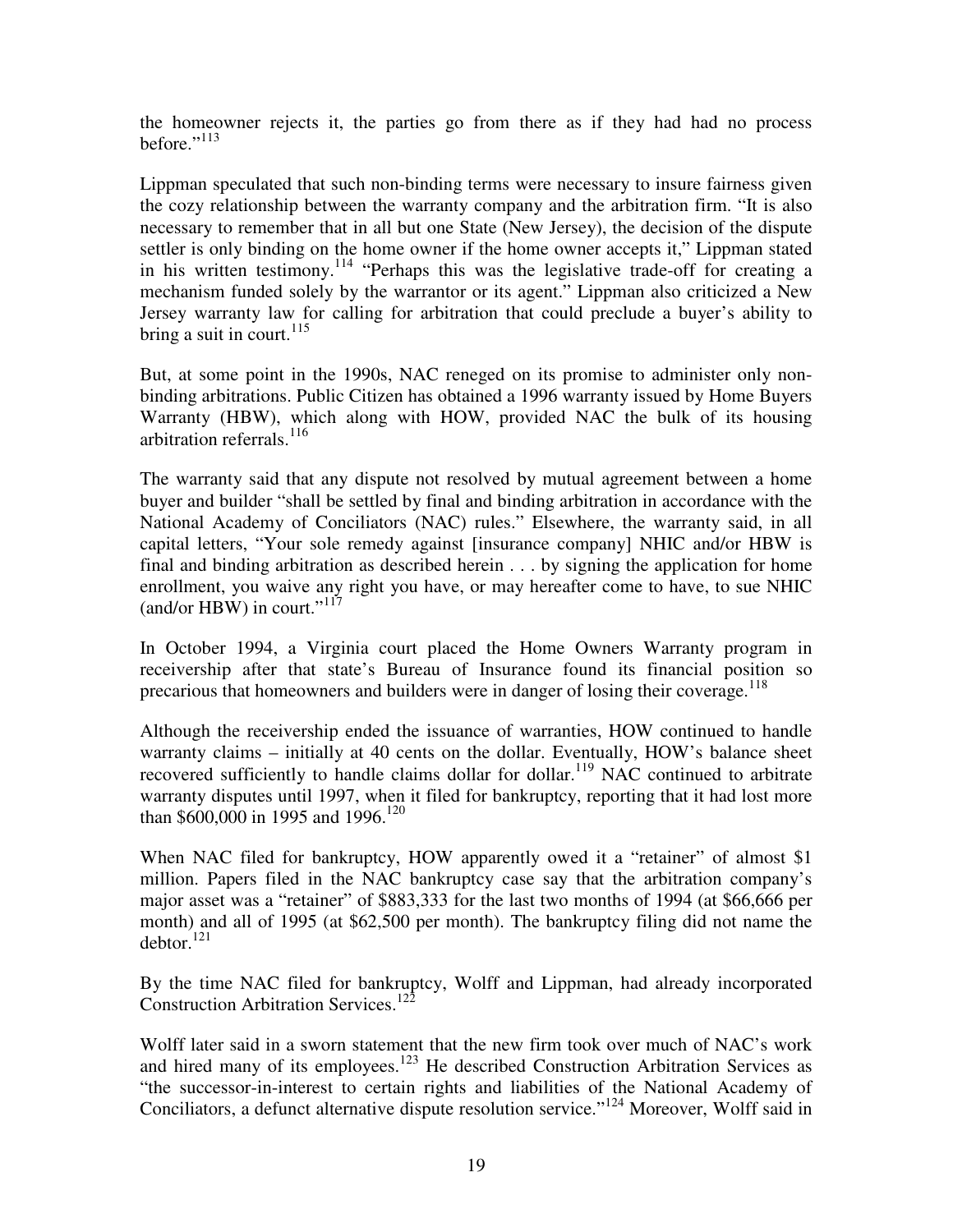the declaration, the CAS arbitration rules for home warranty cases were "nearly identical" to the NAC rules.<sup>125</sup> In other words, CAS stepped into the shoes of NAC, which had been created by HOW, which was created by the National Association of Home Builders.

CAS claims that it was "formed to provide neutral arbitration services in the general area of residential and commercial construction for disputes between consumers and builders, sellers, real estate agents and home inspectors."<sup>126</sup> But for the company to have been truly neutral would have been remarkable given that it was almost identical to NAC, which had no credible claim to neutrality.





In fact, Wolff said in his 1998 deposition that CAS was a member of the National Association of Home Builders.<sup>127</sup>

Indeed, CAS has suffered numerous blows to its credibility.

In 2004, an Oregon judge concluded that CAS co-founder Lippman had lied under oath when he said in a 2004 declaration that he was a lawyer. In fact, had been disbarred. As a result, the judge refused to order arbitration in a dispute and allowed a jury trial in which the homeowners won a  $$500,000$  verdict.<sup>128</sup> Lippman resigned that year, according to a CAS press release, issued two years later.<sup>129</sup>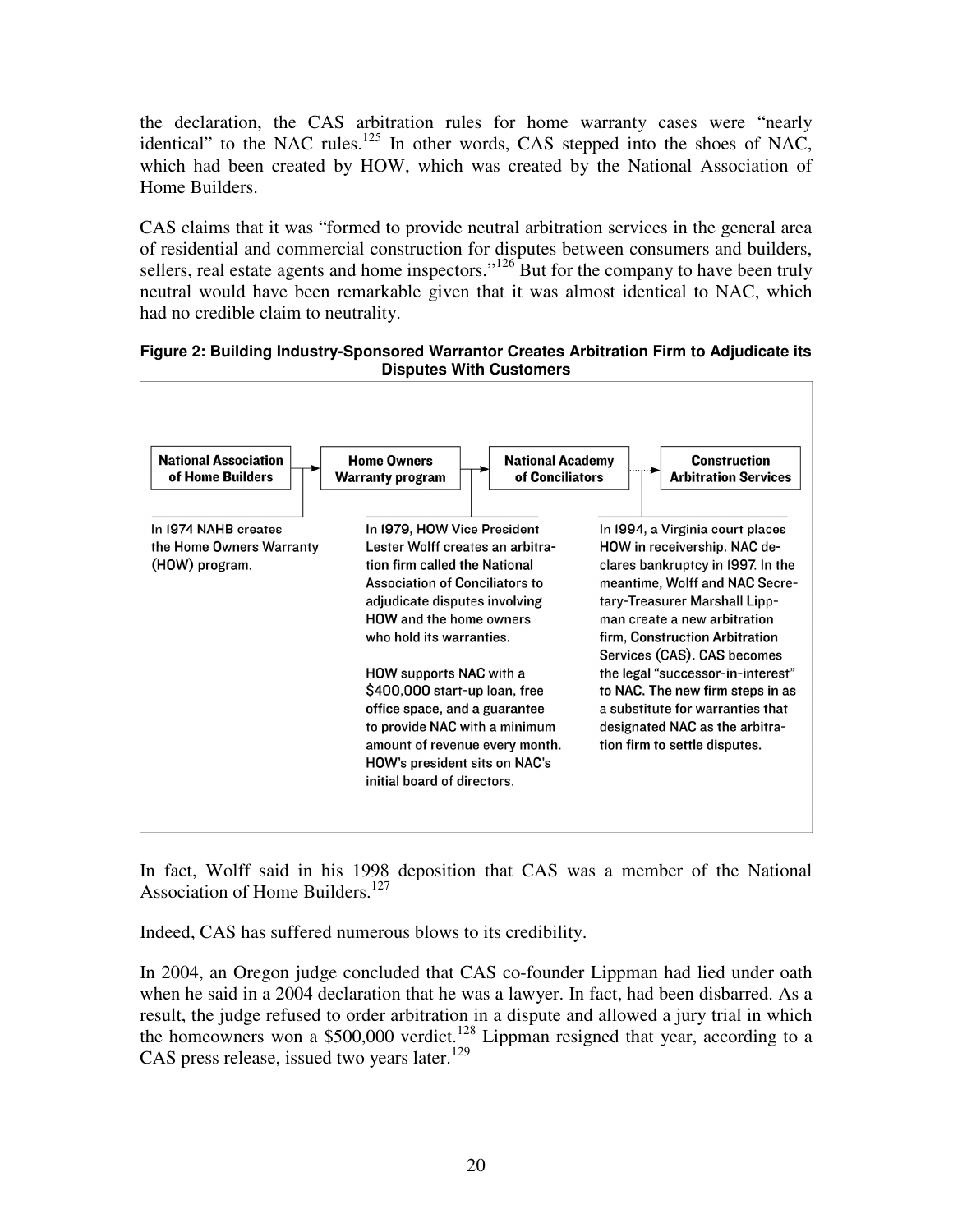In 2005 in Wisconsin, a landscaping company asked a judge to send its dispute with a construction company to arbitration with CAS. Days before the arbitration hearing date, Judge Michael N. Nowakowski heard a motion to enjoin CAS from handling the arbitration based on the allegation that CAS is biased.

Nowakowski granted the injunction, citing three factors:

- He said, "The undisputed evidence [is] that the co-owner of CAS [an apparent reference to Lippman] is a person whose ethical obligations apparently were not very important to him, and his devotion to the interests of furthering his business, allowed him to lie to a court."<sup>130</sup>
- The resume of the individual scheduled to arbitrate the case had been falsified, either by CAS or the arbitrator, to say that he had a college degree when he had a two-year college certificate and that he was a licensed inspector when he was not. $131$
- A CAS marketing brochure cited in a 2002 report by a Texas Legislature committee that said, "One arbitration association, called Construction Arbitration Services, Inc. (CAS), distributes a brochure to prospective business customers stating: 'Customer relationships survive, so goodwill and potential referrals are preserved. It's confidential, not a matter of public record.' "<sup>132</sup>

"The concern is that CAS is seeking to market itself, is seeking to secure the relationships with companies that will prepare contracts that designate CAS as the arbitrator," Nowakowski said, according to a hearing transcript. "That's how they will secure additional referrals."<sup>133</sup>

"The record does reveal what appears to me to be the kind of 'evident partiality,' on the part of CAS, that entitles the plaintiff to obtain an injunction," Nowakowski said.<sup>134</sup>

### **Other Arbitration Firms also Have a Close Relationship with Building Industry**

CAS, AAA and DeMars and Associates are often named by builders and home warranties as approved arbitration firms. AAA and DeMars also have evinced close relationships with their corporate clients.

### AAA

AAA's construction arbitration rules were written by building industry professionals, its construction dispute resolution committee is chaired by a construction industry lawyer, and the firm holds training programs to advise construction industry businesses on how to manage disputes.

AAA's pro-builder bias rings through in promotional materials for its spring 2009 construction conference. Its brochure advised builders not to miss this opportunity to hear about "How you can control the arbitration process through advocacy and by drafting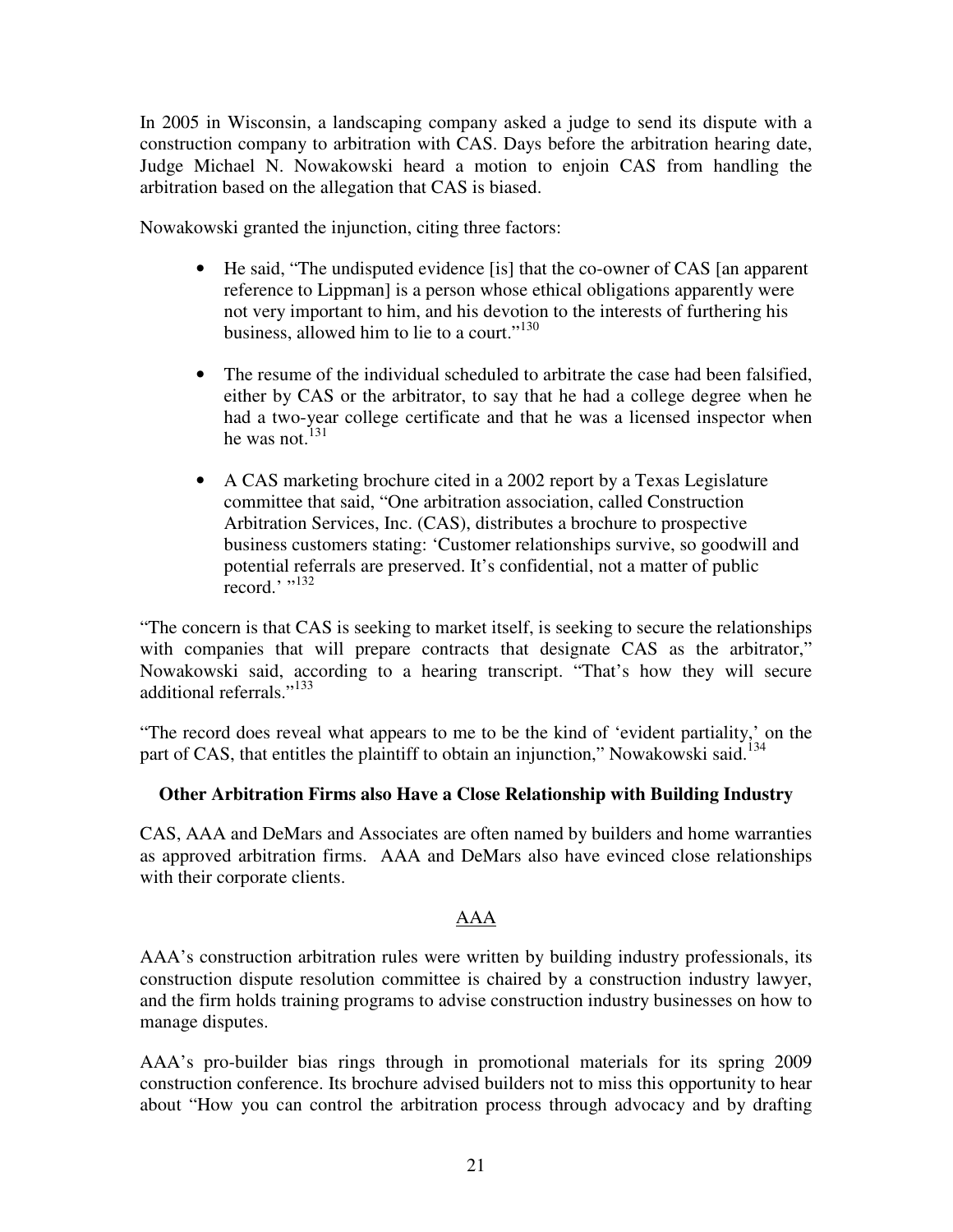appropriate clauses for your contracts" and to obtain advice on "identifying the right arbitrator for your case."<sup>135</sup> Imagine the federal judiciary holding a seminar for corporate lawyers on how to choose the "right" judge for a case.

More insight into the close ties between AAA and the building industry is offered by studying the background of Albert Bates Jr. IV., who helped moderate two AAA construction industry conferences in 2008 – a May seminar in New York and a November seminar in Chicago. Both conferences focused "on how alternative dispute resolution (ADR) processes can be tailored to the needs of your construction-industry disputes."<sup>136</sup>

According to Bates' biography on his law firm's Web site, he is a lawyer who represents several major construction clients. He is a member of AAA's board of directors. He also is chairman of the National Construction Dispute Resolution Committee, which his biography describes as "a group of representatives from more than thirty prominent constructions industry professional organizations that advise and consult with the American Arbitration Association on conflict management and dispute resolution practices, processes and procedures for the construction industry." Bates also has represented clients in arbitrations administered by AAA and four other arbitration  $firms.$ <sup>137</sup>

AAA acknowledges the construction industry's role in writing its construction arbitration rules. AAA says the rules were "developed in conjunction with the National Construction Dispute Resolution Committee, made up of representatives of industry organizations."<sup>138</sup>

#### DeMars

DeMars' own materials reveal its bias toward corporate parties, whom it views as its "clients." DeMars Web site touts 14 corporations, including eBay, General Motors, Ford and 2-10 Home Buyers Warranty, as its "satisfied clients."<sup>139</sup> And, in a Power Point presentation it made to the "World Congress" of the National Contract Management Association in April 2008, the firm provided a "client list" of 16 firms, including 2-10 Home Buyers Warranty, four other home warranty firms and the Metropolitan Builders Association.<sup>140</sup>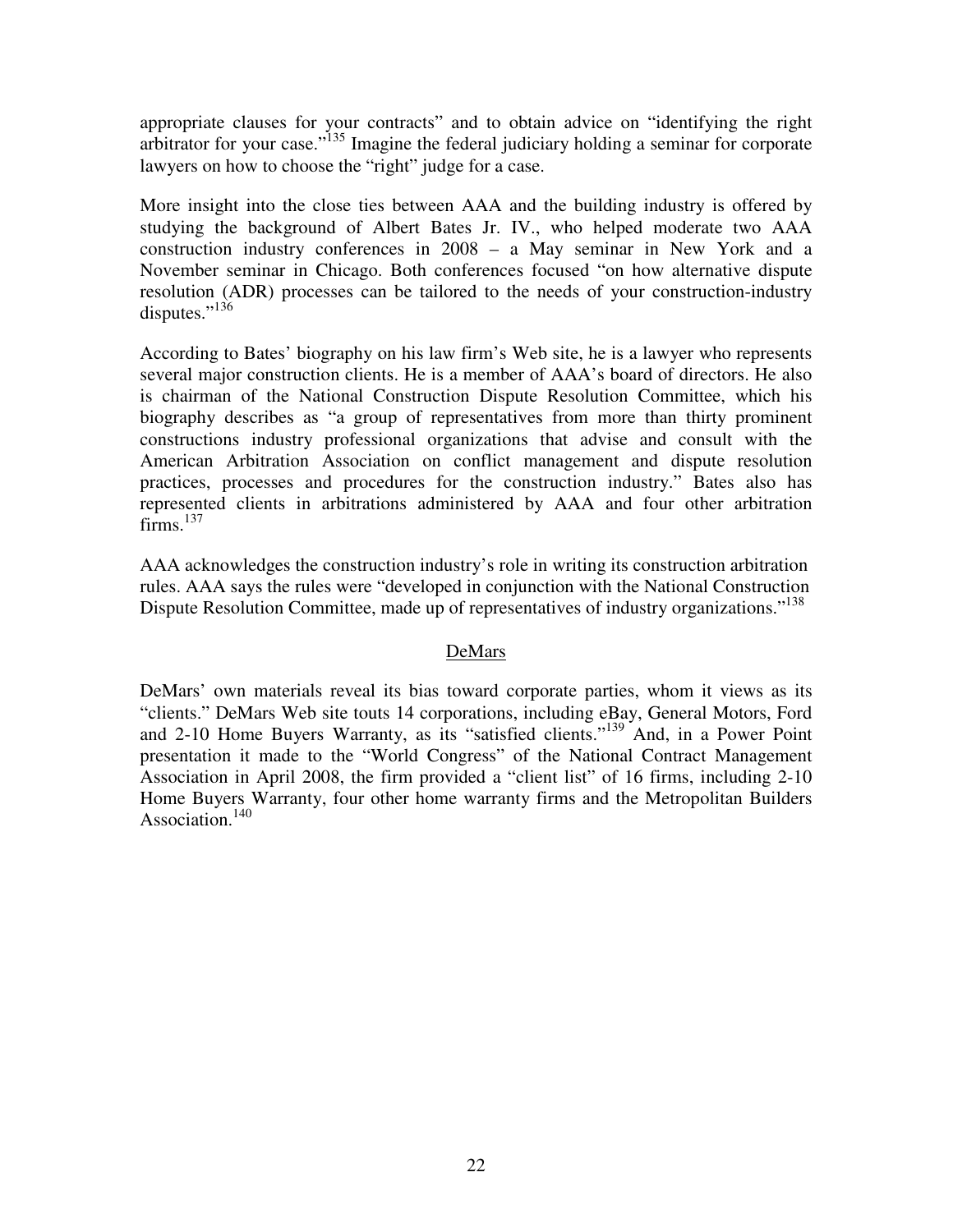# **IV. Buyers Have Little Defense Against Arbitrators with Conflicts of Interest**

As with arbitration firms, arbitrators have far more incentive to side with builders than with buyers, and buyers enjoy little assurance that their cases won't be handled by an arbitrator who is affiliated with the building industry.

### **Texas Arbitrator Had Lobbied to Limit Builders' Liability**

Stephen Bond Paxson, a Houston attorney who performed contract work for the Greater Houston Builders Association, was an arbitrator for the American Arbitration Association  $(AAA).^{141}$ 

In at least two cases in which he ruled for homebuilders in disputes against buyers, Paxson failed to disclose that that he had testified before the state's legislature and submitted a brief to the state's Supreme Court supporting a liability shield for builders. One of Paxson's arbitration rulings explicitly ignored the very legal precedent he petitioned the Supreme Court to overturn.

In both cases, homeowners learned of Paxson's conflicts after he issued rulings against them. One homeowner became aware of this information soon enough to convince a judge to throw out Paxson's ruling – a rare accomplishment for consumers forced into arbitration. The other was unable to win redress because the deadline to appeal had passed.

By 2001, Paxson had been performing legal work for the Greater Houston Builders Association (GHBA) for at least a decade.<sup>142</sup> In two arbitrations, he disclosed in writing only that he was a member of the association. Later, called to testify about his relationship with the GHBA, he said he believed that he verbally informed the parties, "I've worked with" the association.<sup>143</sup> Litigation would later reveal that he was "special" counsel" who performed "legal services" for the association on a case-by-case basis but was not an employee and was not on retainer.<sup>144</sup>

In 1996, William Craig Falbaum and his wife Jennifer Falbaum bought a new house from Houston Village Builders Inc., a subsidiary of Lennar Homes. Two years later, they discovered what a court later called "significant foundation problems."<sup>145</sup> The Falbaums sued Houston Village Builders for breach of contract, breach of express and implied warranties and violation of the Texas Deceptive Trade Practices Act (DTPA). However, their purchase contract required all disputes to be arbitrated before AAA.

At the outset of arbitration, the Falbaums and Village Builders received a list of potential arbitrators and each exercised strikes based on biographies AAA provided. Choosing from those who remained, AAA appointed Paxson to handle the case.

Paxson held a hearing on April 25, 2001, and issued a six-page decision three weeks later. He wrote that there was evidence of "differential movement of the foundation [that]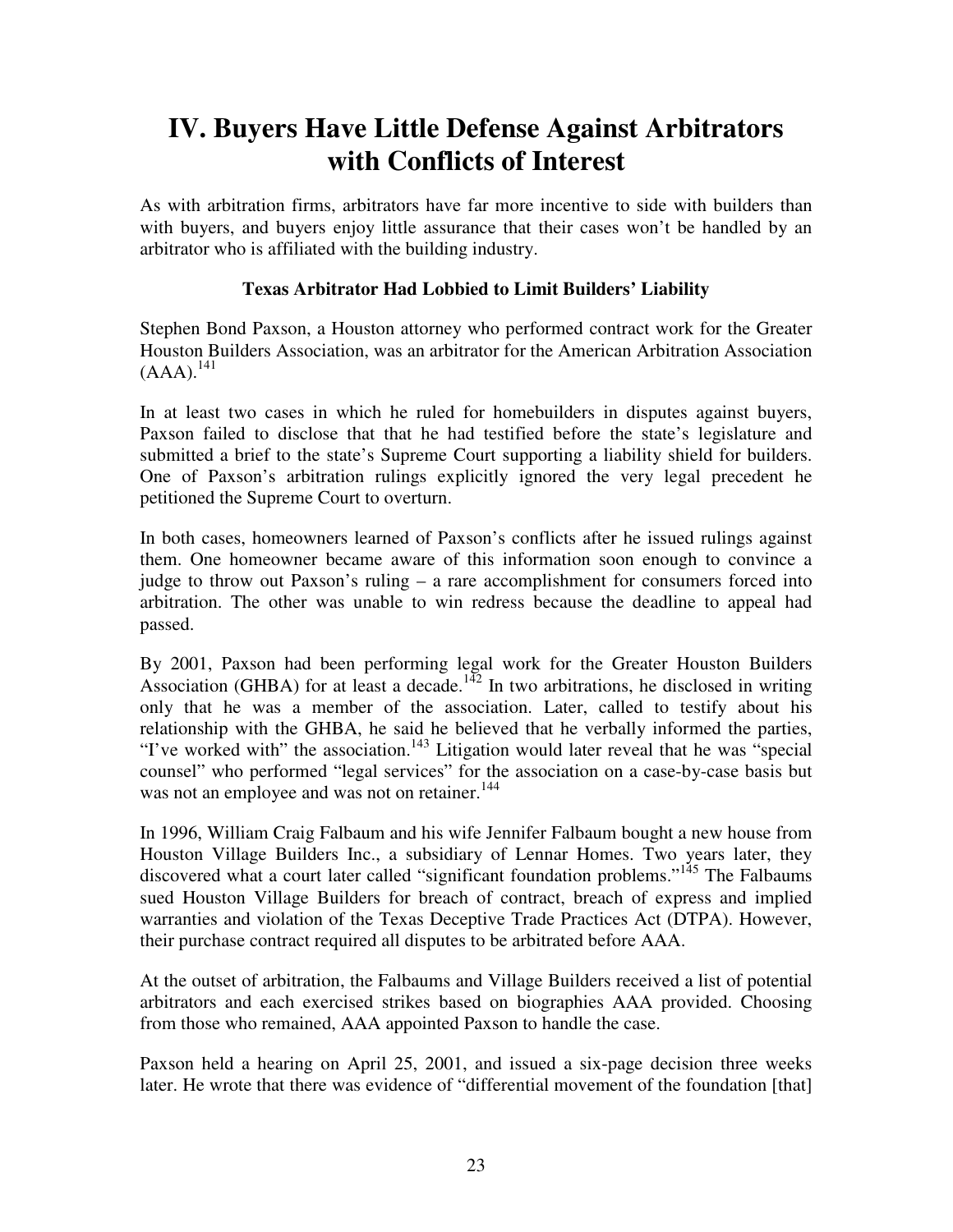had caused a crack in the slab, as well as cracking in the exterior brick veneer, along with cracks in the interior tile floors and sheetrock found in the residence."<sup>146</sup>

He wrote that the problems with the foundation "might well form the basis of a claim for the breach of an implied warranty," but then ruled out that conclusion because Paragraph 4 of the Falbaums' purchase agreement with Village Builders states that the written warranty "is provided by the seller in lieu of all other warranties .... express or implied."

Paxson next tossed out the possibility of a claim based on the builder's express 10-year warranty. His justification was that the document was not properly "introduced into evidence at the hearing," even though it was "appended to the Homeowner's pleadings."

Paxson wrote, "Since the terms of that document are not in evidence, the warranty cannot be evaluated in the context of Homeowners' claim for breach of an express warranty."

Paxson's use of such highly technical rules – hair splitting over the whether a piece of evidence was properly introduced – conflicts with assurances provided by AAA. "An important feature of arbitration is its informality," AAA's home construction rules state. "Under the standard AAA rules, the procedure is relatively simple: legal rules of evidence are not applicable."<sup>147</sup>

Although Paxson took a strict and highly technical approach to procedures relating to evidence, he opted to ignore state law on another key part of the Falbaums' case.

Most residential disputes in Texas are governed by the Residential Construction Liability Act (RCLA), a controversial law that limits the damages that homeowners can recover. Provided that the builder takes certain steps, the law prohibits homeowners from suing under the Deceptive Trade Practices Act (DTPA), which allows for a wider range of claims and higher damages awards.

Before suing, homeowners must give builders written notice of alleged defects and allow them 45 days "to make a written offer to settle the claim."<sup>148</sup> If a builder makes a reasonable offer and a homeowner rejects it or refuses to offer the builder a reasonable opportunity to repair the defect, the law limits the monetary damages that a homeowner can collect.<sup>149</sup>

At the time of the Falbaums' dispute, the law did not limit potential damages if the builder failed to make a reasonable offer. In a 2000 case, *Perry Homes v. Alwattari,* Texas's Court of Appeals ruled that a contractor "loses the benefit of all limitations on damages" provided for in the RCLA when failing to make a reasonable settlement offer.<sup>150</sup> In these instances, homeowners are free to pursue damages under the Deceptive Trade Practices Act.<sup>151</sup>

The Falbaums relied on *Alwattari* to seek damages under the state Deceptive Trade Practices Act because the builder had failed to make a reasonable offer.<sup>152</sup> Paxson rejected the Falbaums' argument, explaining that in his view, the *Alwattari* case "was wrongly decided (by failing to take into account the legislative history of the RCLA and by ignoring traditional concepts of statutory construction)."<sup>153</sup>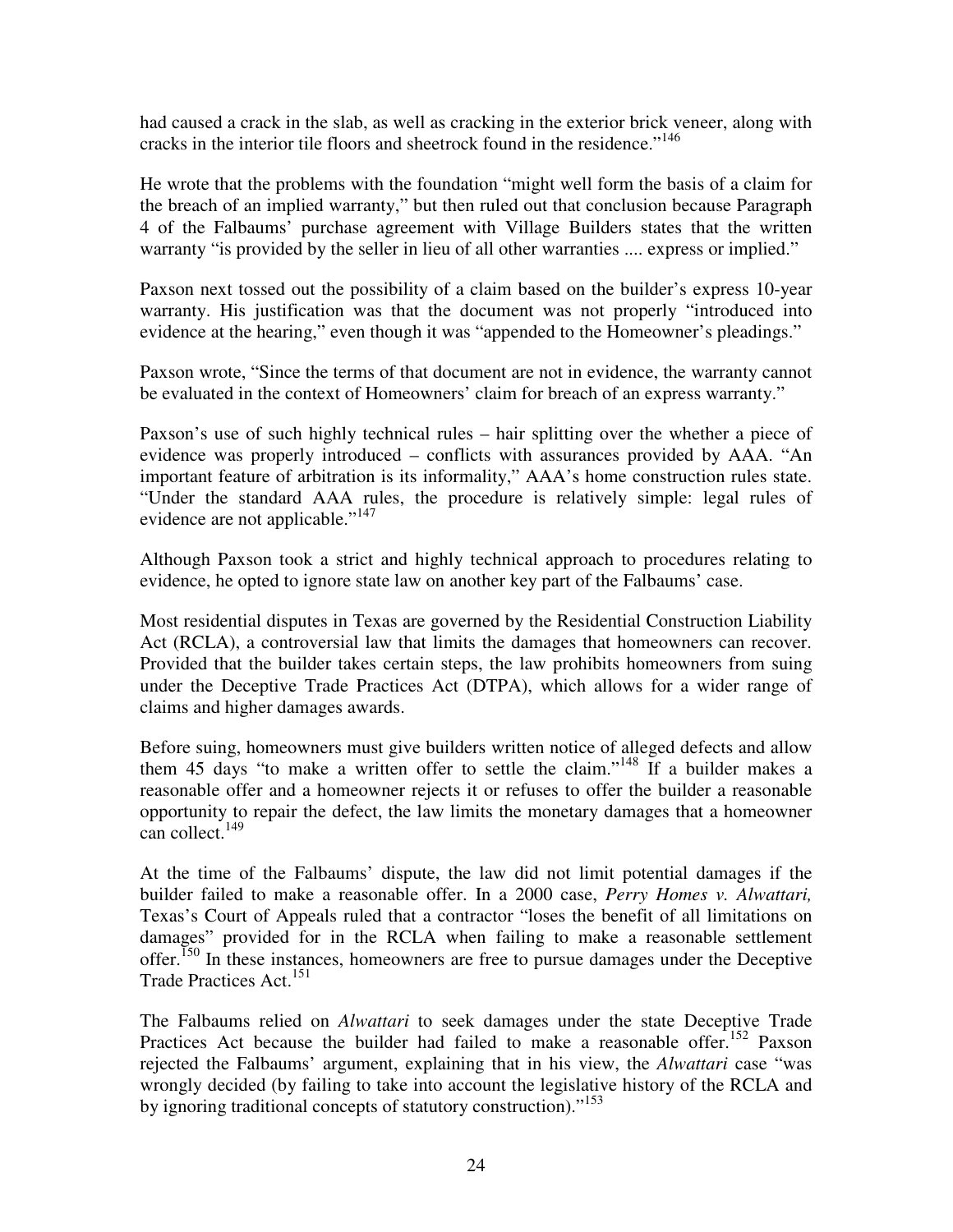Paxson concluded, "The homeowners are not entitled to any damages or attorney's fees due to their failure to demonstrate that the builder breached the agreement or any express or implied warranty accompanying the transaction, as well as their failure to prove any claim for negligence, mental anguish damages or violations of the DTPA by the builder."<sup>154</sup>

He ordered the Falbaums to pay \$236 to Village Builders as reimbursement for part of the arbitration fees and expenses. Those fees and expenses included \$6,071 for Paxson.<sup>155</sup>

Days after the decision, the Falbaums' attorneys learned that Paxson's connection with the Houston builders association went beyond mere membership.<sup>156</sup>

The Falbaums subsequently learned that Paxson had not told the whole story when he filed his disclosures. Not only was he an attorney for the builders' association: he had taken public positions on issues crucial to the Falbaums' case. They learned that while their arbitration case was underway, Paxson urged the state legislature in testimony to change the Deceptive Trade Practices Act on which the Falbaums were relying for relief. $157$ 

Paxson also had submitted a brief on behalf of the Greater Houston Builders Association urging the Texas Supreme Court to overturn the Court of Appeals' *Alwattari* decision. The Appeals Court decision "threatens to undermine the Legislature's efforts to restrict the application of litigation-producing consumer protection statutes from residential construction defect cases so that the parties' efforts can be directed to settling disputes rather than litigating them," Paxson wrote.<sup>158</sup> The Texas high court declined to take the case. $159$ 

A year earlier in another case, Paxson signed another Amicus brief for the Houston builders urging the Texas Supreme Court to allow home construction contracts to disclaim "implied warranties of habitability and construction in a good and workmanlike manner." The brief claimed the existence of "a well-established state and national industry practice of ensuring certainty and predictability by providing express warranties to new home buyers in lieu of implied warranties" and argued that the lower court decision "will negatively impact the home building industry, the economic development that industry generates and the availability of affordable housing in Texas."<sup>160</sup>

Outraged at what they learned, the Falbaums went to court seeking to have the arbitration award overturned, arguing that Paxson's failure to disclose his role with the builders' association indicated "evident partiality" on his part.<sup>161</sup>

A Harris County judge threw out the arbitration award, ruling that Paxson's "attorneyclient relationship" with the builders association, his testimony before the legislature and his involvement in writing amicus briefs "should have been disclosed" to the Falbaums.<sup>162</sup>

Village Builders appealed Judge Caroline Baker's decision. The Texas Court of Appeals in Houston upheld Judge Baker's decision and the state Supreme Court refused to take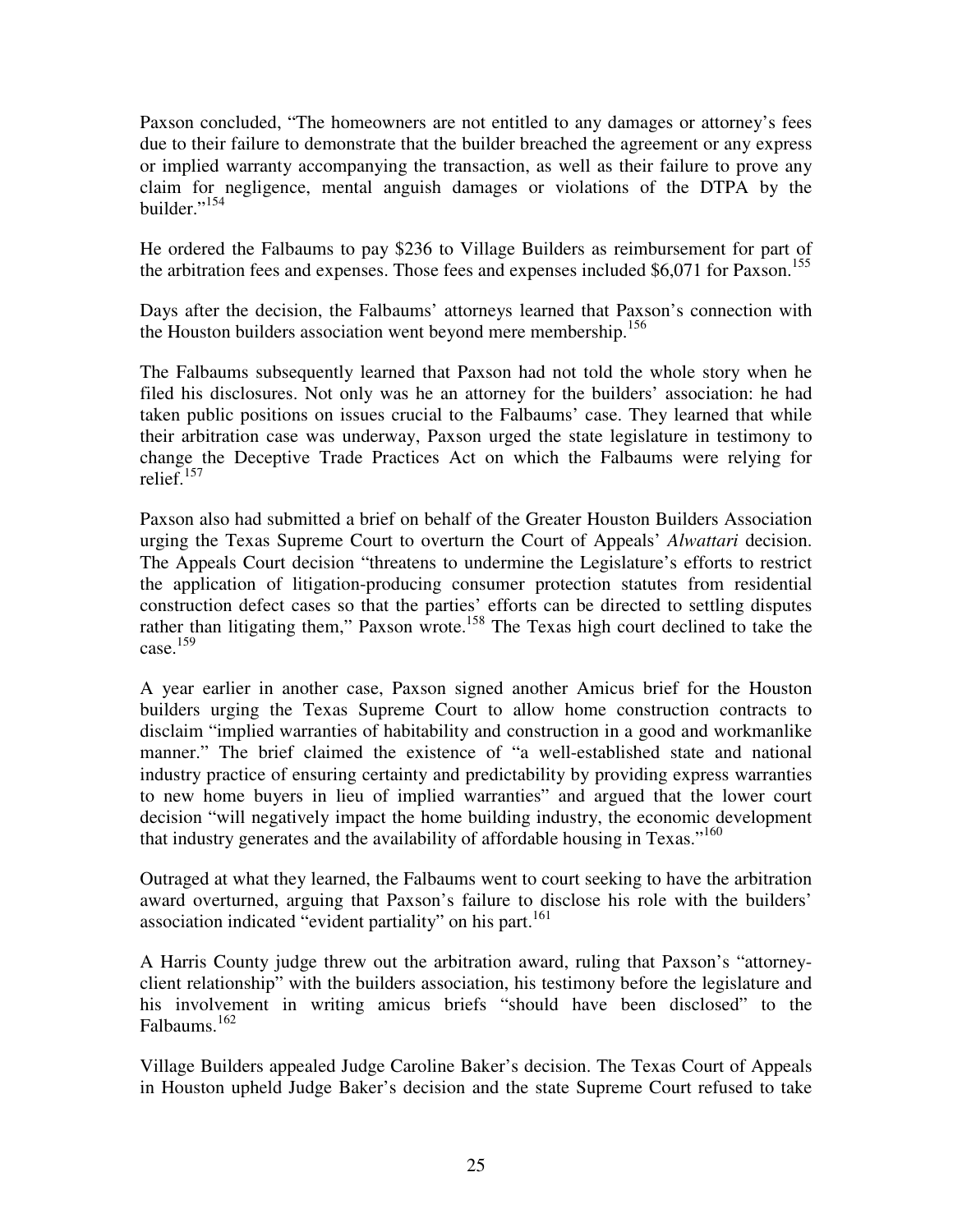the case.<sup>163</sup> "The Falbaums have resolved their dispute with Village Builders," said Victoria Fair Woo, one of their attorneys, adding that terms are confidential.<sup>164</sup>

### Another buyer learned of Paxson conflict too late to get adverse ruling dismissed

Paxson repeated the same conduct in another AAA arbitration that was underway while the Falbaums were challenging his inadquate disclosures.

On Aug. 14, 2001, a AAA attorney was present when Paxson testified before Judge Baker in the Falbaums' case.<sup>165</sup> Nine days later, Paxson issued a decision in a AAA arbitration of a dispute over a condominium renovation. In that case, he withheld the same key information about his attorney-client relationship as he had in the Falbaum case. But this time, the consumer did not learn about Paxson's conflict until it was too late. $166$ 

Michael Pullara had withheld \$55,000 from Becker Fine Builders Inc. because, he claimed, Becker was 151 days late in completing renovation of his condominium.<sup>167</sup> Pullara claimed Becker's delay cost him more than \$48,000 in added living and construction expenses.<sup>168</sup> Becker filed for arbitration against Pullara and the case was assigned to Paxson.

Paxson ruled that Becker had indeed breached the construction contract and that the delay was primarily caused by the builder's failure to obtain proper performance from a subcontractor. But, Paxson said, the homeowner had chosen to allow the builder to complete the residence and had made additional changes in the plans and specifications during the delay.<sup>169</sup>

Paxson ordered Pullara to pay the builder \$97,442 for damages, attorney fees and arbitration costs. The award included \$55,999 Pullara had not paid Becker and \$32,500 in "reasonable and necessary attorney fees."<sup>170</sup>

A year later, Pullara learned of Paxson's non-disclosures in the Falbaum case when his attorney and one of the Falbaums' attorneys had lunch.<sup>171</sup>

Federal and state laws provide only 90 days to ask a court to overturn an arbitration award. Because that window had closed, Pullara sued AAA and Paxson for damages allegedly resulting from Paxson's incomplete disclosure. He hired the Falbaums' attorneys to handle the case.

AAA and Paxson claimed that their status as arbitrators gave them immunity. A Harris County District Court judge agreed, ruling against Pullara without issuing a written explanation.<sup>172</sup> Pullara appealed to a Texas Court of Appeals in Texarkana, which ruled against him.<sup>173</sup>

### Paxson now coaches builders on how to limit their liability

Paxson taught a seminar titled "What Is (Or Should Be) in YOUR contracts?" at the International Builders Show in Las Vegas in January 2009. The seminar promised to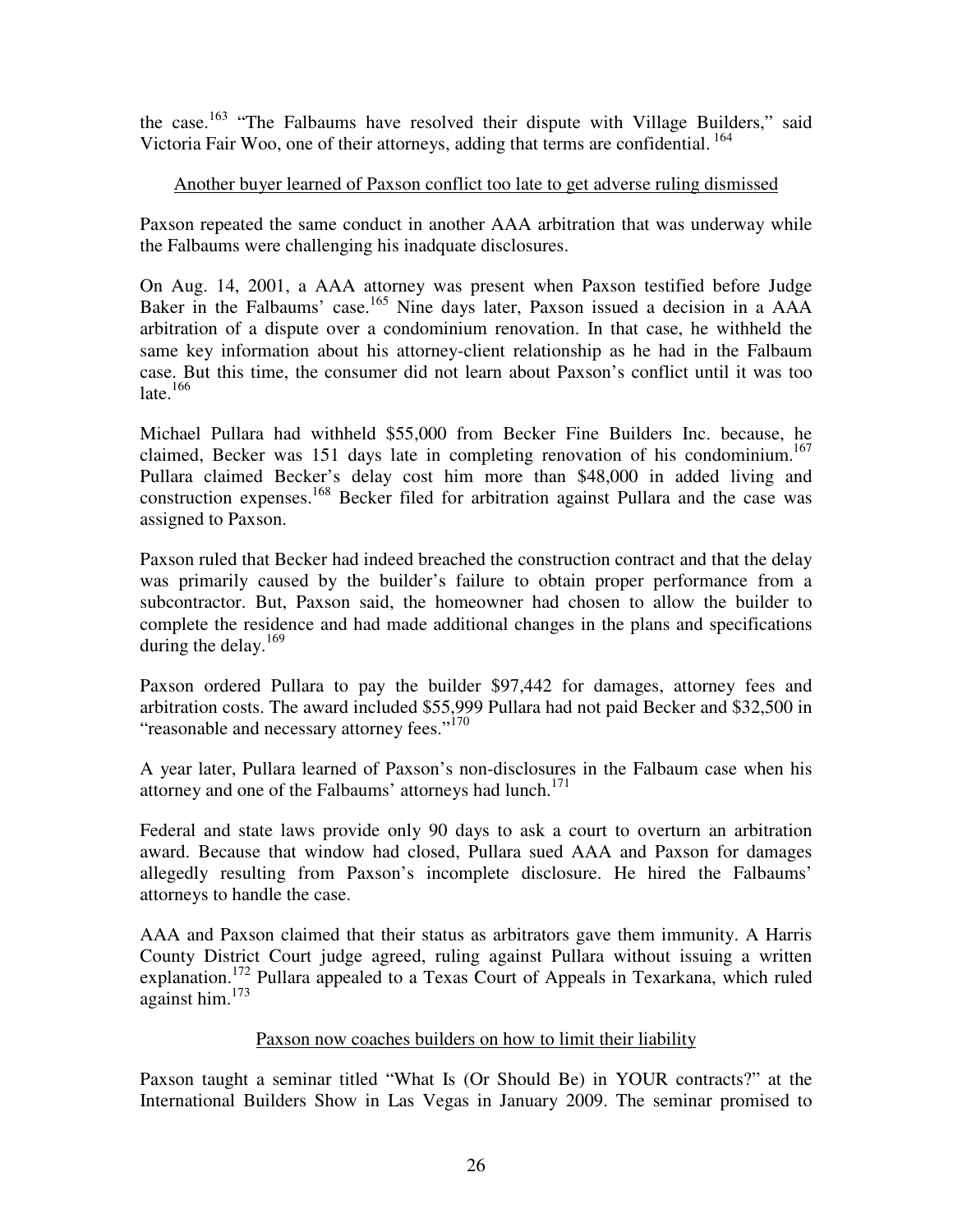teach attendees to "manage customer expectations (limit/shift liability) and discuss "specific contractual provisions that effectuate these purposes (with practical examples how provisions work)."<sup>174</sup>

Paxson's advice also underscored the degree to which warranties are meant to protect builders, not buyers. Of limited warranties, he said in a recording obtained by Public Citizen, "what really I'm doing here is that I'm collapsing into the warranty agreement all construction contract obligations and saying the warranty document is what we're going to go with." $175$ 

He continued: "Implied warranties, warranties from the UCC – the uniform commercial code – those things generally can be disclaimed and you want to disclaim those because they just expand opportunities to get sued. You want a document, your warranty, to be the playbook, so to speak."<sup>176</sup>

Paxson cited the advantage of keeping an arbitration clause in effect as among the chief benefits of ensuring that warranties remain in effect if a house is sold.

"I want my builders to have warranties that extend to future homeowners because then you can again in the warranty itself start managing the dispute resolution process," he said. "You can put an arbitration provision in there. You can put in there limits on what benefits can be ascribed so that when they get that warranty, when the homeowner accepts that warranty, they accept with it all that you have added to it to help manage any potential dispute."<sup>177</sup>

He continued: "The best way to deal with it is with your warranty because again that's a contract and you've got the ability to get the remote purchaser in your contract and playing by the rules of your game."<sup>178</sup>

### **CAS Appointed Arbitrator Who Worked for HBW**

After losing an arbitration over a 2-10 HBW warranty on their new house, which had a leaking foundation and a crawl space saturated to the point that mold developed,  $179$  Linda and Rick Etherson filed an appeal with the firm that handled their case, Construction Arbitration Services.

The Knoxville, Tenn., couple sought information on the background of Stephen S. Spencer, the arbitrator assigned to hear their appeal, which was scheduled for late May 2006. Linda Etherson asked CAS for Spencer's biography in letters dated March 28 and May  $11^{180}$  Etherson did not receive the biography until May 20, just a few days before the appeal hearing, and she didn't like what it showed.

In addition to arbitrating disputes involving home warranty issues, the biography said that Spencer also performed "Home Buyers Warranty (2-10) Inspections," and assisted in certifying contractors "to become certified Home Buyers Warranty (2-10) Contractors."<sup>181</sup> In other words, Spencer was paid to inspect houses for HBW while he was also paid to be a "neutral" in resolving its disputes against homeowners who had HBW warranties.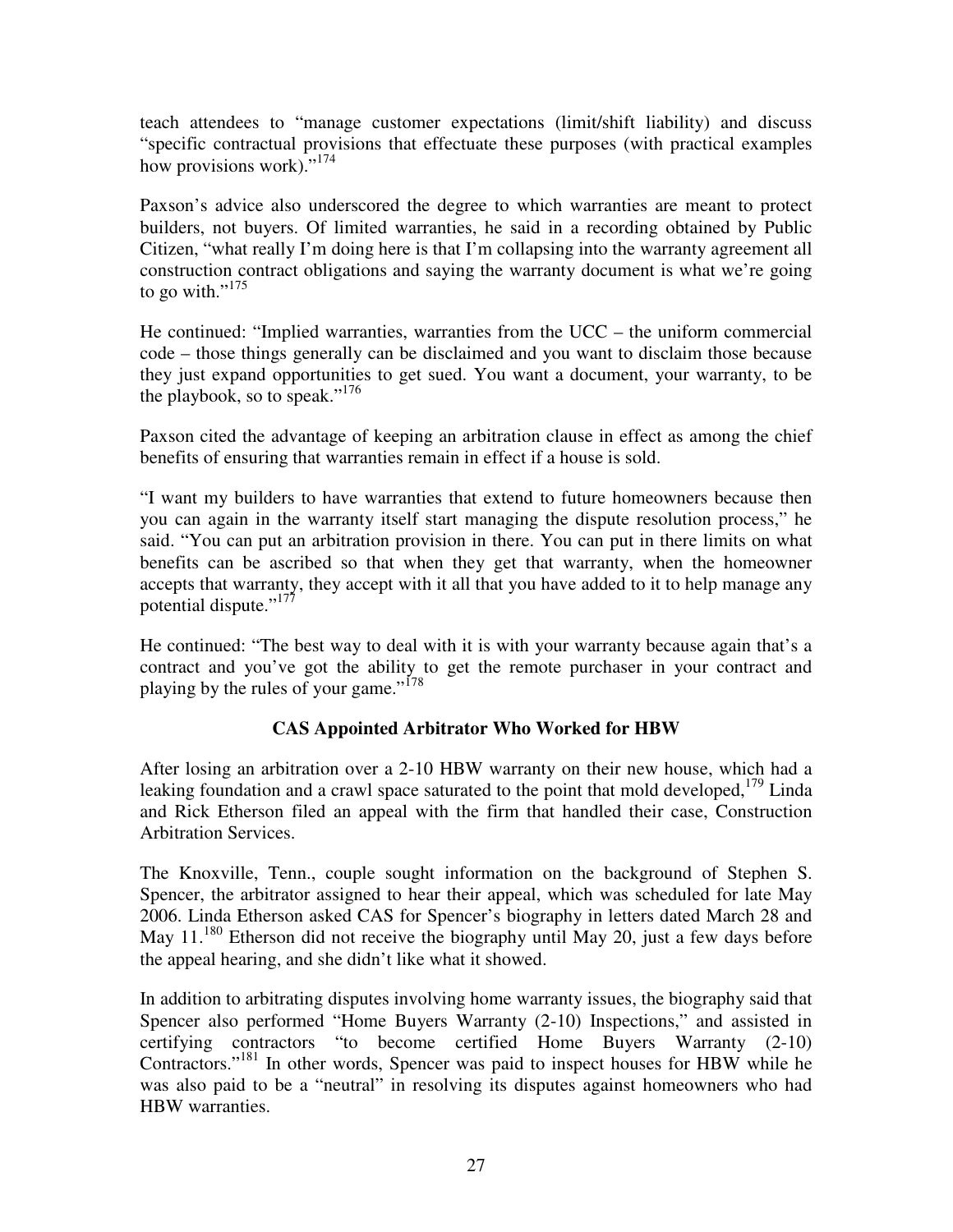With the hearing only six days away, the Ethersons faxed CAS a request for Spencer's recusal. That was the first of a series of fax and telephone requests that went unanswered until the day of the hearing, according to Linda Etherson.<sup>182</sup> As Spencer was driving to the Ethersons' house for the hearing, he recused himself, according to CAS.<sup>183</sup>

Subsequently, Spencer sent CAS a recusal letter "With my prior involvement with home warranty companies as an inspector and appraiser, I feel that I may not be able to be an impartial arbitrator for this particular hearing," Spencer wrote.<sup>184</sup>

Remarkably, CAS said that the Ethersons would not receive a refund for the \$150 they had paid for Spencer's travel. Additionally, CAS said the Ethersons would have to pay an additional \$300 to finance the travel of the arbitrator appointed to replace Spencer.<sup>185</sup>

"The \$150, which [w]as submitted for Arbitrator Spencer's travel fee requirement has been paid to Arbitrator Spencer due to the fact that he was in route to your location to hear the Appellate Appeal Case," wrote Cardell Wade of CAS.<sup>186</sup>

The Ethersons protested, and ended up paying another \$150 – not the \$300 CAS demanded.<sup>187</sup> The appeal arbitrator overturned two of the initial arbitrator's decisions, but this was insufficient to fix the most important problems with the Ethersons' house.<sup>188</sup>

Today, more than two years after the appeal arbitration, the Ethersons are fighting their case in court, attempting to get the arbitration decision modified or vacated, and to get moisture problems corrected. Their next court hearing is set for August.<sup>189</sup>

### **An Arbitrator Discloses Business Relationship with Builder at the Last Instant**

After Graham and Barbara Fill moved into their new house in Butler, N.J., in 2001, they discovered problems that included "water proliferation through the two story structure down into the basement as a result of improperly installed brick veneer."<sup>190</sup>

When they failed to obtain a remedy from the builder, they pursued arbitration before Construction Arbitration Services, as their 2-10 HBW warranty dictated. Armed with technical reports and evidence on the defects in their house, the Fills heard the arbitrator make an astonishing announcement at the opening of the hearing.

"The arbitrator said right at the onset he was going to give us ten minutes to present our case," Graham Fill later told a New Jersey investigative panel.<sup>191</sup> Fill suggested to the state panel that ten minutes was absurd because the case "was quite considerable and involved some technical aspects of how the wall system should have been installed."

Despite the promise of short shrift, the Fills did win on some points, including a judgment that the brick veneer had been improperly installed. When they could not agree with the builder on a method of repair, a second hearing was scheduled to work out that detail.

The second hearing ended abruptly even before it got underway, according to Graham Fill: "We were sitting down at the start of the arbitration and [the arbitrator] went through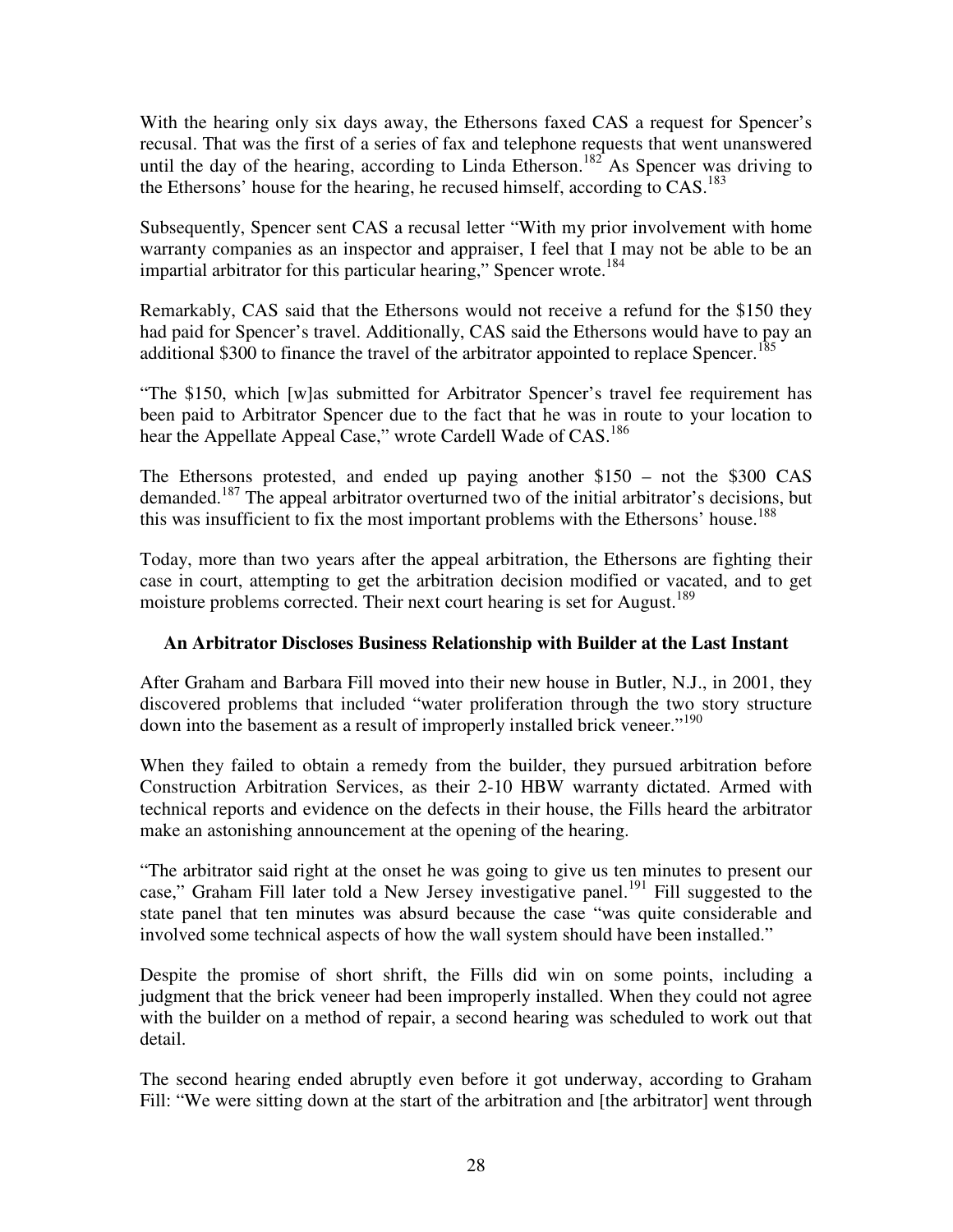it and advised us that he was an impartial arbitrator and went to some great lengths to discuss this with us, and then just his closing point was, 'I suppose no party here has any problem with me entering into a business relationship with the builder.<sup> $\cdot$ </sup><sup>192</sup>

"I just about exploded," Fill recalled.<sup>193</sup>

CAS later acknowledged that the arbitrator should have recused himself.<sup>194</sup>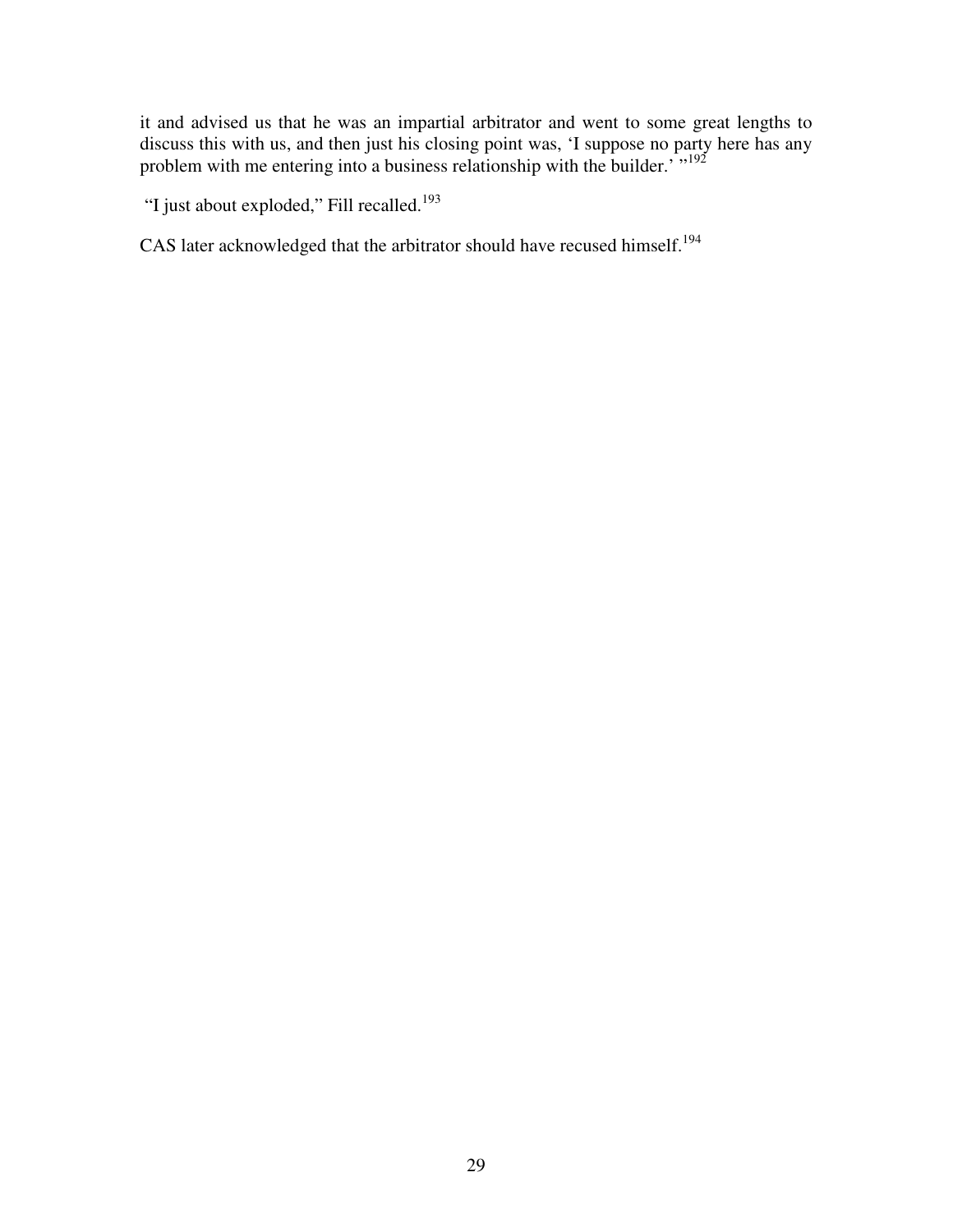### **Two California Courts Find HBW Arbitration Clauses 'Unconscionable'**

When Luis Velasco and his wife bought a house in Beaumont, Calif., in October 2000, they were given a copy of the builder's one-year warranty, which clearly stated that buyers' claims under the warranty could be pursued in court, Velasco wrote in a declaration.<sup>195</sup>

A few weeks after moving into their house, the Velascos received a second document – a 2-10 warranty booklet from Home Buyers Warranty. "This was the first time we had ever seen the warranty booklet," Velasco wrote.<sup>196</sup>

In 2005, Velasco and 18 other plaintiffs sued the builder, Osborne Development Corp., alleging that their houses had several defects, including problems from soil movement; foundation deficiencies; plumbing leaks; stucco, window, and roof problems; finish problems relating to cabinets, floor tiles, and countertops; and problems with the framing and electrical, heating, plumbing, and ventilation systems.<sup>197</sup>

Osborne responded by arguing that the plaintiffs could not sue in court because they had entered into an arbitration agreement by enrolling in the Home Buyers Warranty program. The agreement said, "Any and all claims, disputes and controversies by or between the Homeowner, the Builder, the Warranty Insurer and/or HBW . . . . shall be submitted to arbitration." Even disputes about the interpretation and enforceability of the arbitration agreement itself "shall be submitted to an arbitrator."<sup>198</sup>

Additionally, the HBW booklet voided any other warranties. "All other express or implied warranties, including any oral or written statements or representations made by your Builder or any other person, and any implied warranty of habitability, merchantability or fitness, are hereby disclaimed by your builder and hereby waived by you . . . .Your only remedy in the event of a defect in or to your Home or in or to the real property on which your Home is situated is the coverage provided to you under this express limited warranty."<sup>199</sup>

The warranty prohibited owners from pursuing redress as a class.

The warranty also prohibited claims for numerous categories of damage including "[n]oncompliance with plans and specifications; violations of local or national building codes, ordinances or standards; and "[a]ny condition which has not resulted in actual physical damage to your Home."<sup>200</sup>

It called for arbitration to be governed by the rules of Construction Arbitration Services, or another arbitration firm of the builder's choosing.<sup>201</sup>

The buyers argued that the arbitration clause was unconscionable. Several filed declarations denying that they had read the builder's warranty application. One said, "Had I known that these documents that purported to be a warranty were actually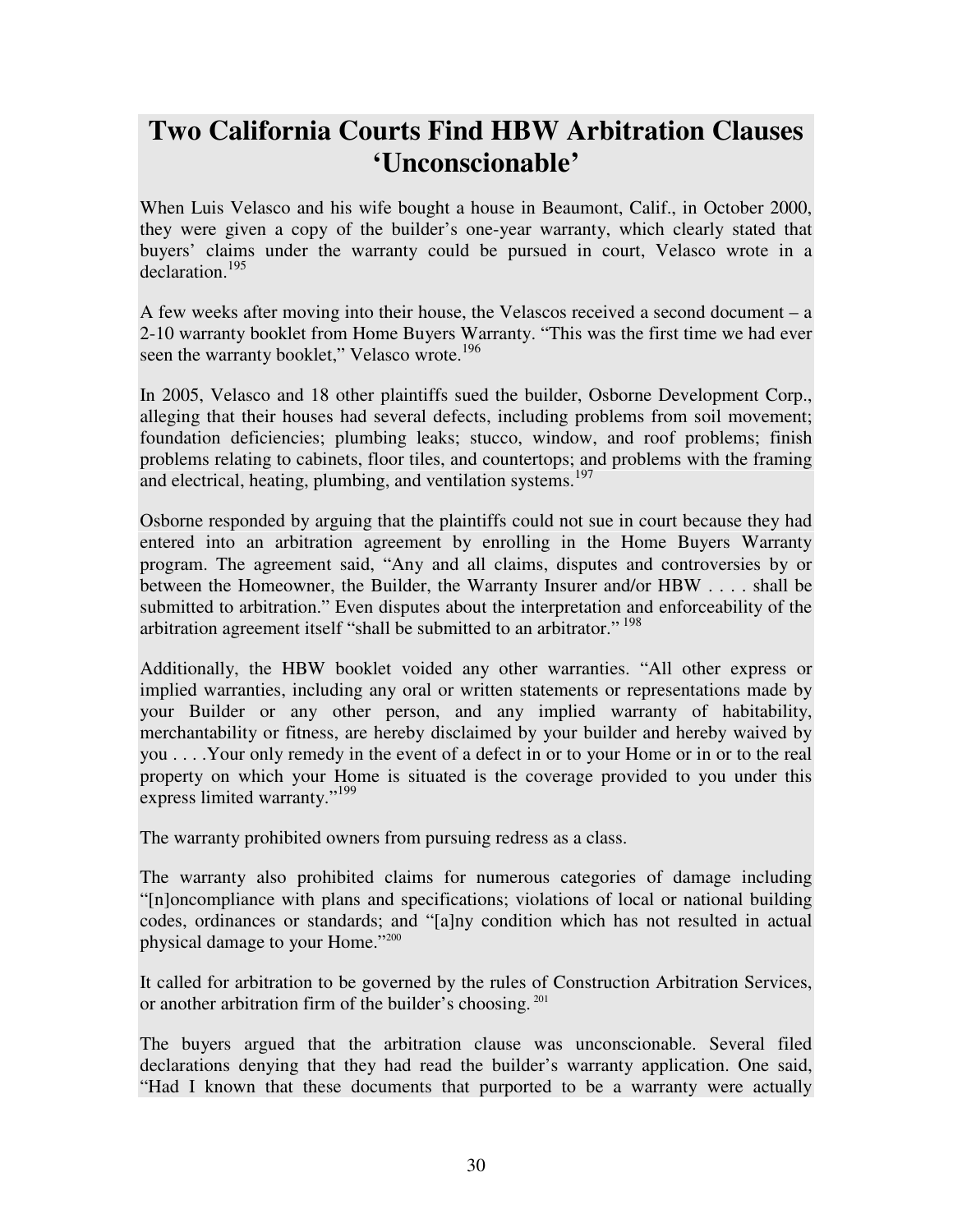intended to be a waiver of claims against Osborne, I would not have signed the Builder Application for Home Enrollment."<sup>202</sup>

Before it could evaluate the legality of the arbitration clause, the court had to determine whether it even had authority to rule on that question. In the Kafkaesque world of arbitration law, it is possible for a court to rule that an arbitration clause is so tightly written – no matter how egregious its terms – that questions over its legality must be ruled upon by an arbitrator. In this case, the trial court found sufficient ambiguity in the text of the arbitration clause that it determined it could weigh in.<sup>203</sup>

The court next found the arbitration clause unconscionable for several reasons. First, its terms were not included in a contract between the builder and buyer, but rather between the warranty company and the buyer. "To the extent that the [warranty] application is intended to be, in substance, an agreement between the builder and the buyer, its title is misleading," the trial court concluded. "The buyers were not asked to sign that application at the time of ... a purchase and sale agreement with the builder."<sup>204</sup>

The terms of the arbitration "[w]ere laid out in documents that had not been presented to the buyers before they signed the application, were not given to them at the time they signed the application, and apparently were not available from the escrow officer or other person supervising the execution of the closing documents," the court said. "A reasonable buyer would believe that the arbitration agreement to which the application referred would govern any dispute with HBW regarding the terms of the warranty, not disputes between the builder and the buyer."<sup>205</sup>

The trial court also found that the contract was unconscionable "because it is not mutual," explaining that the builder would not reasonably want to sue the buyer after the sale was complete; thus, only one side was giving up meaningful rights. $206$ 

In a second case, Gabriel Bruni and others purchased a total of 17 houses in Yucaipa, Calif., in 2001. The houses came with a warranty that was portrayed as "a benefit," "an added bonus," an "extra protection," or "a huge gift from the builder." Some were told it "would cover any problems with their home."<sup>207</sup> They later learned most of the warranty's coverage lasts for only one year and relieved the builder of any liability beyond the warranty. Most crucially, the warranty compelled buyers to arbitrate any disputes over the warranty, their house, the sale of their house, and even over the requirement to arbitrate. In May 2005, Bruni and others sued the builder and nine subcontractors..<sup>208</sup>

The same month, a different group of buyers sued the same builder over defects with 20 houses they had bought in Yucaipa in 2002 and  $2003$ <sup>209</sup>

The defendants attempted to compel arbitration in both cases. A trial court denied the motions for arbitration because it found that a required minimum level of "integrity in the process was not reached here . . . the results of this agreement are too one-sided not to be found unconscionable." $^{210}$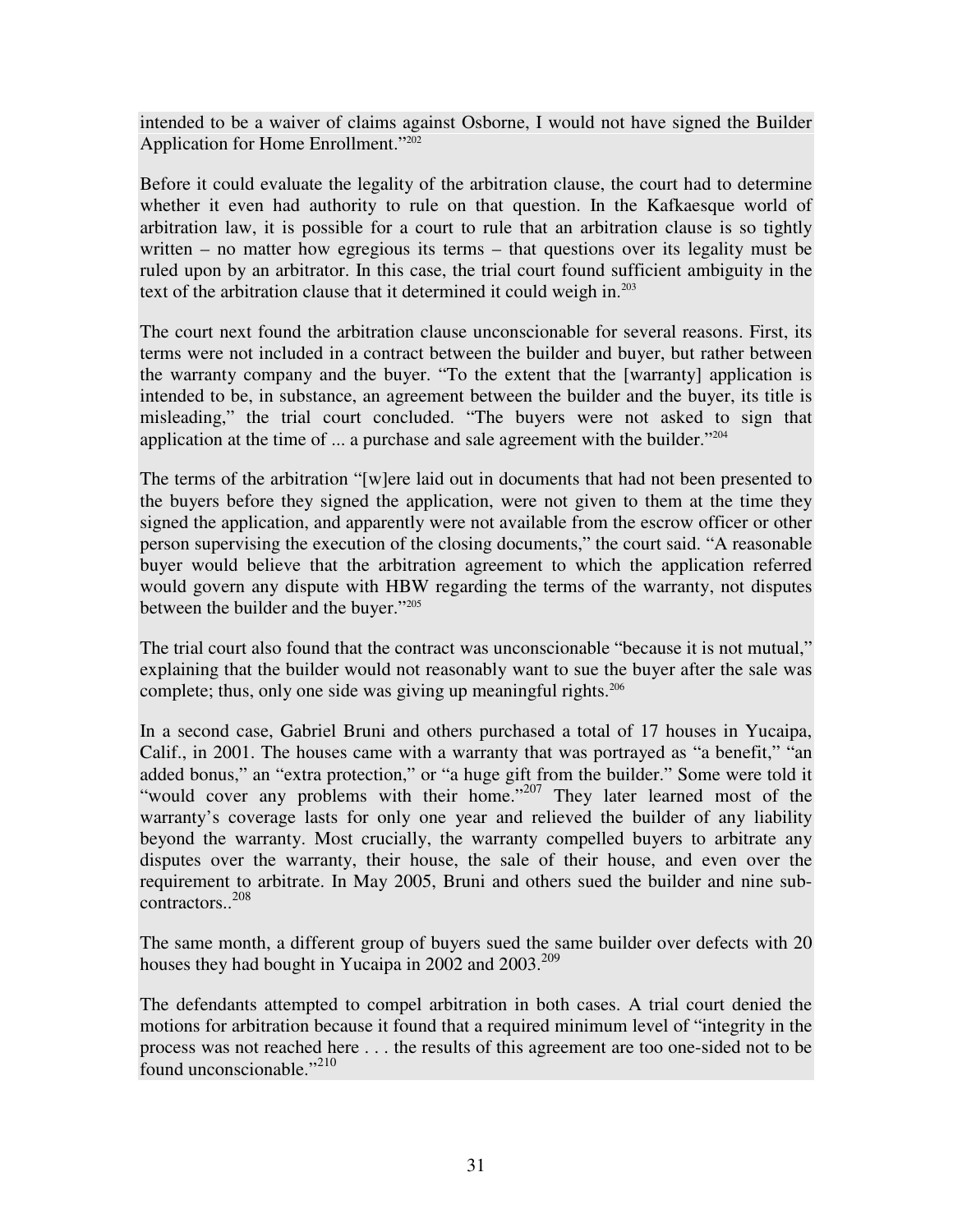The builder appealed. The appeals court agreed that the homebuyers had not truly agreed to arbitrate. They were not given warranty booklets until the last moment – or in some cases until after they had moved in. The court also found that the builder's agents "lessened any incentive plaintiffs might have had to read the booklet by describing the warranty as a benefit or bonus."<sup>211</sup>

Further the court found that "plaintiffs would reasonably expect that the arbitration provisions would only apply to disputes over the warranty" whereas "the actual scope of the arbitration provisions was unforeseeably broad." The provisions "purported to apply not only to disputes 'arising from or related to this warranty' but also to disputes 'arising from or related to ... the subject home ... any defend or to the subject home ... or the sale of the subject home by the builder ....' This would not have been within the plaintiffs' reasonable expectations."<sup>212</sup>

Both lawsuits were settled after the binding mandatory arbitration clauses were tossed out.<sup>213</sup>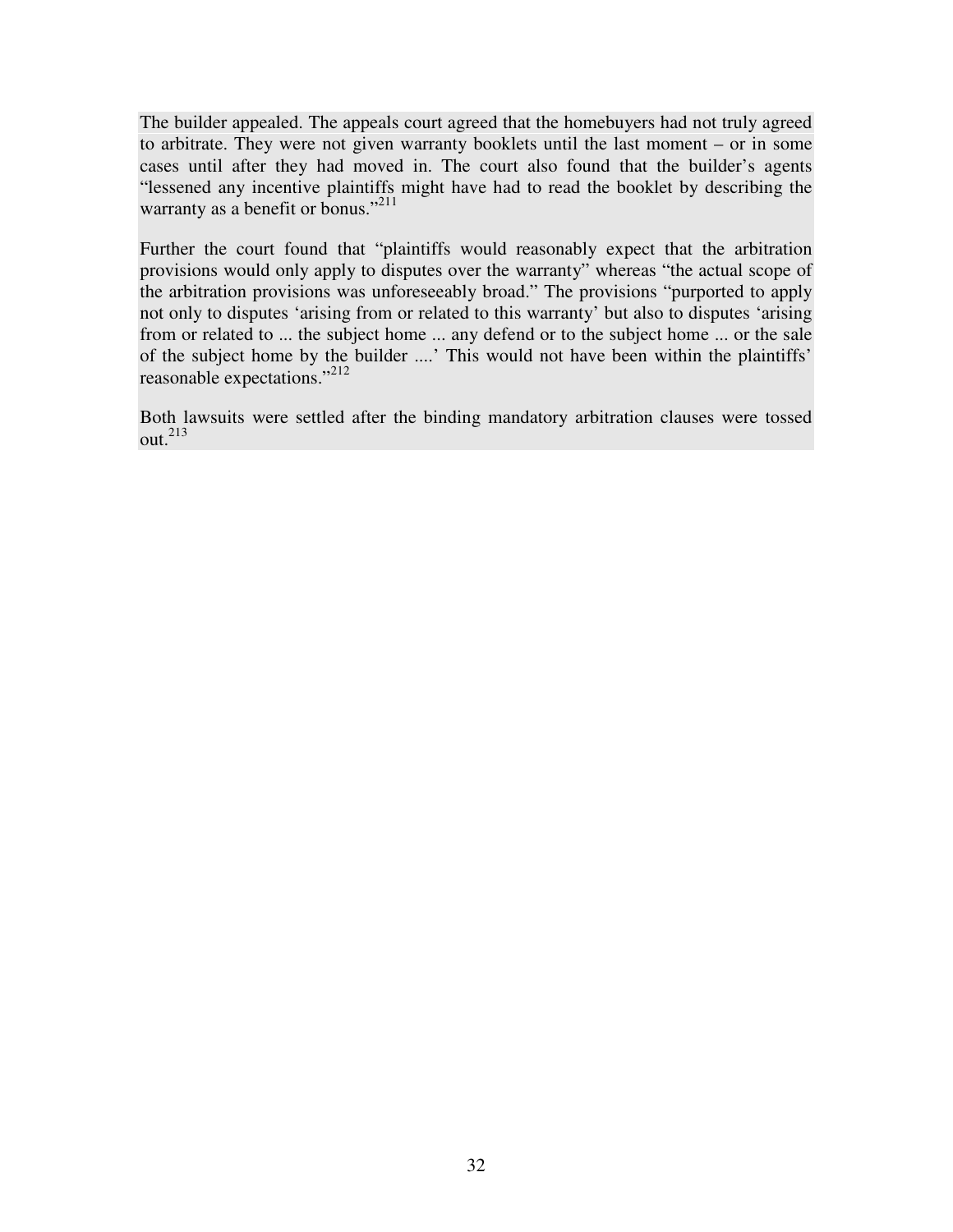# **V. Arbitration Awards Are Often Hollow Victories for Buyers**

Defenders of forced arbitration often point to dubious statistics on consumer "win" rates to argue that the process is fair.

"I can only think of one arbitration within the past 12 months where the homeowner did not receive any award," said Steven Lane. "In every other case, the homeowner was awarded something – maybe not everything the homeowner wanted, but something." Lane, who was among the chief authors of AAA's original arbitration rules, was the associate counsel for Lennar Corp. in 2003, when he made those comments. $2^{14}$ 

But homebuyers who "win" in arbitration typically have little to show for their victories. Consider the case of Texas grandparents Jordan and Bob Fogal, who were forced to abandon a \$368,000 townhouse and ended up with an award of less than \$30,000.

In April 2002, the Fogals moved into what they believed would be their last home, an attractive three-story house that had 20-foot ceilings and, in Jordan's words, "all the eye candy, even an elevator."<sup>215</sup> They paid \$368,534 for the townhouse, one of 44 jammed onto a two-acre lot near downtown Houston.<sup>216</sup>

On their first night in the house, Bob decided to try out the third-floor Jacuzzi. "When he pulled the plug, 100 gallons of water crashed through our dining room ceiling," Jordan testified at a House Judiciary subcommittee hearing in June  $2007$ <sup>217</sup>

After the Jacuzzi drain was fixed and the ceiling repaired, other, more serious problems emerged.

Within three weeks of moving in, Jordan noticed water leaks around windows. She immediately called Stature Construction Inc., the builder of her house.<sup>218</sup>

In September 2002, Bob Fogal discovered a leak in the attic, prompting Jordan to call Stature again. The next month, Jordan wrote to Stature about a mysterious fluid pouring out of the side of the house into the yard. There was a "terrible leak outside the bottom of the deck off the kitchen, and black water is coming out of the house and running onto the plants and onto the brick and staining [them]" she wrote.<sup>219</sup>

The builder continually asserted that it was unable to determine the cause of the problems. But Jordan soon learned that the builder knew the cause all along.

The former owner of a nearby house informed Jordan that the builder had discovered serious roof problems in Jordan's house before she ever saw it, had sued its roofing subcontractor, and had unsuccessfully tried to repair it.

Jordan went to the courthouse to look up the court file on the suit. Shockingly, the builder had listed Jordan Fogal as a witness in its lawsuit against the roofing company.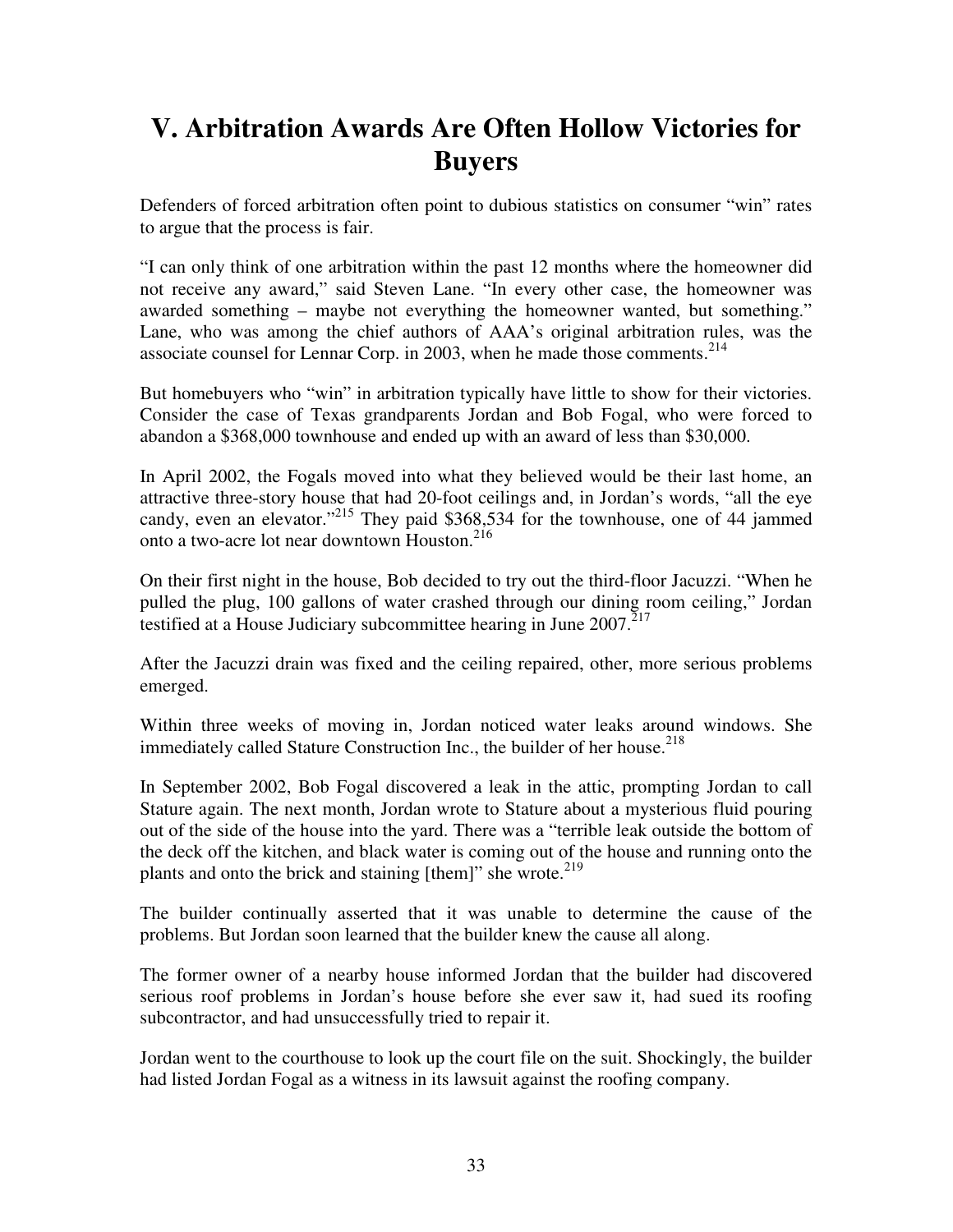"I saw my name listed as a witness for their side and a copy of one of my letters in the file," she wrote in an e-mail. "I had been jumping though hoops trying to find out what the source of the problems with my house [was]. . . . and then to see in black and white they had known it all along and were just delaying and trying to make me give up."<sup>220</sup>

Jordan also later learned there was a previous buyer for the house who had ordered an elevator and handrails for the handicapped, then backed out of the deal. $^{221}$ 

Shortly after Jordan and Bob moved into the house, she began experiencing strange health problems. She sought a diagnosis from Dr. Patricia D. Salvato in November 2002.

"I had already been tested for AIDS twice and no one knew what was causing me to be sick, so someone told me she cared and searched for the causes and tried to help. . . She tested me and said I was immune deficient," Jordan said in an e-mail to Public Citizen.<sup>222</sup>

Nearly two years later, on September 22, 2004, Salvato wrote a "To Whom It May Concern" letter, saying that Jordan had a "significantly depressed immune system and has continued to require aggressive IV therapy."<sup>223</sup>

Salvato added, "It is my medical opinion that [Jordan's] prolonged exposure to mold spores in her home has directly and significantly decreased her immune system" She recommended that Jordan move out of the house "as soon as possible."<sup>224</sup>

On Sept. 8, 2004, two weeks before Salvato made that recommendation, Jordan sent a suspected sample of mold from the kitchen to a laboratory, which reported that it was a "very high" concentration of Chaetomium, a mold frequently found on water-damaged drywall and linked to autoimmune diseases as Multiple Sclerosis and Lupus, and to certain forms of cancer."<sup>225</sup>

Later testing found additional species of mold on the second and third floors, including "very high concentrations" in a bathroom, high concentrations in a guest bedroom, and evidence of "very high" levels of moisture in several places, including under carpet and beneath the kitchen flooring.<sup>226</sup>

About two-and-a-half years after buying the house, told that repairs would cost more than \$150,000, the Fogals rented a small apartment and abandoned the house to foreclosure.<sup>227</sup> They sued the builder.<sup>228</sup> But the Fogals' purchase contract with Stature Construction Inc. contained an arbitration clause.<sup> $A$ </sup> A judge granted Stature's motion to compel arbitration.<sup>229</sup>

 $\overline{a}$ <sup>a</sup> Had Jordan tried to research the seller's record before signing a contract, she would not have found the litigation against the roofer or any other detrimental information. That's because the Fogals' contract did not name Stature as the seller. Instead it bore the name of "Tremont Homes," which was not registered with the state of Texas. The name of Stature Construction Inc. was disclosed to the Fogals only at settlement.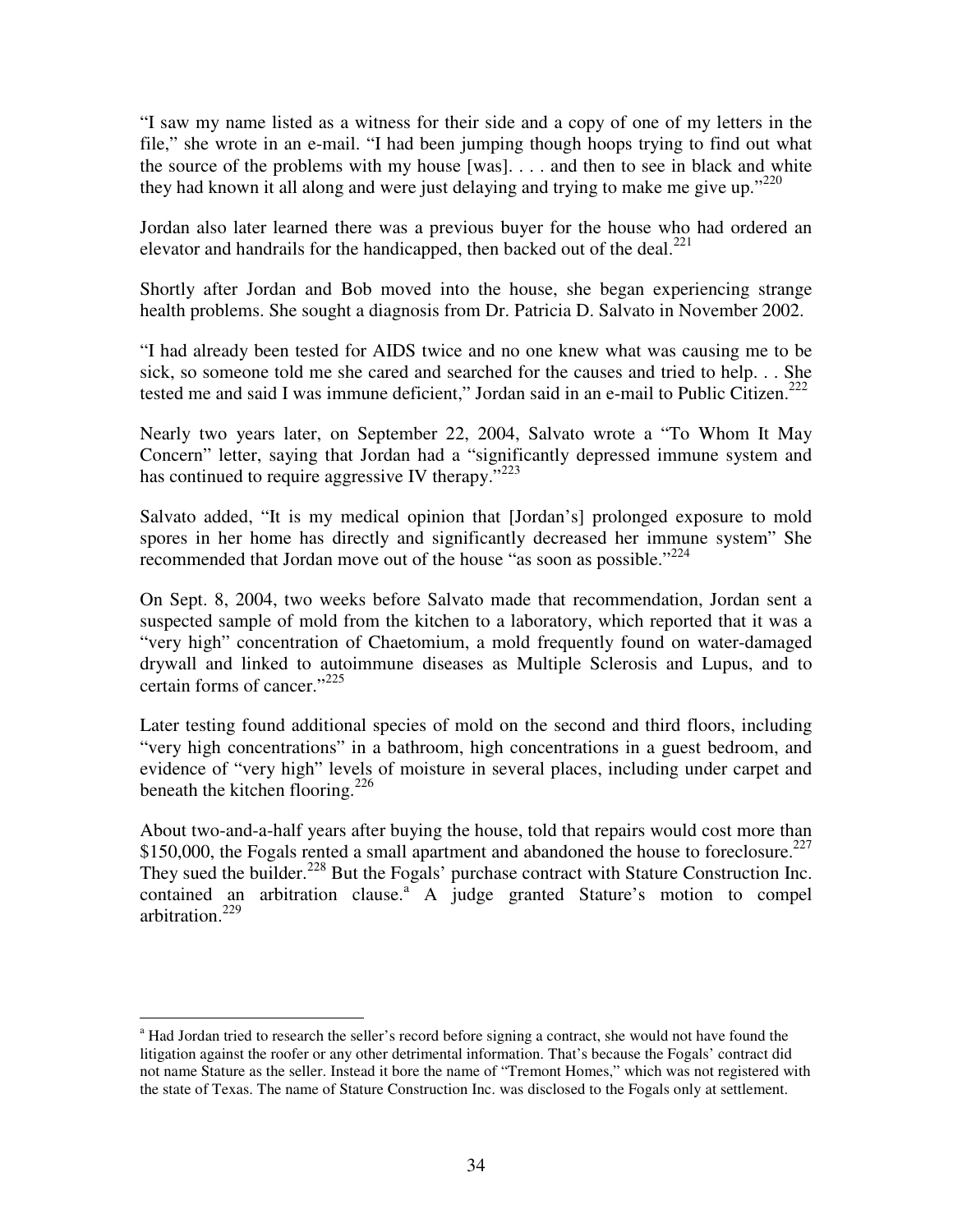After the American Arbitration Association terminated an initial arbitration case because of a dispute between the Fogals and the builder over who should bear the cost, the Fogals presented their case to a AAA-appointed arbitrator in September 2006.

Jorge Casimiro, Stature's CEO, testified at the Fogals' arbitration hearing that his firm was demanding thousands of dollars from Aztec Roofing and Sheet Metal Corporation for problems in the Fogals house. He said Stature wanted \$122,318 from Aztec for the cost of repairs plus \$62,431 for consequential damages and \$36,000 for lost marketability.<sup>230</sup>

Stature's failure to disclose the Aztec litigation and the substantial repairs to the house formed the basis of arbitrator Vicki L. Pinak's ruling that Stature had committed fraud against the Fogals. "Further," Pinak wrote, "once the Fogals made their initial complaints about leaks in their home, Stature should have handled such complaints immediately in light of the undisclosed prior leaks and problems with the home." Pinak also found "unreasonable" two Stature offers of settlement under the builder-friendly Texas Residential Construction Litigation Act, which requires homeowners to give builders a chance to resolve their complaints before filing suit.<sup>231</sup>

Despite her strong vindication of the Fogals' positions, Pinak awarded them just \$26,088, seven percent of what they paid for the house.<sup>232</sup> She also ordered Stature to reimburse them for \$11,220 in arbitration fees they had paid.

 The Fogals asked the arbitrator for a "Clarification of Award," but Pinak turned them down, refusing to explain her rationale. $^{233}$ 

Meanwhile, a Harris County judge confirmed Pinak's arbitration award in April 2007. The Fogals appealed. A three-judge panel affirmed the decision in January 2009 and the Fogals have asked for a rehearing before all nine justices on the appeals court.<sup>234</sup>

Since the Fogals walked away from the house in June 2005, it has been sold three times. The most recent sale occurred in March  $2008<sup>235</sup>$  Jordan wrote that she saw major work on the house following the last sale. $^{236}$ 

"My house has been completely redone – walls inside and out," she wrote. "I saw them hauling off the carpet some sub flooring and the roof on the back side."<sup>237</sup>

Currently, the house is listed for sale on real estate Web sites and labeled as "bank owned." $^{238}$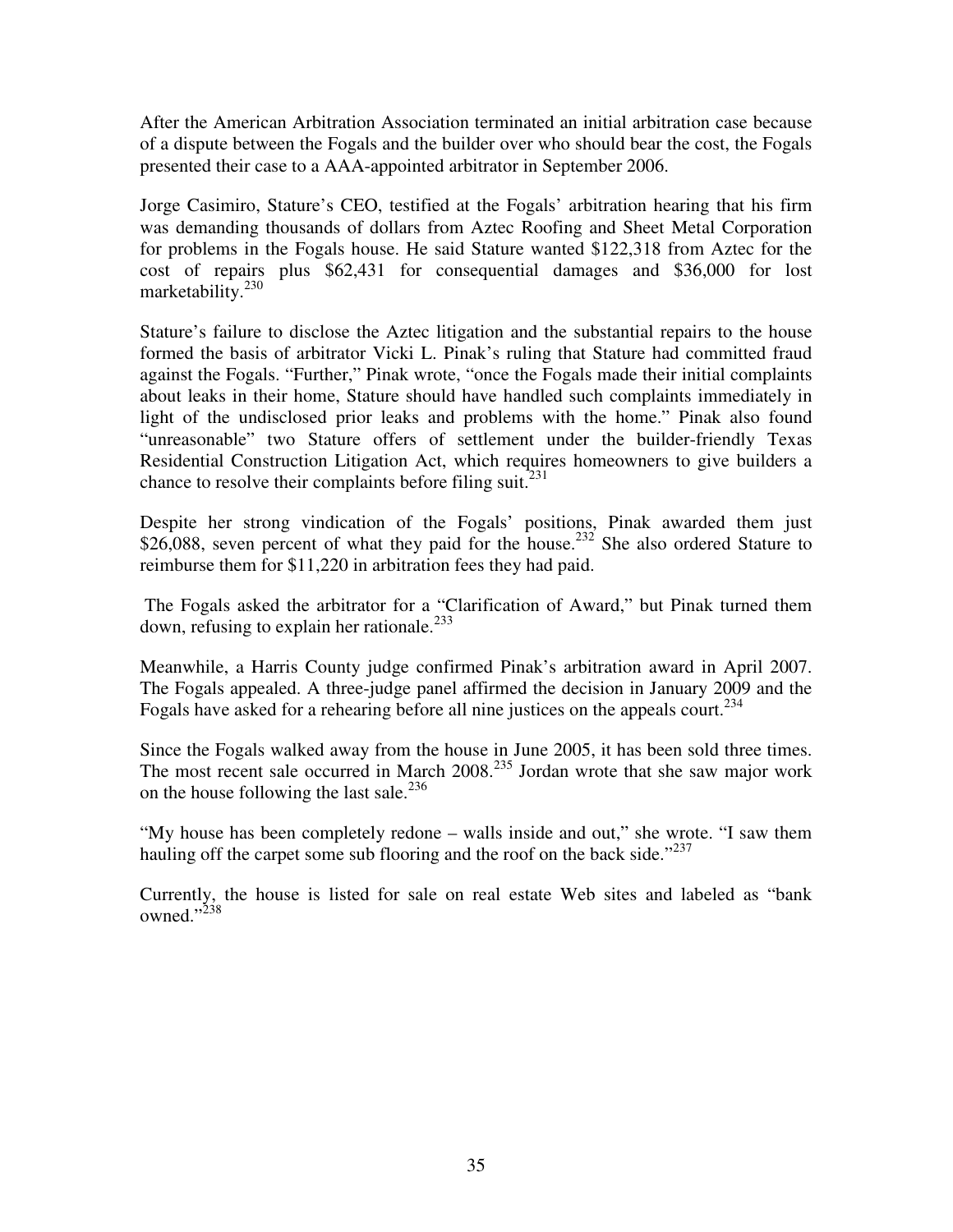# **Arbitrator Rejects Claim For Collapsing Floor**

Although arbitrators often grant small concessions to home buyers alleging serious flaws, sometimes they offer no help at all. Leslie and Scott Kimbell sought redress from an arbitrator for numerous flaws to their house, including a floor that was caving in because the builder failed to provide proper structural support for a stone fireplace. The arbitrator ended up agreeing that the problem and others existed but deemed the builder not liable.

The Kimbells' saga began in 2001, when they found a one and one-fourth acre lot in an attractive subdivision in Jefferson, Ga., a small town about an hour northeast of Atlanta. Leslie wanted a house built from plans she got from a magazine – with a few alterations. The subdivision developer, Sue Campbell Properties Inc., agreed and the Kimbells signed a purchase contract.

The major alteration was moving the two-sided stone fireplace from one interior wall to another so that it would serve the kitchen and great room instead of the media room and great room, as the original design showed.

Construction began in 2001 and the Kimbells settled on the 3,144-square foot house in May 2002, paying \$256,500. About a year after they moved in, the Kimbells noticed some problems including "a dip in the fireplace and some cracking in the walls above the fireplace."<sup>239</sup>

They hired professionals to investigate.

One home inspector told them the staircases were pulling away from the walls, the front staircase sloped toward the back of the house, the floor was sloping toward the fireplace from the staircase and from the back of the house, and there was a three-fourths-inch drop in the floor over a two-foot span.<sup>240</sup>

The Kimbells hired a structural engineer to inspect the house. Marc Sorenson, the engineer, reported that the floor at the edge of the fireplace "has dropped an inch relative to the floor just two feet away."<sup>241</sup> He also wrote that a single stud wall supported the fireplace and that the weight of the fireplace actually rested on subflooring between joists.

In his report to the Kimbells, Sorensen wrote, "The original plans called for basement load-bearing stud walls on all four edges of the fire place above" and these were built in the original location for the fire place, not the kitchen/great room location chosen by the Kimbells When reminded that the plan had been changed, the builder moved the fire place but, Sorensen wrote "did not transfer this four-sided box to support the heavy loads from the fire place and second floor and roof framing above. The fireplace load continues to crush the single stud wall below."<sup>242</sup> The Kimbells say that when Sue Campbell was alerted, she promised to install a steel jack enclosed in sheetrock in the basement to support the fireplace. $243$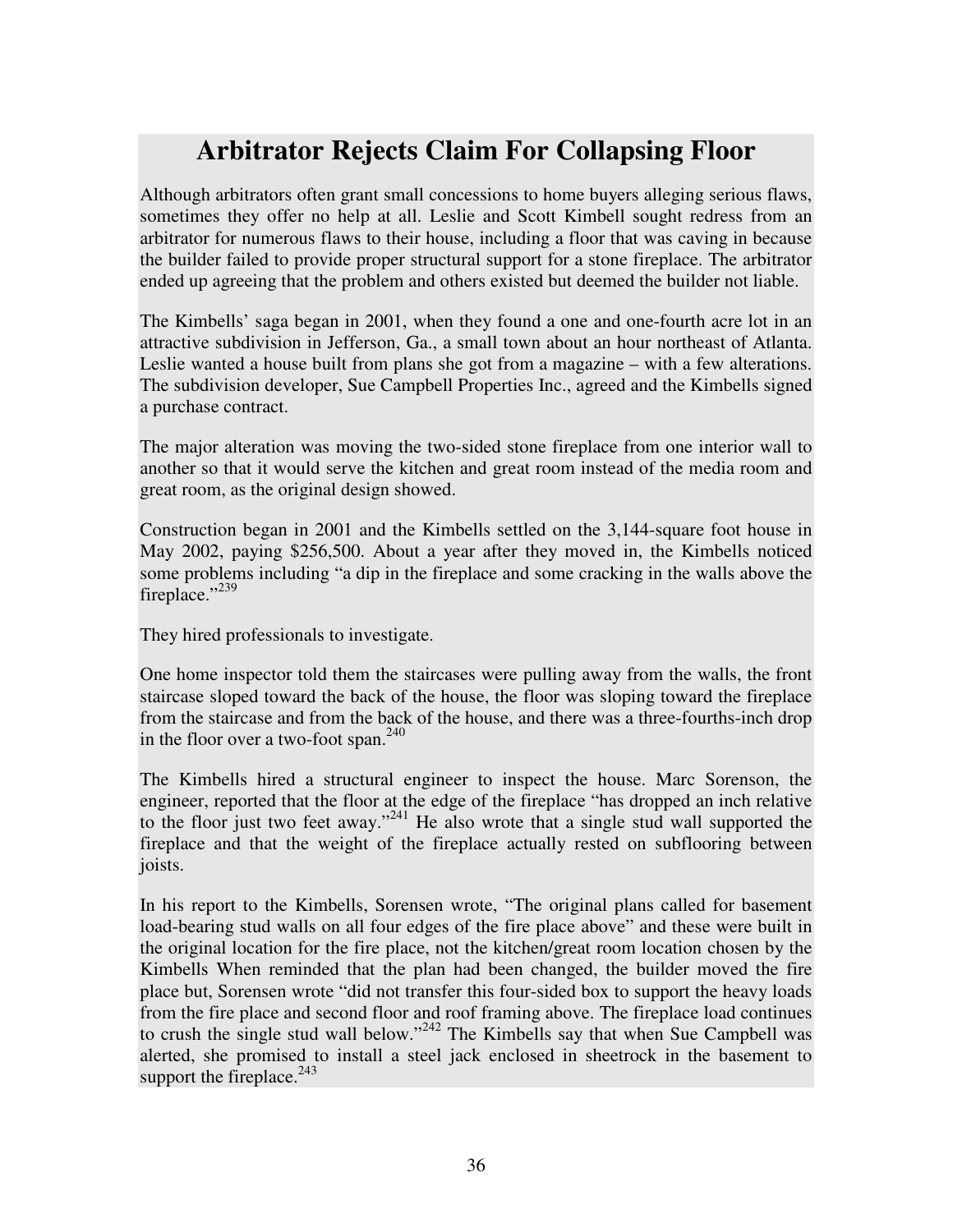Much later, the Kimbells ripped out the sheetrock and discovered there was no jack.

The Kimbells solicited three estimates for repairs, which ranged from \$43,320, to  $$72,350.<sup>244</sup>$ 

The Kimbells wanted to sue Campbell in court but were thwarted by their construction contract, which required settling disputes in binding mandatory arbitration. So, the Kimbells filed for arbitration against Campbell before the American Arbitration Association.

Jeffrey D. Paquin, an Atlanta attorney with a deep background in arbitration and mediation, chiefly on the corporate side of the table, was named arbitrator. Paquin is now chief operations counsel for Abbott Laboratories in Chicago.<sup>245</sup>

In 2001, Paquin said of his practice at the time, "Our practice designs and implements employment and other ADR programs for large companies."<sup>246</sup>

Paquin held a two-day hearing in August 2006. He did not visit the house because, according to the Kimbells, the builder would not acquiesce to an on-site visit.<sup>247</sup>

In addition to the problem of the stone fireplace sinking into the basement, the Kimbells enumerated several other defects in the house in an arbitration filing. Among them: <sup>248</sup>

- the interior staircase was highly irregular,
- grading at rear sloping toward the house causing water seepage in basement drainage system directed toward the house,
- greater than normal settling of the front walk causing variance in the height of the front entry stairs,
- front entry stair smaller than the others, proven dangerous,
- lack of flashing above windows, causing severe water seepage,
- inadequately installed facade stone, falling from house,
- dangerously pitched shower floor.

Hours after the second arbitration hearing, Scott Kimbell decided to rip out the sheetrock in the finished basement beneath the fireplace – where Sue Campbell had said she would install a jack to support the fireplace. With a friend helping and Leslie recording it on video, the sheetrock came down to reveal not only that there was no jack but that someone had written on a beam beneath the fireplace, "Jack up floor sag," and had highlighted it in fluorescent paint.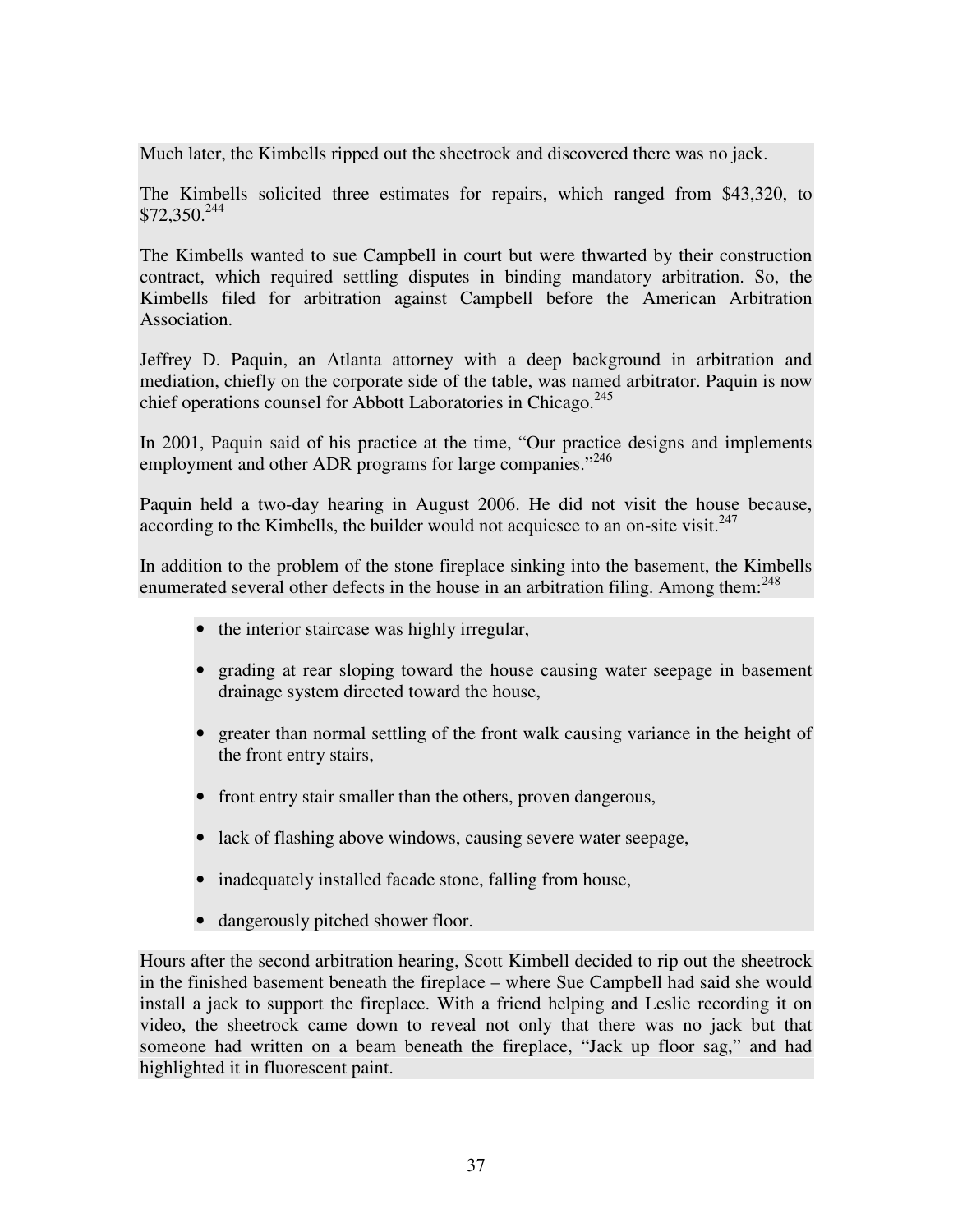The arbitrator had agreed to leave the record open for a few days to accept final arguments and other material. The Kimbells put the video recording on a DVD and their attorney submitted it with her final argument.<sup>249</sup> It was not mentioned in the brief fivepage decision Paquin issued on Oct. 6, 2006.

In his decision, Paquin seemed to accept the existence of the defects listed by the Kimbells. But, amazingly, he blamed the Kimbells for them.

Paquin wrote, "Claimant has filed this arbitration alleging that Respondent is responsible for a variety of construction defects in the Claimant's home including, among other things, structural defects, a sagging floor, a defective staircase, missing window flashing, a defective shower floor, a defective garage door opening, dangerous front stairs, stones falling from the house façade, inadequate shutter anchors, drainage issues, and a steep vard slope."<sup>250</sup>

Then, he concluded, "The Arbitrator finds that while it is true that items in Claimant's home are in need of repair, the Respondent is not responsible for the repair of such items under a negligence theory or otherwise. The 'construction defects' that are the subject of this dispute were either caused by the Claimant's own actions or inactions, are typical homeowner maintenance items, or are otherwise the responsibility of the Claimant and not the Respondent."<sup>251</sup>

Paquin ordered the Kimbells and Sue Campbell Properties to split his fee and costs totaling \$21,200 and the AAA fees of \$4,700. He ordered each side to bear its own costs, including attorney fees. $252$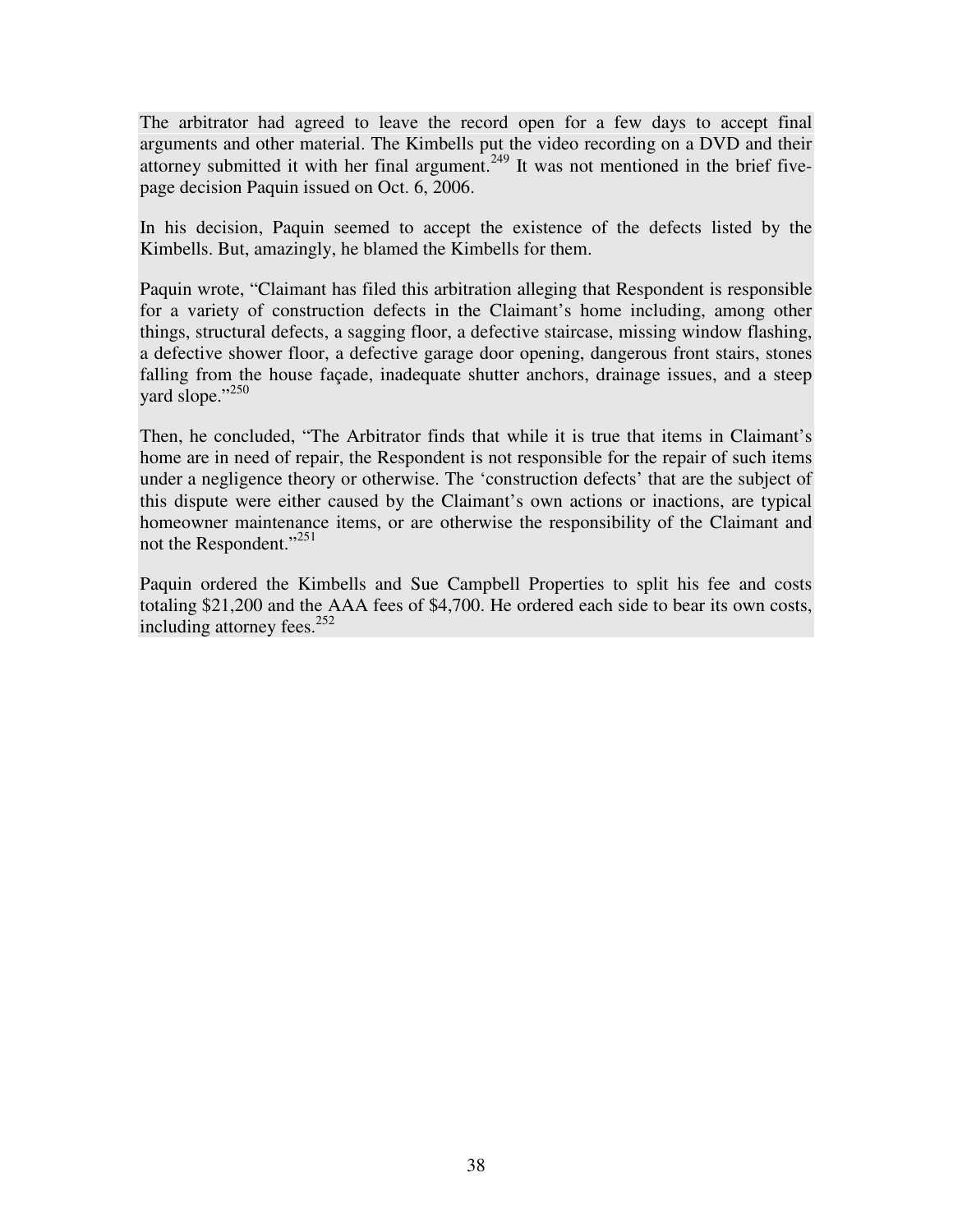# **VI. Forced Arbitration's Secrecy Prevents Public Oversight**

Defenders of binding mandatory arbitration often minimize cases that show clear miscarriages of justice as mere "anecdotes." What these same defenders rarely acknowledge that it is almost impossible to study arbitration results comprehensively for the simple reason that arbitration is secret.

There are a few exceptions to the cloak of secrecy surrounding consumer arbitration. Arbitration firms doing business in California are required to publish on their Web sites basic details of the each consumer case they hear, including the name of the corporate or business party, the name of the arbitrator or arbitrators, the amount of the claim, the amount of the award and which party won the award.<sup>253</sup> A similar disclosure law was recently passed in Washington, D.C.

But arbitration firms routinely flout even the minimal disclosure requirements they face. Consider the examples of DeMars, AAA and Construction Arbitration Services, the three arbitration firms that John and Michelle Rechtien were permitted to choose from.

AAA appears to disclose the existence of all of its consumer arbitrations, but does so in a way that renders its data almost useless. AAA's disclosures lack basic information, such as which party brought each case and which party received damages if an award was made. Public Citizen brought this to the attention of AAA Vice President Richard Naimark in July 2008 and provided recommendations for improvements. Naimark said in an e-mail that he agreed with Public Citizen's critique.<sup>254</sup> In March 2009, Naimark said that the firm had decided to implement improvements similar to those recommended by Public Citizen, but the changes have yet to be made.<sup>255</sup>

Construction Arbitration Services initially ignored the California disclosure law. After prompting from Public Citizen, the firm began posting data. But the information appears to be incomplete.

In response to a 2004 complaint by Public Citizen to CAS over the firm's failure to report, President Lester Wolff responded that CAS "does not administer cases which we consider 'consumer arbitration.'<sup>256</sup> The firm then began to post reports on its Web site.<sup>257</sup> But the reports are notable for their lack of information. The amount of the claim and the amount of the award are almost never listed. Often, the arbitrator's fee is not listed. And, most of the reports contain this note: "The Consumer party was presumed to have prevailed if any part of their claim was awarded." <sup>258</sup> As if March 31, 2009, CAS had not posted a report for 2008.<sup>259</sup>

The paucity of reports CAS has disclosed raises serious questions about whether CAS is reporting all cases it handles in California. As of May 18, 2009, the CAS Web site included reports on only 102 consumer arbitration cases for the five-year period from 2003 to 2007. A single arbitrator, Alan Johnson, handled nearly a quarter of those  $\csc^{260}$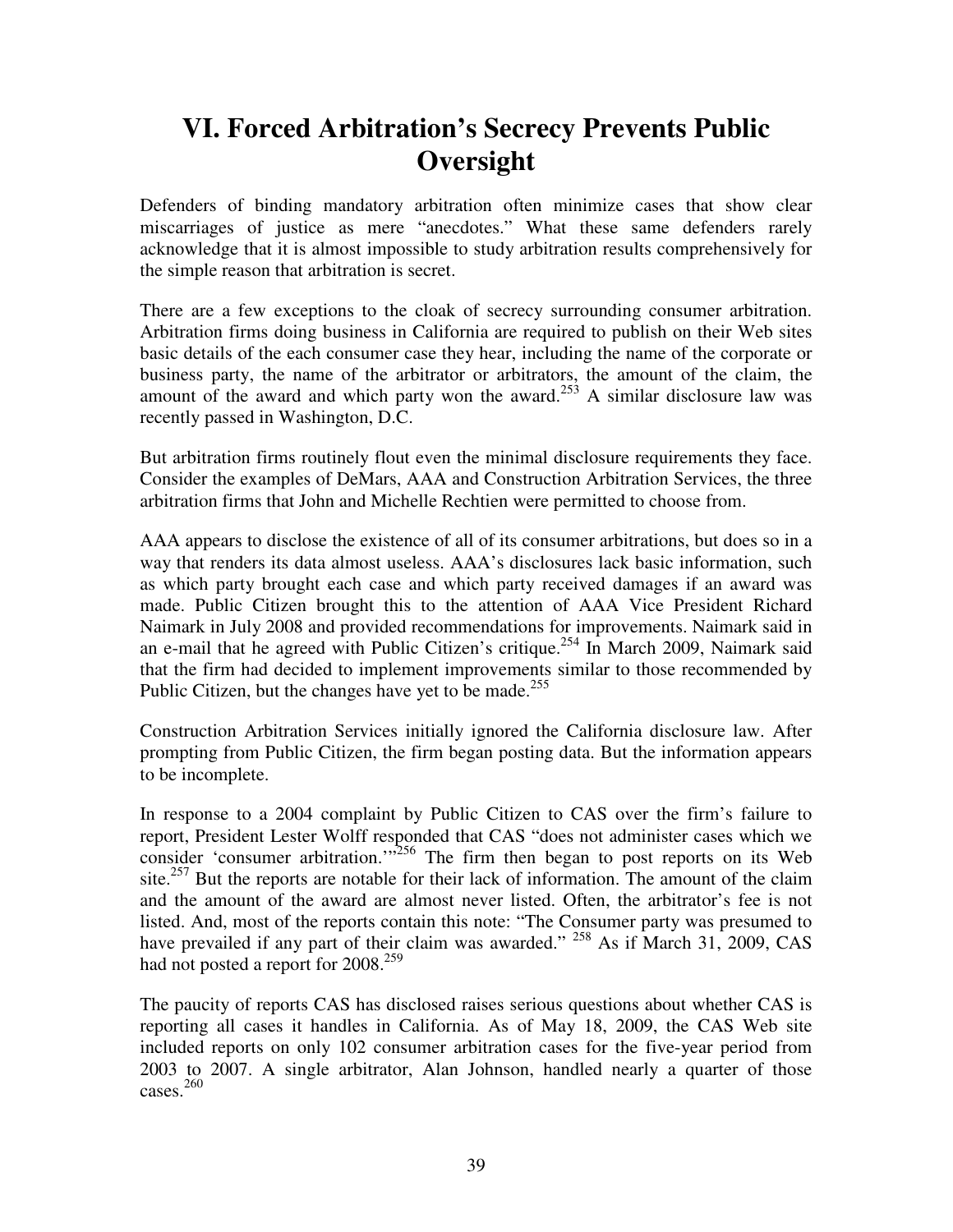A CAS official said in 2005 that the company handles 60 home arbitrations a month nationwide.<sup>261</sup> At this rate, it would have handled more than 400 cases in California alone over a five-year period if its caseload in California is representative.

CAS's secrecy extends beyond its administration and conduct of arbitrations. It seems loath to keep – or at least, to share – a paper trail.

In New Jersey, a state investigator testified that CAS refused to turn over records – and then changed its tune when it learned that investigators seemed likely to obtain them elsewhere. CAS stonewalled when the New Jersey Commission of Investigations conducted a three-year investigation of the of the home construction industry.

"CAS advised us that certain documents either did not exi[s]t or were not available to us," Amy Campbell, a commission investigator, testified. "However, after we subpoenaed individual arbitrators, CAS contacted us and provided those documents to  $\mu$ s."<sup>262</sup>

DeMars lists its disclosures several layers down on its Web site. At the very bottom of the site's "Process FAQs" page is an unexplained web link that reads "California Case Statistics." Clicking on that link (as of May 2009) brings up a chart reporting on 16 cases dating to 2006. For only two of the cases do the "Claim Amount or "Award \$ relief" field disclose dollar figures. In both cases, the chart reports that the builders asked for \$142,000 in damages and received exactly what they asked for. In several instances, the award relief is listed as "repair" and the consumer is declared the prevailing party. But the site notes that "Consumers were considered to have prevailed if all or a portion of the requested relief was awarded."<sup>263</sup>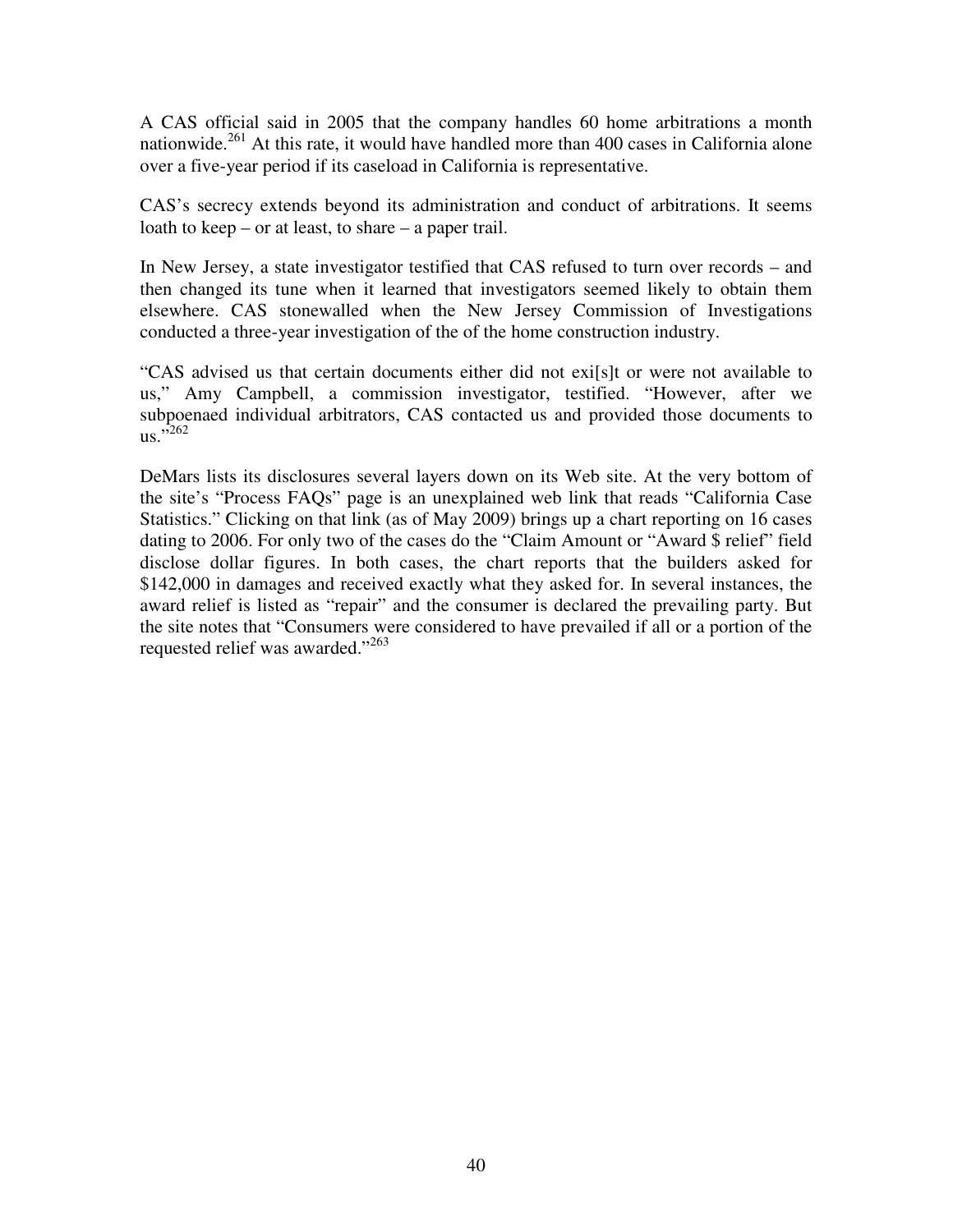### **Arbitrator Held in Contempt in Case over Destruction of Evidence**

In Louisiana, CAS threw a roadblock at a homeowner's plan to appeal an arbitration decision.

Within days of receiving the arbitration decision, David A. Szwak, the attorney representing Timothy Clark Gilbert and Karen Gilbert, asked CAS to preserve the evidence and send it to the court for use in an appeal.<sup>264</sup>

After that request and another one went unanswered, Szwak obtained a court order requiring CAS and the arbitrator to turn over the evidence. In his July 1, 2008 order, Judge Ford E. Stinson Jr. warned that they would be brought "before the court for further action" if they failed to comply.<sup>265</sup>

The arbitrator, Ben DeVries, responded that "all the evidence held in my possession was destroyed after the 20 day time frame expired under CAS Rule 22. . . ." That rule says nothing about preservation or destruction of evidence. Instead, it simply gives parties to arbitration 20 days after an arbitration decision is mailed to ask CAS for modification or clarification.<sup>266</sup> Szwak had sent his request to CAS just 12 days after the arbitration decision was mailed to him.

Szwak moved for the court to hold DeVries and CAS in contempt. In response, "Defendants essentially argue," Judge Stinson wrote, "that whether CAS and DeVries complied with the Court's order is of 'no moment' to plaintiffs' ability to challenge the arbitration because the arbitration evidence was related to law and fact and that errors of fact or law do not invalidate an arbitration award."<sup>267</sup>

Judge Stinson noted that lawyers for the Gilberts and the builder filed affidavits saying that at the arbitration hearing, "Mr. DeVries agreed to keep and safeguard the evidence."<sup>268</sup>

Stinson found DeVries and CAS guilty of "constructive contempt" of court under Louisiana law, which he described as "obstruction or interference with the orderly administration of justice." He ordered them to pay a \$500 fine.<sup>269</sup>

The Gilberts were forced into arbitration as they sought reimbursement from their builder, Robert Angel, for nearly \$200,000 they spent to correct alleged construction defects that Angel would not fix. DeVries, the CAS arbitrator, ordered Angel to pay them  $$114,000^{270}$  and the Gilberts are now seeking to have the decision modified to compensate them for their expenses.

In order to pursue the case, Szwak had to reconstruct the evidence at a cost to the Gilberts of \$4,262. He argued their case for modifying or vacating the arbitration award at a hearing in late March 2009. No ruling has been issued.<sup>271</sup>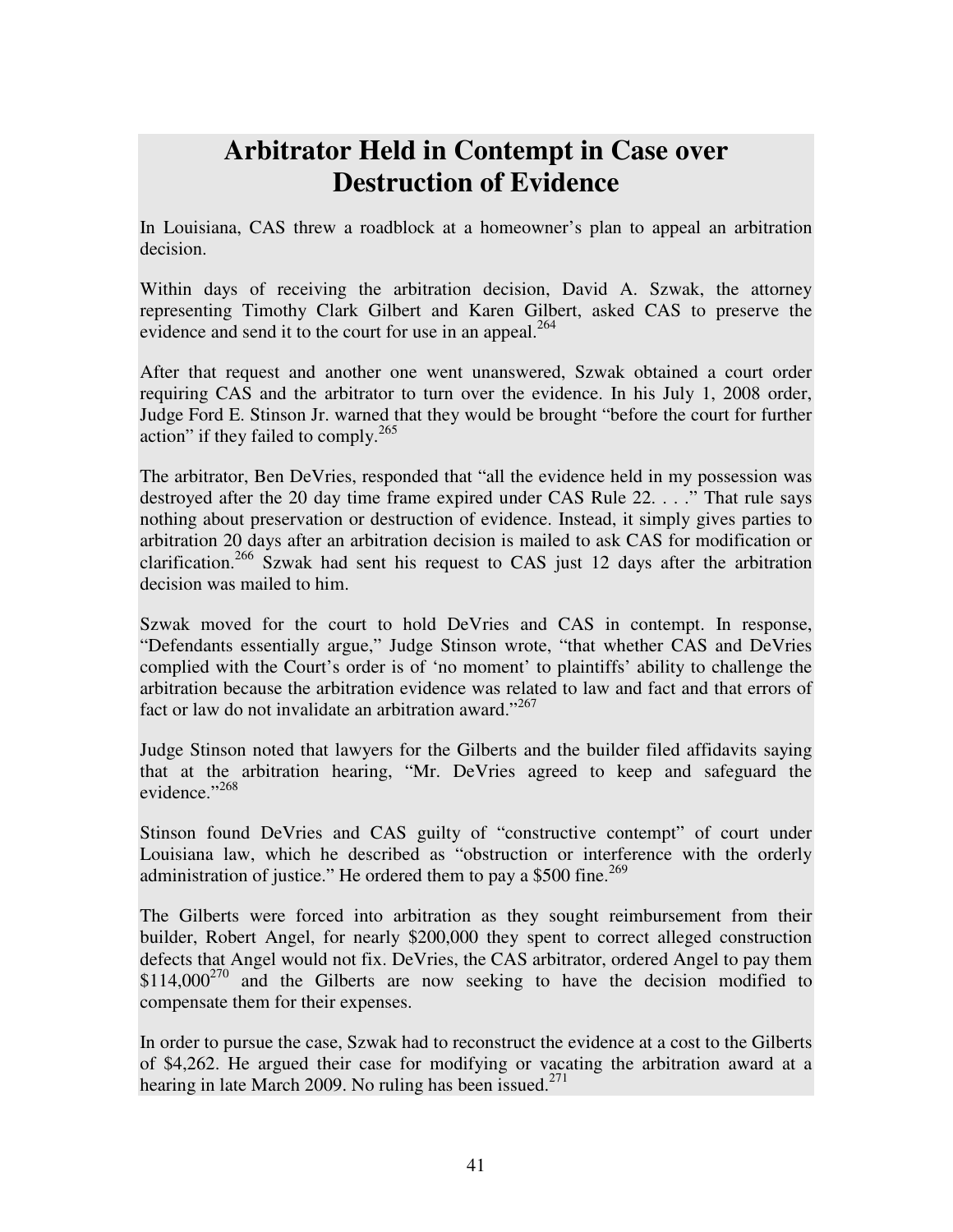# **VII. Arbitration Clauses Threaten Retribution, Impose Gag Orders**

Arbitration clauses commonly call for financial retribution against buyers who seek judicial review of the arbitration clause's legality.

Residential Warranty Company, which is used by several major builders, states, "Since this Limited Warranty provides for mandatory binding arbitration of Unresolved Warranty Issues, if any party commences litigation in violation of this Limited Warranty, such party shall reimburse the other parties to the litigation for their costs and expenses, including attorney fees, incurred in seeking dismissal of such litigation."<sup>272</sup>

D.R. Horton, another company, included an arbitration clause that called for customers who tried to go to court instead of arbitration to pay \$10,000 in liquidated damages to Horton. It also provided that parties were to bear their own costs of arbitration and to pay half of all other arbitration costs.<sup>273</sup> The Nevada Supreme Court struck the clause down in 2004.<sup>274</sup>

A more recent Horton warranty still calls for punitive action against consumers who seek redress in court: "Since this Limited Warranty provides for mandatory binding arbitration of Unresolved Warranty Issues, if any party commences litigation in violation of this Limited Warranty, such party shall reimburse the other parties to the litigation or their costs and expenses, including attorney fees incurred in seeking dismissal of such litigation." $^{275}$ 

### **Builder Sues Couple for Publicizing Troubles with House**

In one case reviewed by Public Citizen, a major Texas builder sued a couple – in court, no less – because they took their complaints about flaws in their house to the public. The builder claimed that this exercise of free speech rights violated their mandatory arbitration clause.

In October 2005, Dan and Sherry Freeland signed a contract with Choice Homes, Inc. to pay \$160,050 for a house in Midlothian, Texas.<sup>276</sup> Four months later, they settled on the purchase – one of 2,843 sales in 2006 that made Choice the nation's 34th largest builder that year with revenue of  $$413$  million.<sup>277</sup>

On the Freelands' first night in their house, heavy rains turned the back yard into a river. A gully formed and water pooled at the foundation. Midlothian city inspectors later attributed this to improper grading, as did an inspector hired by the Freelands.<sup> $278$ </sup>

The Freelands began calling Choice Homes about the drainage problem the next day and within weeks began sending the company written requests to divert rainwater that flowed from other lots in the subdivision across their property and to repair construction defects inside the house.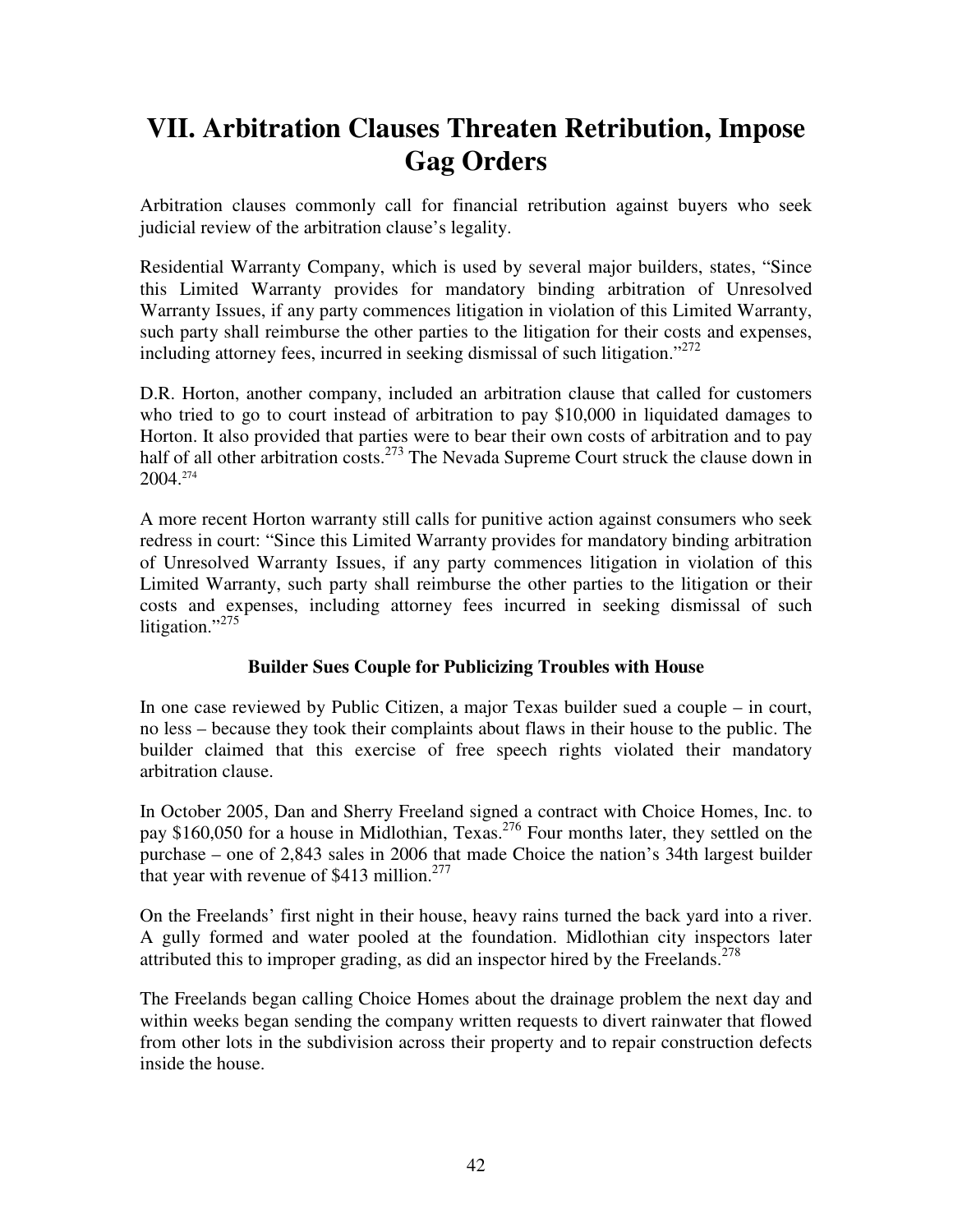While Choice fixed "a lot of little warranty requests," Sherry said, "we quickly figured out that they were only going to correct the ones which didn't cost very much money."<sup>279</sup>

"The major problem with the property is our lot is used for subdivision drainage without a drainage easement on our lot," Freeland wrote in an e-mail to Public Citizen. In the absence of an easement displayed on their plat, she said, "We had no way of knowing what we were getting into."<sup>280</sup> Three years later, the problem remains "Puddling and ponding" occur at depths of 4 to 6 inches during rainstorms, she wrote. $^{281}$ 

The Freelands demanded that Choice fix the problem. "We asked for a retaining wall, and although they agreed at first, they refused," Sherry wrote."<sup>282</sup> What is needed, she said, is a drainage system to carry the water to the street, something Choice refused to install. Instead, Choice built a berm on the Freelands' property against their wishes.

Frustrated, the Freelands sought help from the Midlothian city government, prompting the mayor to press Choice to fix the problem.

"Based on site visits by City staff, we do feel that the Freeland lot was improperly graded, and that the Freeland's ponding problem is the direct result of this inadequate grading work," Mayor Boyce L. Whatley wrote to Choice Homes in May 2006.<sup>283</sup>

Whatley asked Choice "to undertake any and all action necessary to correct this and any other similar or interrelated drainage problems" in the subdivision. And, he criticized "berm work recently undertaken on the eastern property line of the Freeland's lot" as "marginal," saying that it "is not likely to solve the drainage problem, nor does it appear to be adequately placed and compacted. Furthermore, this work does not address the improper grading of the front and side (north) yards."<sup>284</sup>

When Choice would not remedy their drainage problem, the Freelands protested publicly in various ways, including creating a Web site, posting signs in their yard, handing out flyers organizing a public meeting, and picketing at other Choice developments.<sup>285</sup>

In August 2006, they offered Choice Homes "the opportunity" to buy back their house for \$238,432, saying they should receive "fair market value" of \$175,000 plus reimbursement for closing costs, improvements they had made, moving expenses and \$48,000 for "health related issues, pain and suffering."<sup>286</sup>

A month later, saying the Freelands "have taken to the streets," Choice sued them on the grounds that they had breached their contract, which required all disputes to be settled in binding mandatory arbitration.

"Defendants breached the terms of the contract by ignoring the mandatory disputes resolution clause of the contract, and instead publicly complaining of and disparaging the building quality and practices" of Choice said in the court complaint.<sup>287</sup>

By filing the suit, Choice ignored the fact that the arbitration clause in the purchase contract required "breach of contract" disputes to be settled in arbitration rather than in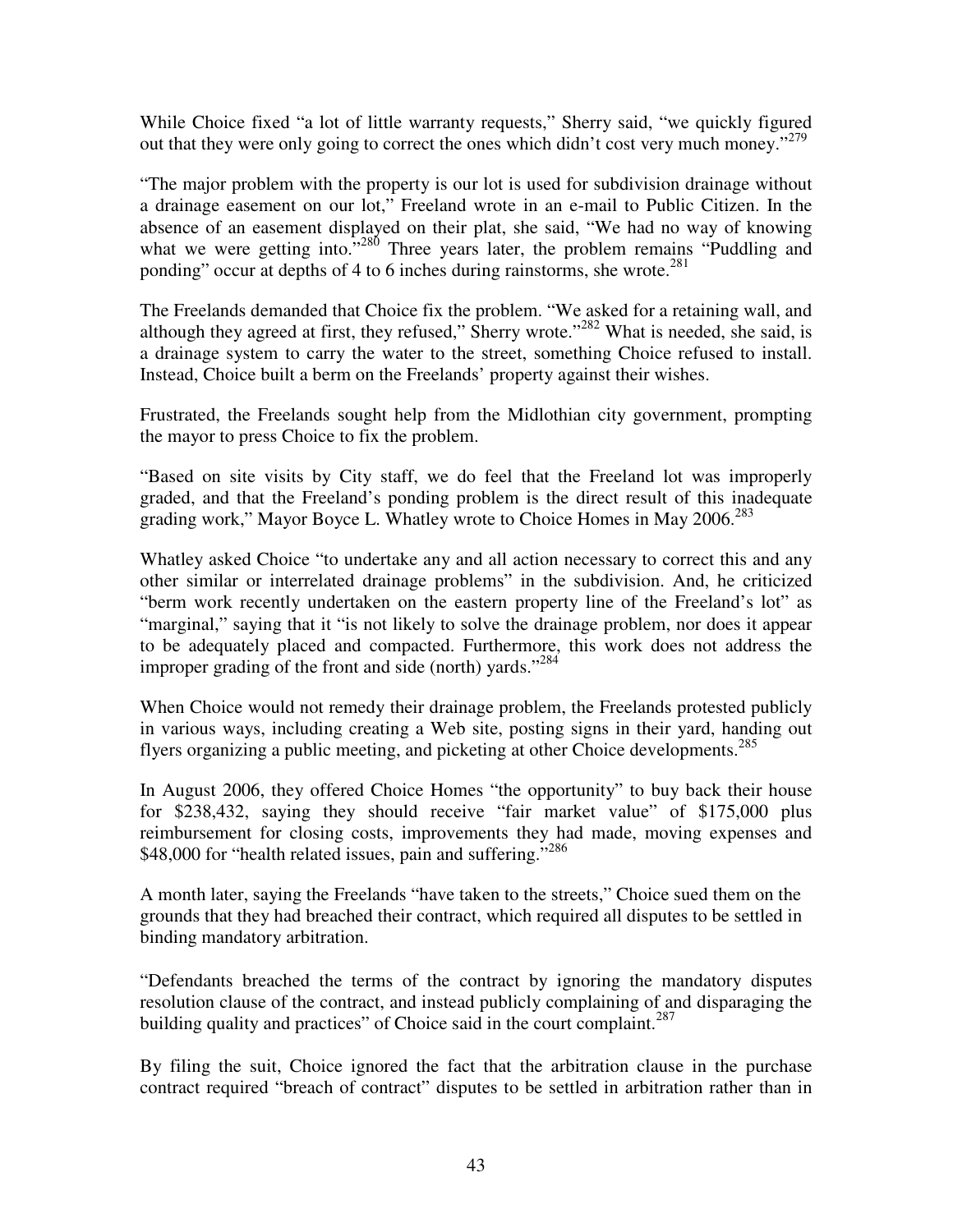court. Indeed, the arbitration clause is so broadly worded that it requires binding mandatory arbitration for any dispute between Choice and its customers.<sup>288</sup>

Choice also claimed that the Freelands were wrongfully interfering with "prospective contractual relations" and were publicly making false defamatory statements "with actual malice."<sup>289</sup>

Choice sought an injunction to silence the Freelands, saying it wanted to stop them "from directly or indirectly slandering or defaming plaintiff in any way, or from directly or indirectly disparaging plaintiff's business," from contacting Choice customers or prospective customer, and from maintaining a Web site about their problems with Choice.

In August 2007, the company promptly dropped the lawsuit, only to file an arbitration claim against the Freelands three months later.<sup>290</sup> Choice accused the Freelands of refusing to allow the Texas Residential Construction Commission (TRCC) to handle their case or permitting Choice "to address or correct existing issues through its warranty process."<sup>291</sup>

 "[I]nstead, Freelands have used unverified defect claims, and a 'decision' not to pursue repairs, to support a malicious website, aimed at harming Choice's business and reputation," Choice's demand for arbitration said.<sup>292</sup>

In the meantime, Dan Freeland became ill and required surgery and the couple sank into deep financial troubles. Even though they had medical insurance, Sherry said, "the copay amount was astronomical. The builder problem, attorney fees from fighting the civil suit, and the medical bills pushed us over." $2^{93}$ 

The Freelands filed for bankruptcy in February 2008, listing Choice Homes and the firm's attorney as "creditors" because of the lawsuit Choice had filed, then dropped. The reason: Sherry said that the suit was dismissed without prejudice and Choice could revive it within two years of dismissal.

In February 2009, Choice Homes announced that it is going out of business.<sup>294</sup> The Freelands are still in the house.

"Sometimes we wished we had walked away from it," Sherry said in an e-mail, recalling that the \$27,000 down payment "made us think twice." She added, "Looking back on it, the house was not worth the stress that Choice put us through. We haven't heard a word from Choice or their attorney for a very long time. We do not feel our home is sellable, especially during this recession, as a couple of homes have been for sale in our subdivision for (probably) over a year with no buyers. And this lot has a problem."<sup>295</sup>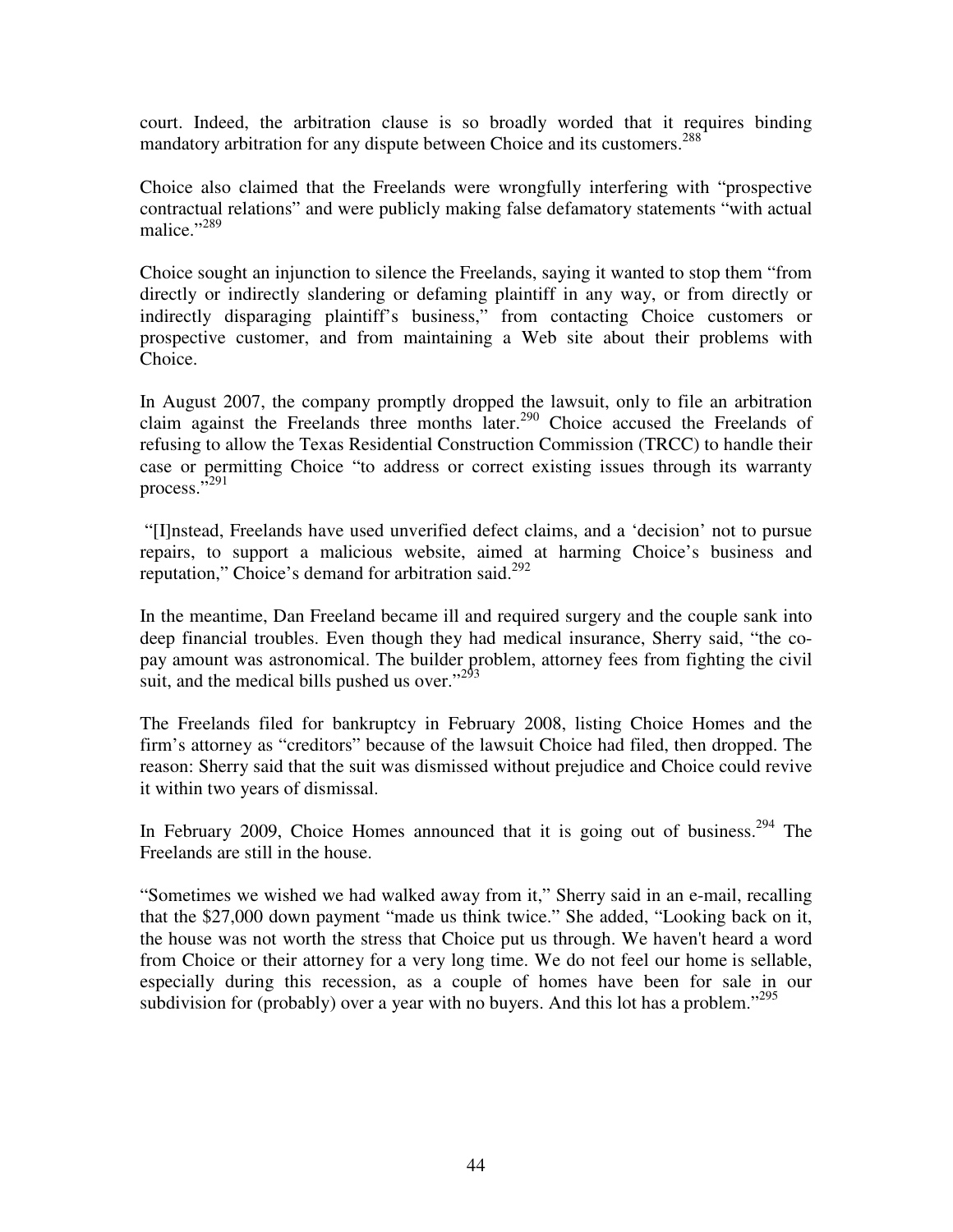# **VIII. FHA and Other Federal Entities Prohibit or Oppose Binding Mandatory Arbitration**

One way to escape the housing arbitration trap is to obtain a mortgage insured by the Federal Housing Administration or Veterans Administration. Both government entities forbid builders from forcing their customers to settle disputes in arbitration, and both provide additional protections that strengthen the warranties that customers receive.

But buyers of FHA or VA-backed houses should be aware that builders and warranty companies may still try to force them into arbitration. As discussed below, a couple was given a warranty that suggested their only option was to go to arbitration. After they learned they had the option to go to court, they sued, and were able to win a settlement that was acceptable to them.

Buyers of houses backed by the two entities typically receive a "HUD Addendum" to their warranties. Here are some examples of addenda put out by major builders and warranty companies:

Pulte: "The Homeowner of a home with original FHA/VA financing is not required to submit disputes related to or arising out of this Limited Warranty to Binding Mandatory Arbitration."<sup>296</sup>

RWC: "The following language is added: The judicial resolution of disputes is not precluded by this warranty and may be pursued by the homeowner at any time during the dispute resolution process . . . Because HUD does not require binding arbitration, the following is deleted: Since this Limited Warranty provides for mandatory binding arbitration of disputes, if any party commences litigation in violation of this Limited Warranty, such party shall reimburse the other parties to the litigation for their costs and expenses, including attorney fees, incurred in the dismissal of such litigations."<sup>297</sup>

Ryland: "Any 'unresolved dispute' (defined below) that you may have with the builder you may submit to binding arbitration governed by the procedures of the federal arbitration act . . . *or you may file suit in a court of proper jurisdiction*." [emphasis added $]^{298}$ 

The key to the arbitration escape valve provided by HUD is in The Code of Federal Regulations at 203.204(g). It states, "Plans must, unless prohibited by applicable law, provide for binding arbitration proceedings arranged through a nationally recognized dispute settlement organization. . . . A plan must contain pre-arbitration conciliation provisions at no cost to the homeowner, *and provision for judicial resolution of disputes*, but arbitration, which must be available to a homeowner during the entire term of the coverage contract, must be an assured recourse for a dissatisfied homeowner."<sup>299</sup>

Dave Curtis, A representative of the National Association of Home Builders said in Senate testimony in 2001 the that HUD clause requiring warrantors to offer the judicial alternatives "is opening the door for homeowner lawsuits, which greatly increases the risk exposure to warranty providers..."<sup>300</sup>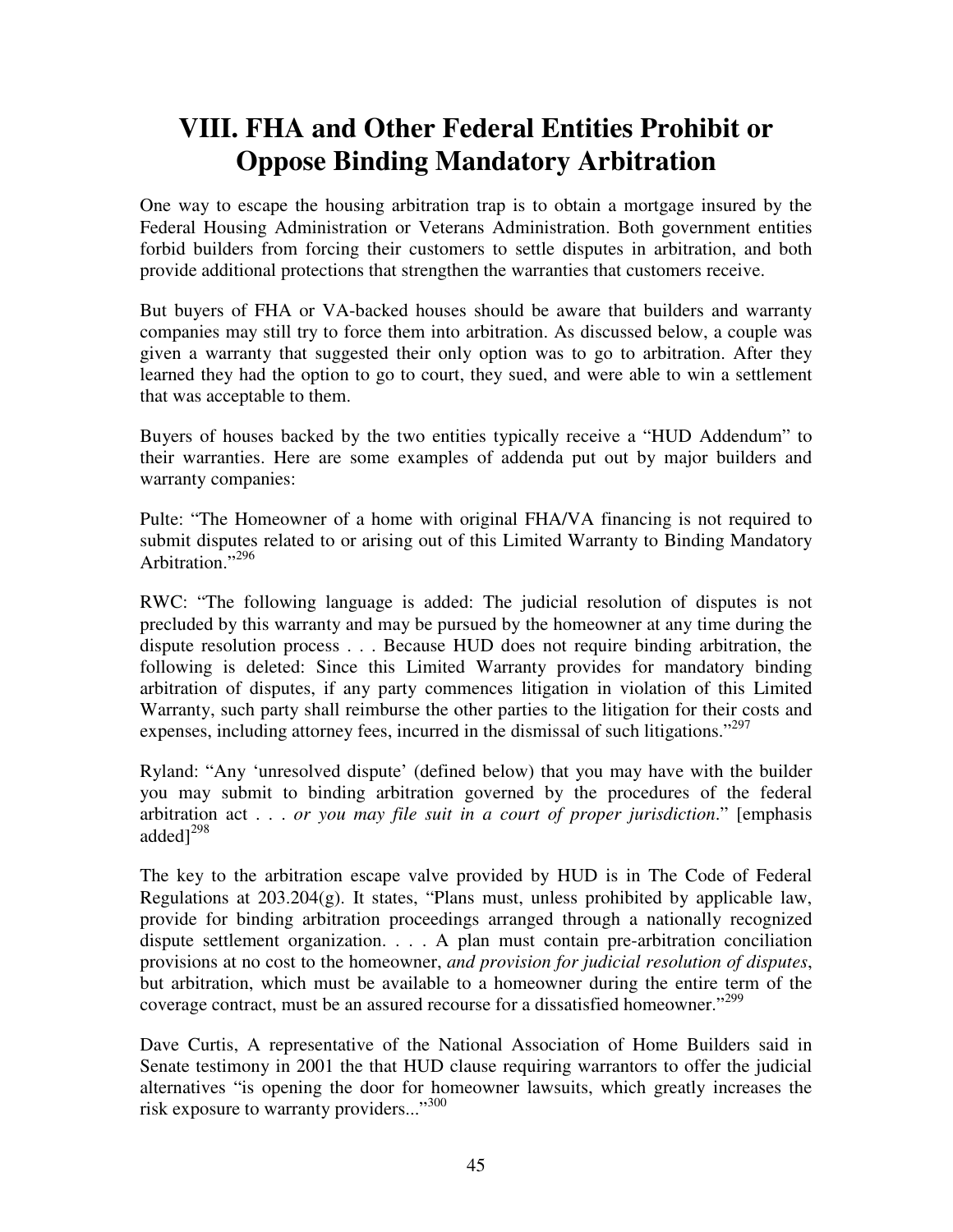Curtis continued to argue that increasing the risk exposure to warranty providers by permitting a judicial option would add "to consumer home buying costs, since any additional risk borne by warranty providers would be passed along to home buyers in the form of increased premiums."

In 2003, NAHB drafted a resolution charging that an increase in construction defect litigation has contributed to a liability insurance crisis which was, in turn, making it more difficult for the industry to provide affordable housing.<sup>301</sup>

The resolution included several plans aimed at reducing the industry's liability. The seventh plank was, "Support initiatives that promote binding arbitration in residential construction contracts and limit judicial invalidation of reasonable arbitration agreements."<sup>302</sup>

But despite industry enthusiasm for mandatory arbitration of housing disputes, the federal government has taken an increasingly skeptical view. A joint report on predatory lending by HUD and the Treasury Department published in 2000 said that "because of the potential for arbitration clauses to restrict unfairly the legal rights of the victims of abusive lending practices, Congress should prohibit mandatory arbitration for high interest rates or high fees loans."<sup>303</sup>

The report cited several problems with binding mandatory arbitration including its potential "to limit the borrower's right to factual discovery," to require the borrower "to pay all arbitration costs" or requiring that the arbitration be conducted "far from the borrower's residence." Additionally, the report noted that "consumers may not recognize a mandatory arbitration clause buried in the voluminous documents at closing" and that "private arbitration circumvents the development of clear and uniform standards for compliance with federal fair lending and consumer protection law through the decisions of an independent judiciary." Finally, the report noted that arbitration does not allow borrowers "to collectively initiate or join class action lawsuits," that it may prevent homeowners from obtaining the sort of "emergency relief that a court can order," and that "arbitration does not result in broad injunctive relief designed to reform a company's unlawful practices to prevent future violations."<sup>304</sup>

In December 2003, Freddie Mac, one of two government sponsored entities that purchase loans, announced that it would no longer purchase subprime loans containing binding mandatory arbitration clauses. In June 2004, Fannie Mae, the other government sponsored purchaser of secondary loans, announced that it would no longer accept loans containing arbitration provisions.

In testimony to Congress in 2007, Daniel H. Mudd, then the CEO of Fannie Mae, listed the firm's rejection of loans subject to arbitration as among its anti-predatory lending standards.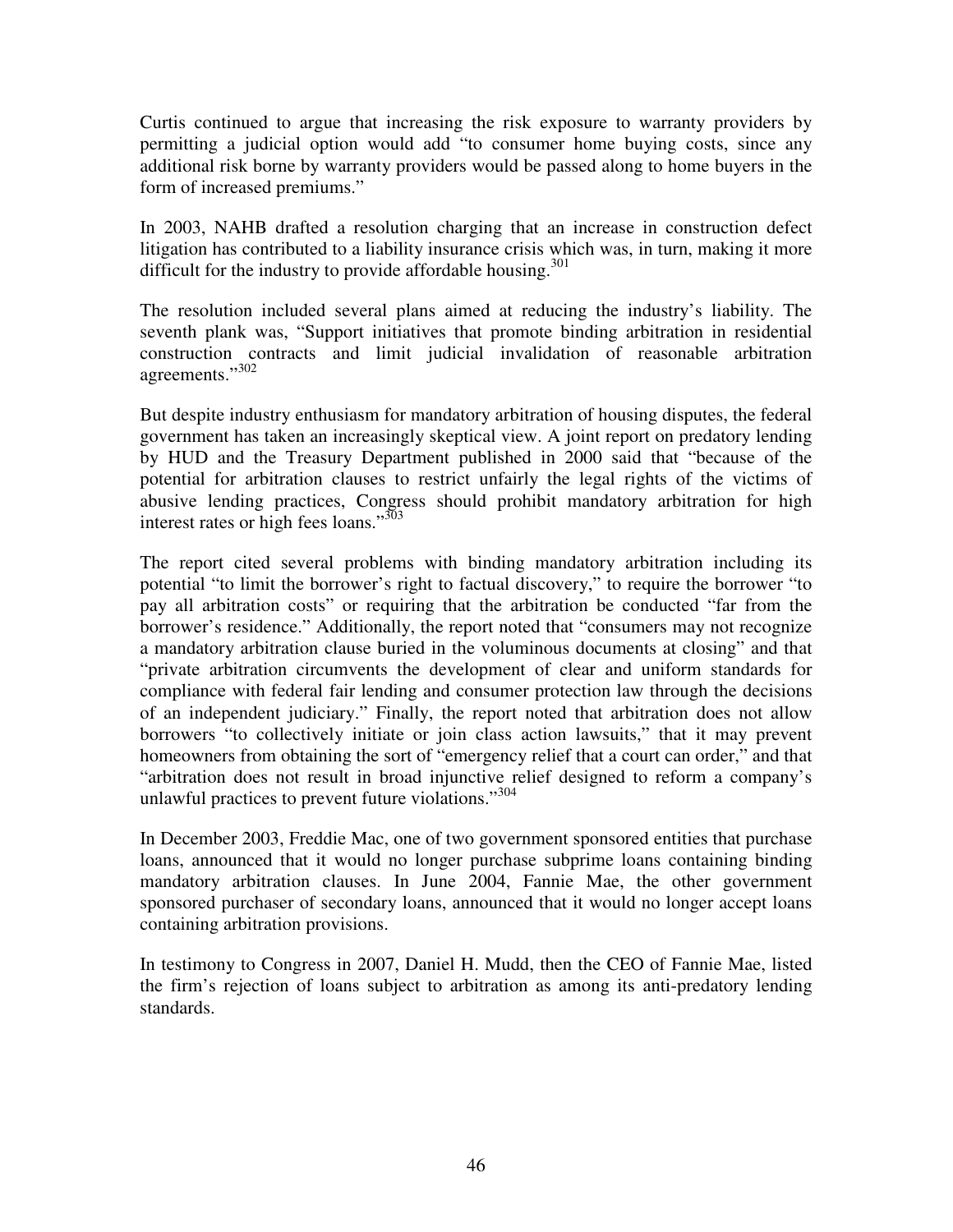#### **Warranty Company Tried to Force Dispute over FHA-backed House to be Settled by Binding Mandatory Arbitration**

Cindy Schnackel paid \$126,475 in 2000 for a newly built 1,800 square-foot house in Oklahoma City, Okla. Soon after moving in, she began to notice serious defects, and to document them.

Experts hired by Schnackel, the builder's insurance company, the warranty company and National Home Insurance Company, the warranty insurer, all found the same problems involving foundation failure, improper grading, roof leaks and building code violations, Schnackel said.<sup>305</sup> The builder and warranty company failed to correct the problems identified in the reports. $306$ 

After about a year of discussions but no work, the warranty company and NHIC tried to force Schnackel into arbitration with, in her words, "a pre-selected" arbitration company. Schnackel wrote.<sup>307</sup>

Fortunately for Schnackel, the house was financed with an FHA-insured mortgage, which prohibits warranty companies from forcing homeowners into arbitration under the Code of Federal Regulations at 24 CFR 203.204(g).

Not surprisingly, neither the builder nor its warranty company shared that fact with Schnackel. The warranty booklet arbitration clause required any and all disputes "under or relating to this agreement" be submitted to Construction Arbitration Services or, if CAS could or would not handle the dispute, to the American Arbitration Association. Another clause singled out FHA and VA buyers for special mention but it did not cite the provision in the Code of Federal Regulations that gives buyers the option of suing builders and the warranty company to resolve problems. Instead, the booklet said:

PREARBITRATION CONCILIATION (FHA/VA Financed Homes Only) If your Home was originally FHA/VA-financed and still has this original FHA/VA financing in effect, HBW and/or the Warranty Insurer will offer pre-arbitration conciliation at no cost to you. If you are dissatisfied with the outcome of prearbitration conciliation or you elect not to use the pre-arbitration conciliation provision, then binding arbitration is available to you during the entire term of the warranty.<sup>308</sup>

Schnackel sought to verify that federal regulations gave her the option of suing. She succeeded in December 2001 when a HUD official wrote that "warranty plan must provide several options to homeowners including: pre-arbitration conciliation, binding arbitration and judicial resolution of disputes."<sup>309</sup>

After receiving that letter, Schnackel continued to spar with the warranty company. "Neither the builder nor warranty company made repairs and neither paid our damages which ended up being well over \$100,000 when you add legal fees, experts fees, estimated alternative living for repair work, etc," Schnackel wrote.<sup>310</sup> "Repair costs alone represented about \$60,000 to \$70,000 of that amount."<sup>311</sup>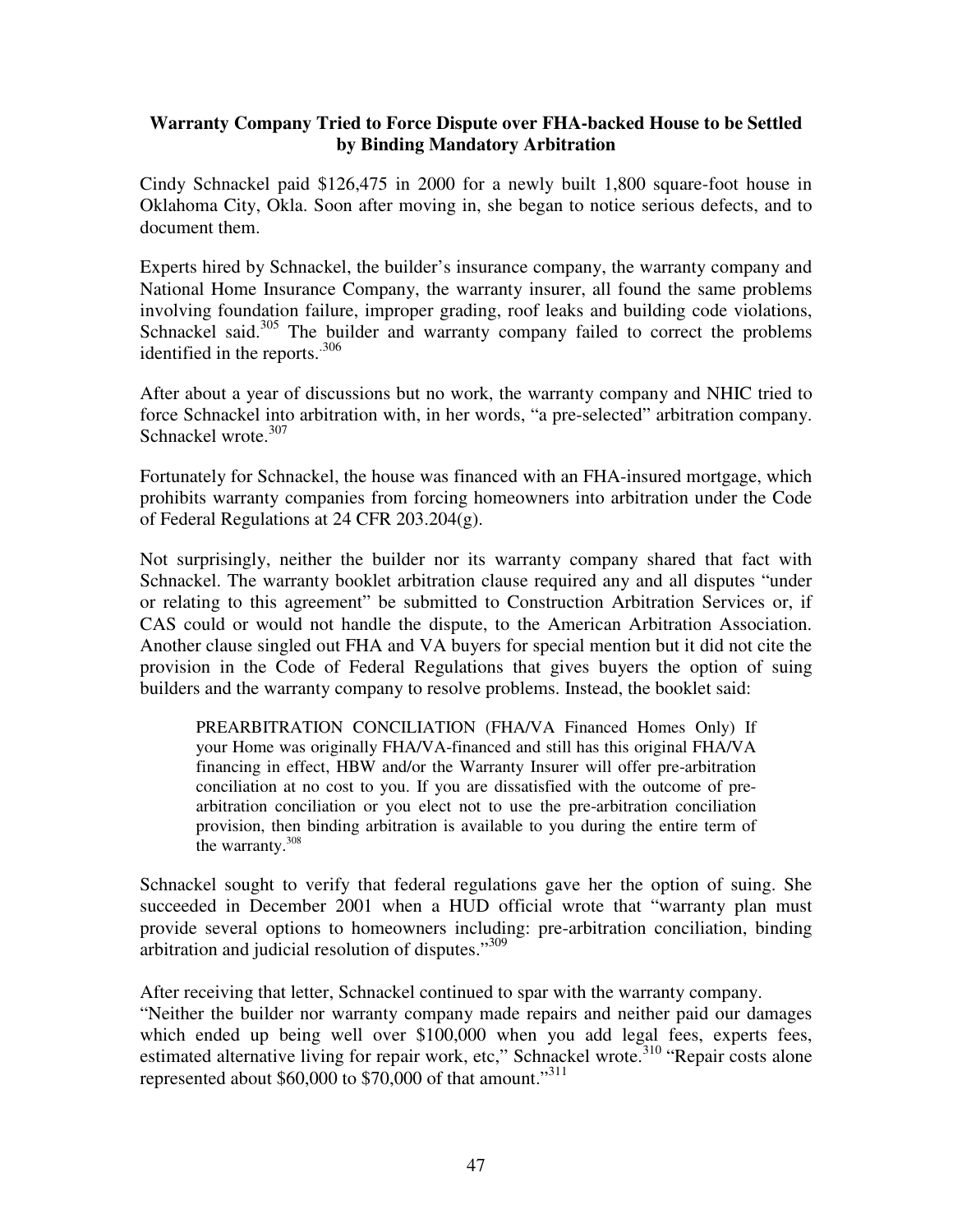She sued in January 2003.<sup>312</sup> HBW "settled the case satisfactorily" in 2005, Schnackel told Public Citizen.<sup>313</sup>

#### **HBW Misled Other FHA/VA Buyers About their Rights**

HBW apparently has misled other FHA and VA buyers about their rights. A 2-10 HBW warranty from 2003 obtained by Public Citizen contains this clause regarding FHA and VA buyers, which suggests that binding arbitration is the only recourse for those who are unable to resolve their disputes through conciliation:

PRE-ARBITRATION CONCILIATION (FHA/VA Financed Homes Only): If your home was originally FHA/VA-financed and still has this original FHA/VA financing in effect, HBW and/or the Warranty Insurer will offer prearbitration conciliation at no cost to you. If you are dissatisfied with the outcome of prearbitration conciliation or you elect not to use the prearbitration conciliation provision, then binding arbitration is available to you during the entire term of this warranty.<sup>314</sup>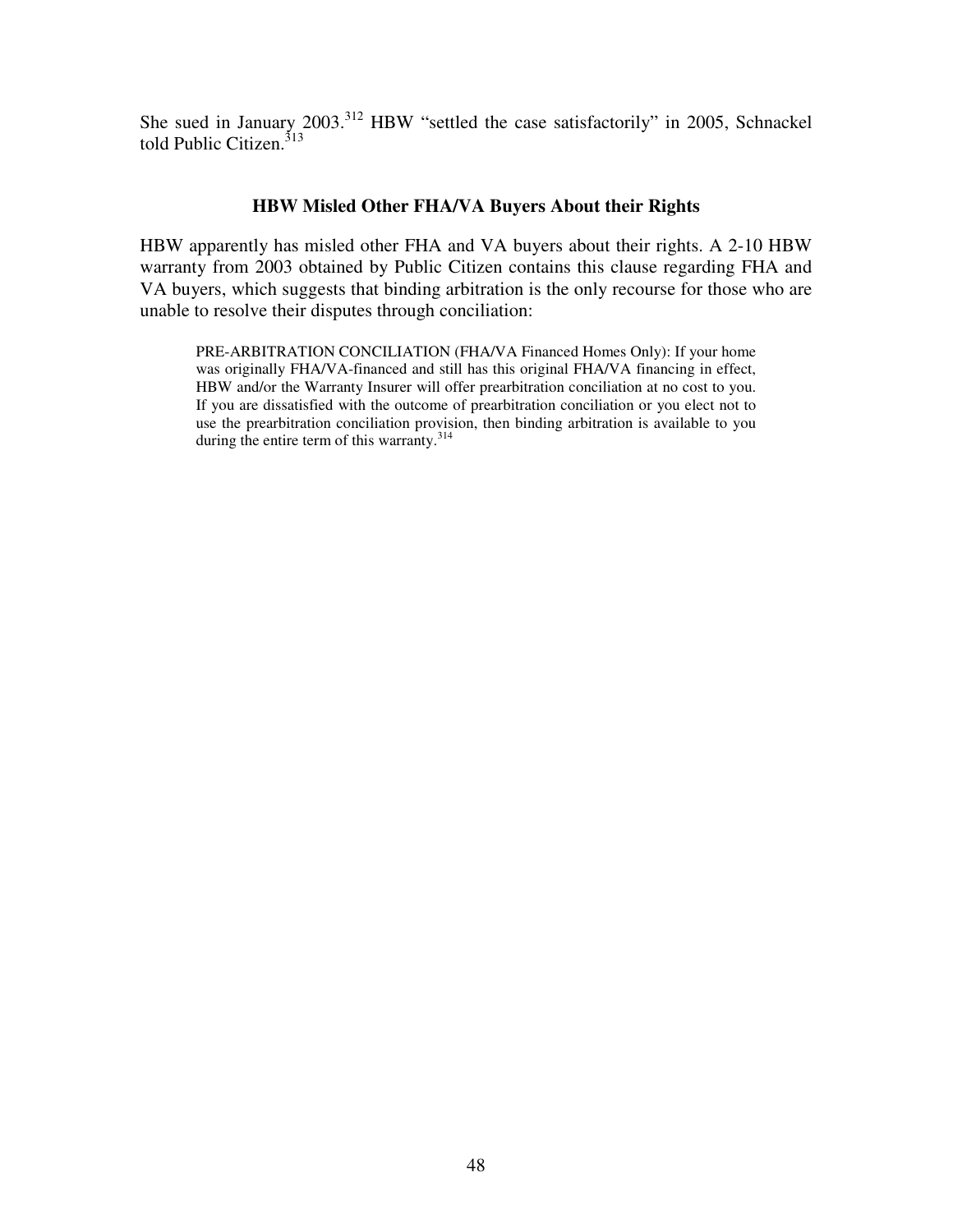# **IX. Arbitration Costs Much More than Court**

Proponents of binding mandatory arbitration claim that it is cheaper than going to court.

Arbitration "has provided a cheaper, faster, more effective forum for a variety of disputes," Peter B. Rutledge, a law professor, wrote in a 2008 document defending binding mandatory arbitration.<sup>315</sup>

"Arbitration's speed and simplicity means that it is less expensive for the parties than is court litigation," adds Mark Fellows, an official of the National Arbitration Forum.<sup>316</sup>

But the actual experiences of homeowners contradict those assertions.

Arbitration is full of expensive traps for consumers. The cost of initiating an arbitration case far exceeds the cost of filing a court suit. Beyond that, arbitrators' fees often run into five figures, arbitration companies often impose additional fees on an ala carte basis as a case proceeds. In contrast, judges salaries are paid by the public, courts filing fees are modest, and courts to not deter meaningful inquiry by ladling on extra costs every step of the way.

As a further pitfall, a consumer forced into arbitration can be stuck with the other side's attorneys' fees as a matter of course. In court, it is extremely rare for a consumer to be forced to pay a business's lawyers. It generally happens only in cases brought in bad faith.

A good comparison of the costs of arbitration and court arose in parallel cases from Alabama – one before a jury and one before an arbitrator. In each case, the issues were virtually identical and the defendant was the same pest control company accused of failing to properly treat houses to protect them from damage by termites and other wooddestroying organisms. In each case, the same attorney represented the homeowners.

One case went to arbitration because the pest control company's contract required it. The other went to court because the owner's contract with the same company was signed before the firm included an arbitration clause.

Both cases took a little over a year to complete. Both cases produced an award for the homeowner – \$431,000 from an American Arbitration Association arbitrator and \$435,000 from a jury.

The big difference: cost.

The arbitration cost \$42,000. The homeowner had to pay \$24,000 of that  $-$  a \$6,000 filing fee to initiate the case and \$18,000 to cover half the arbitrator's \$36,000 fee. The pest control company paid the other \$18,000 for the arbitrator.<sup>317</sup>

Costs for the homeowner who proceeded in court totaled \$563 including a filing fee of  $$319$  – which was just 5.4 percent of the AAA filing fee.<sup>318</sup>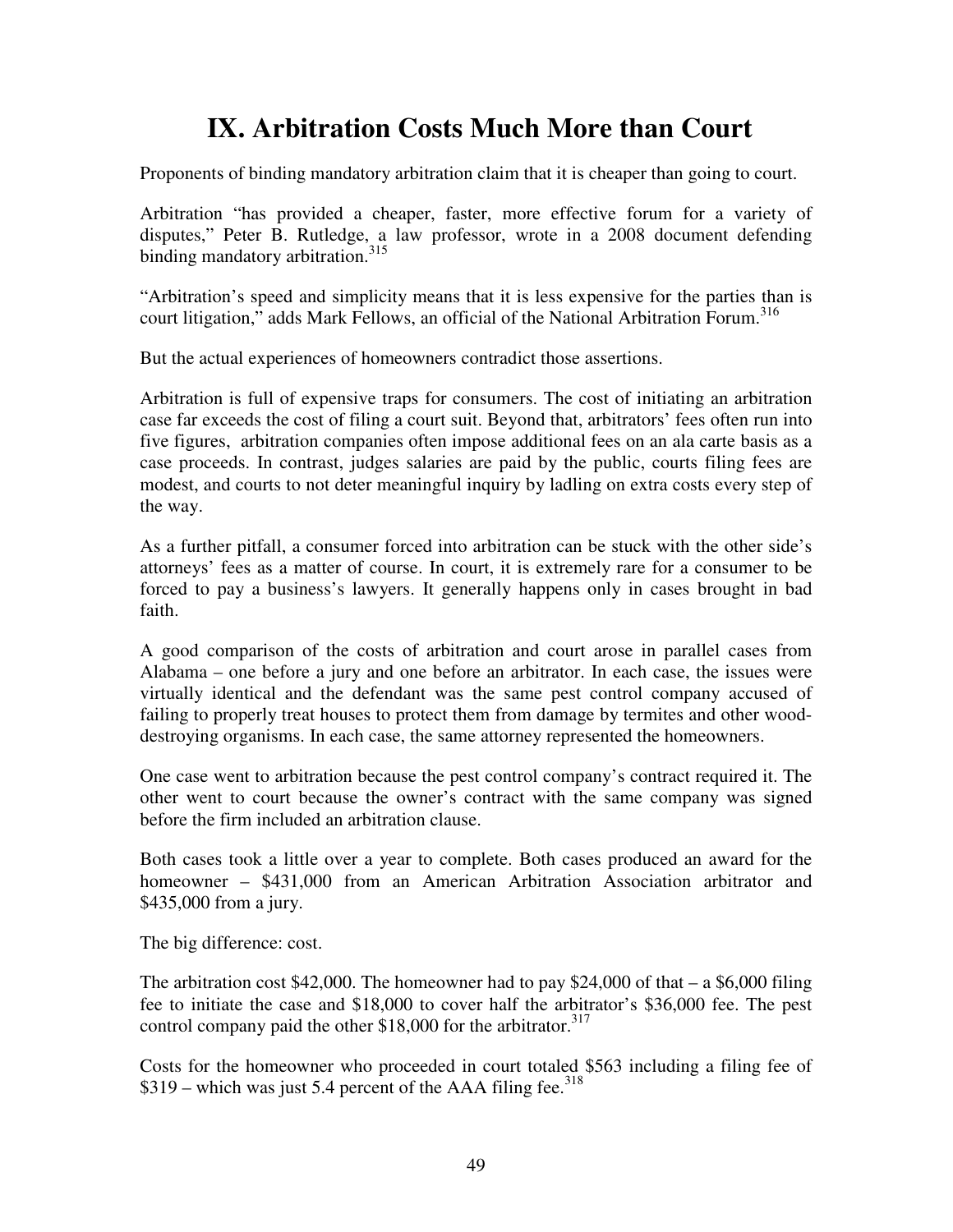Other examples from this report also illustrate the cost of arbitration:

In Houston, Michael Pullara was taken to arbitration by Becker Fine Builders Inc. He ended up with a \$32,500 bill for legal fees and arbitration costs incurred by Becker. and  $$10,500$  in American Arbitration Association fees.<sup>319</sup> And all this was in addition to the \$55,999 in damages that arbitrator Stephen B. Paxson ordered him to pay Becker. The contract Becker presented to Pullara included the requirement that the loser in arbitration pay the winner's attorney fees and costs.<sup>320</sup> Today, it costs just \$212 to file a civil suit in Harris County District Court in Houston.<sup>321</sup> And it is highly unlikely that Pullara would have been saddled with Becker's attorney fees and costs.

Pullara is not alone.

Paul and Yolanda Brenner signed a contract with Toll Brothers for construction of a second home in Las Vegas and paid a deposit of  $$45,210.<sup>322</sup>$  A clause in the contract said, "Start of construction could take up to 180 days from contract date."<sup>323</sup>

When construction did not begin within 180 days, the Brenners suggested parting ways, prompting Toll Brothers to accuse them of "anticipatory repudiation" of the contract.<sup>324</sup> After Toll and the Brenners exchanged accusations of repudiation of the contract, Toll kept the deposit and the house was not built. $325$ 

In the ensuing arbitration, the arbitrator ruled primarily in Toll Brothers' favor, permitting the company to retain all but \$12,000 of the Brenners' deposit. The arbitrator also ordered the Brenners to pay Toll Brothers \$5,000 for attorneys' fees the firm incurred during the arbitration.<sup>326</sup>

Other homebuyers who were saddled with high fees include:

• John and Michelle Rechtien were required to pay a \$2,500 fee to file for arbitration against the builder of their Savannah, Ga. home.<sup>327</sup> The DeMars  $\&$ Associates arbitrator awarded them \$3,210 – only \$710 more than their filing fee. $328$ 

Subsequently they asked for a follow-up inspection to see whether the builder had complied with the arbitration award. To get that inspection, they had to pay another \$1,000.<sup>329</sup> (Michelle Rechtien successfully demanded return of the fee when the compliance decision found that the builder had not complied fully with the arbitrator's original decision.  $330$ )

Had they been able to file in court, the Rechtiens would have paid only \$117.50 in Chatham County State Court, or \$112.50 in the county Superior Court. $331$ 

• In Jefferson County, Ga., Leslie and Scott Kimbell were awarded nothing when they took their homebuilder, Sue Campbell Properties Inc. to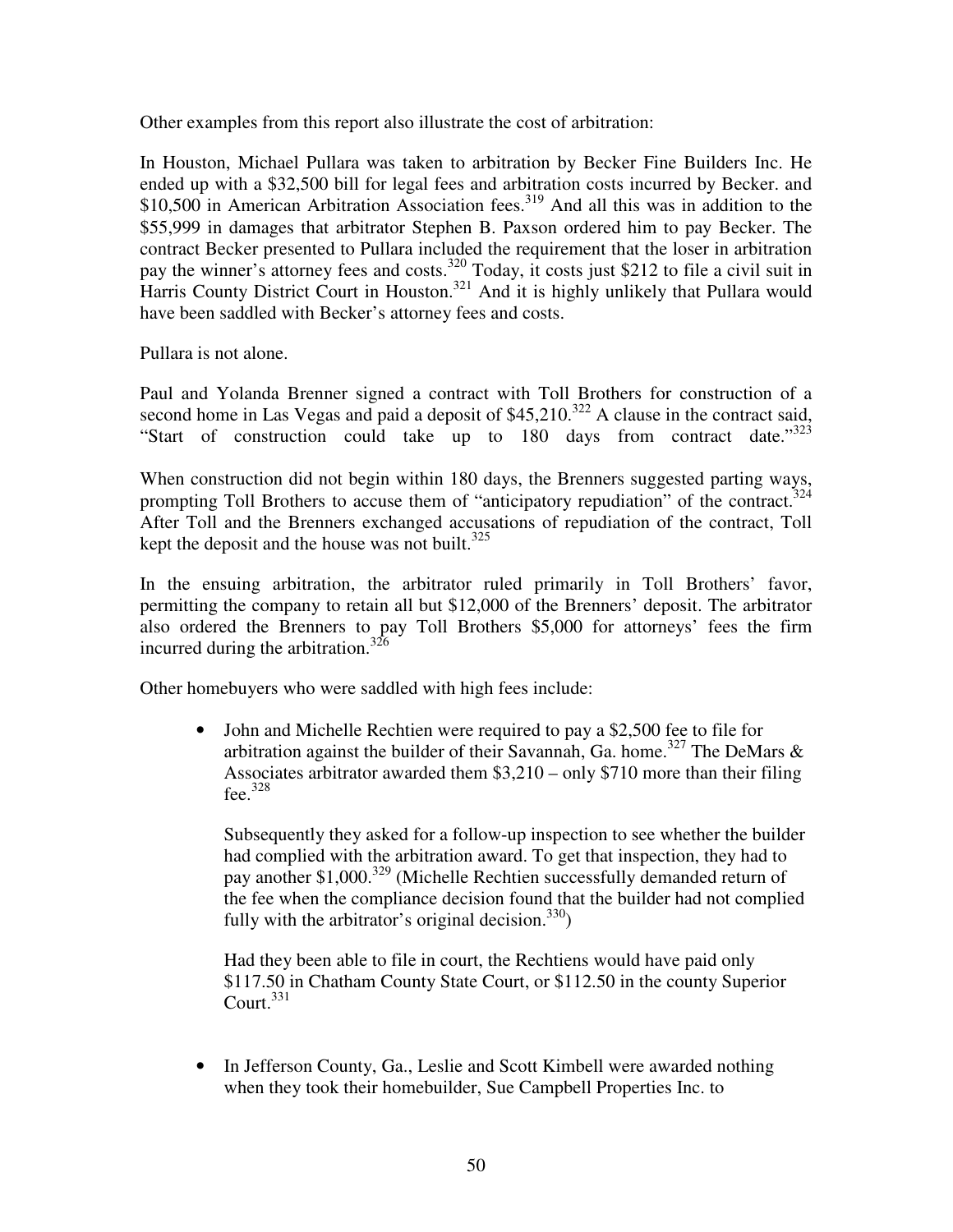arbitration. But they had to pay \$12,950 in fees, splitting the \$25,900 in arbitration costs with Campbell.<sup>332</sup>

• Jeanette Martin, Fayetteville, Ga., took a builder to arbitration after the firm failed to fix problems and finish work on her house.

She had to pay Construction Arbitration Associates \$1,556 for half the costs for the filing fee and arbitrator's time.<sup>333</sup>

The arbitrator, Thomas E. Gotschall was paid \$2,613,for a decision which read in full: "Regarding the Claims of Jeanette Martin (Breach of Contract, Unjust Enrichment, Fraud and Fraud in the Inducement, et. al) the Respondent, Morningside Homes, LLC shall pay \$0.00 (Zero Dollars) and there is no responsibility of the Respondent." $334$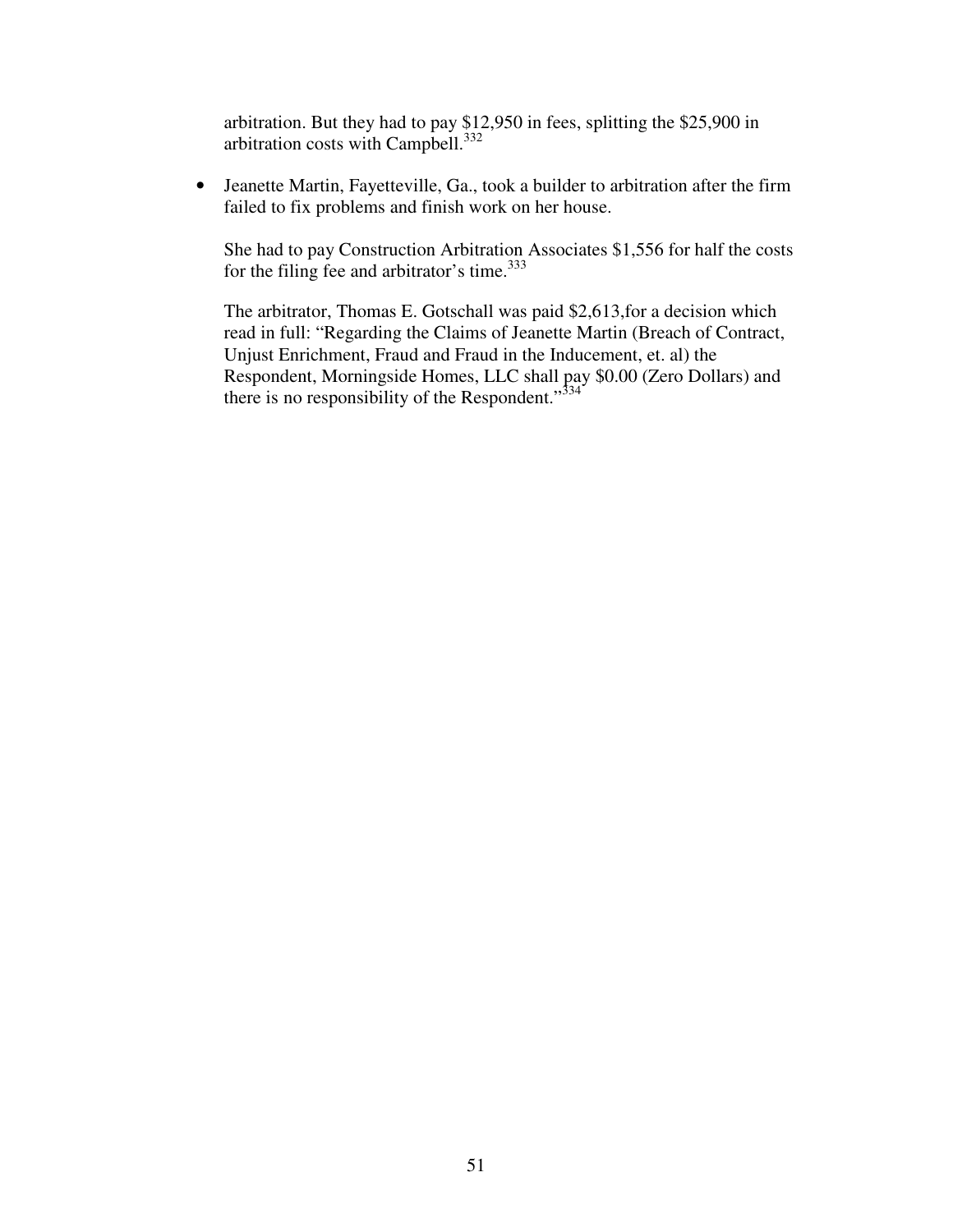### **X. Solutions**

#### **For Congress**

Congress should pass the Arbitration Fairness Act (AFA), which makes forced arbitration clauses unenforceable in consumer and employment contracts. Union contracts are exempt because unions bargain for fair mandatory binding arbitration for their members. The AFA would still permit arbitration for consumers and non-union employees. It would simply ensure that people have a choice whether to take their disputes to arbitration or court.

#### **For States**

States should pass laws banning the use of binding mandatory arbitration in insurance contracts and clarify that home warranties qualify as insurance products. Additionally, states should make it illegal for purveyors of insurance (including home warranties) to represent to consumers that disputes must be settled in arbitration.

Generally, federal courts have ruled that federal arbitration law blocks states from curbing forced arbitration. But the insurance context is an exception. The 1945 McCarran-Ferguson Act dictates that federal law does not preempt state law on insurance matters.

At least seventeen states have laws that prevent builders from requiring arbitration of insurance disputes.<sup>335</sup> Public Citizen has not conducted an exhaustive review of each statute or the litigation under it, but there is precedent for deeming home warranties insurance under these laws.

In a Kentucky court case, homebuyers Todd and Cheryl King sued a builder and its warranty insurer, NHIC, for failing to repair defects in the new house they purchased in 2001.<sup>336</sup> In response to the King suit, NHIC went to federal court and asked a judge to force the Kings into arbitration under terms of a clause in their warranty.<sup>337</sup>

NHIC claimed that it was providing not insurance but instead a type of coverage called a surety. The difference, NHIC said, is that builder had the primary obligation to the Kings for the claims and NHIC was required to step in only if the builder reneged.

The judge conceded that point but nevertheless rejected NHIC's effort to override Kentucky law, citing in particular the fact that NHIC, like many insurance companies, spreads its risk by purchasing reinsurance from other companies.

"In sum, while the warranty agreement here does have some features which resemble a suretyship arrangement, and while NHIC has obviously made efforts to clothe these agreements in such a fashion, it is clear that these agreements nonetheless function as an 'insurance contract,'" Judge William O. Bertelsman wrote.<sup>338</sup> "As such, the agreement should be within the scope of [the Kentucky law banning arbitration clauses from insurance contracts]."<sup>339</sup>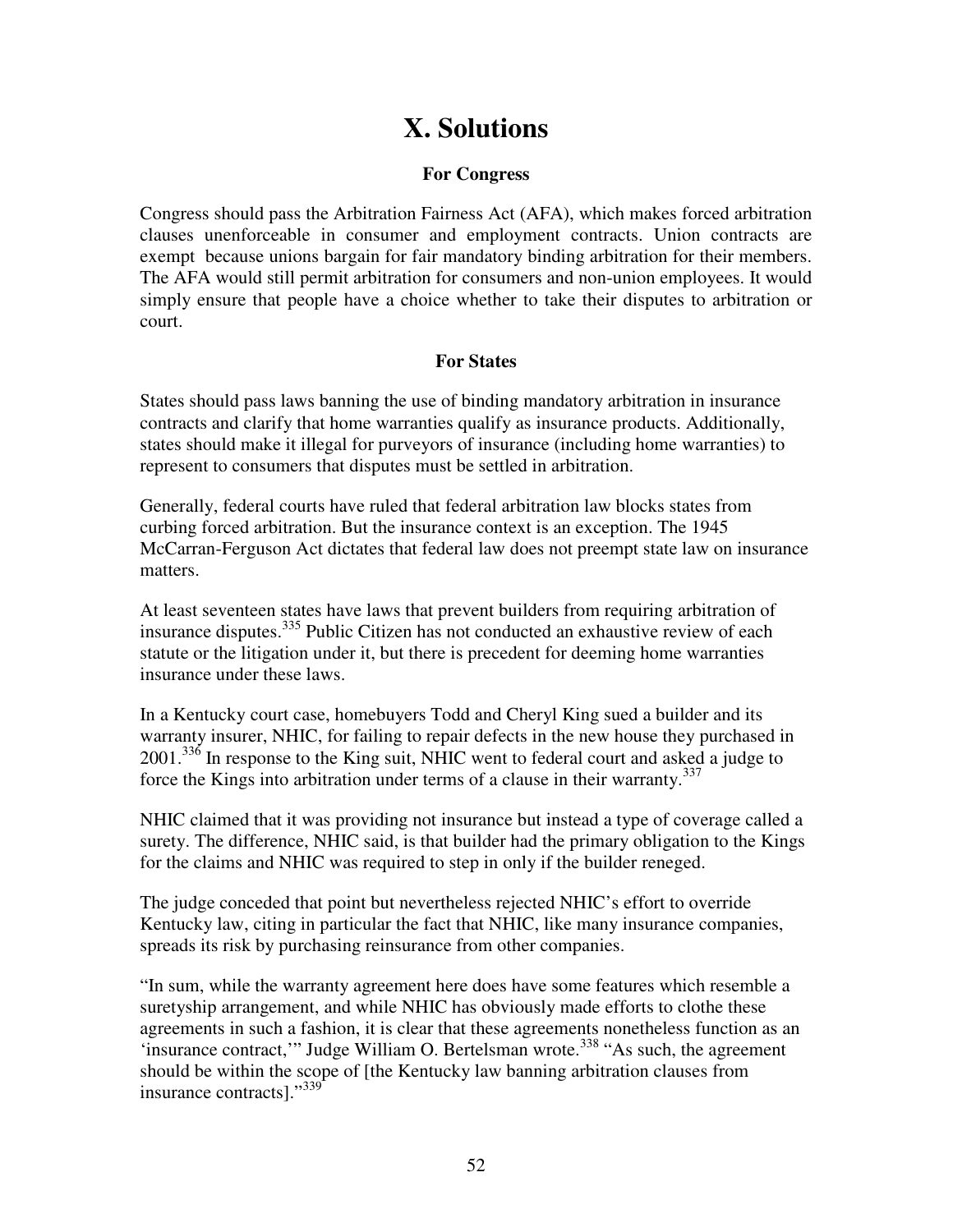After the judge tossed out the arbitration clause, NHIC reached a \$43,500 settlement with the Kings. $340^\circ$ 

#### **For Consumers**

Consumers considering the purchase of a newly constructed house should consult a lawyer to learn their state's law on implied warranties for the purchases of new homes. In most cases, consumers would likely be well advised to reject warranties that builders include among the "benefits" that go along with the purchase of a new house. These warranties tend to do far more to reduce builders' liability than to protect buyers. Such warranties also almost always include clauses that force buyers to settle disputes in binding mandatory arbitration.

Regarding arbitration, consumers should require the builder to sign a document stipulating that the buyer retains the right to settle all disputes concerning the house in a court of law and reject any clauses attendant to the sale of the house requiring disputes be settled in arbitration.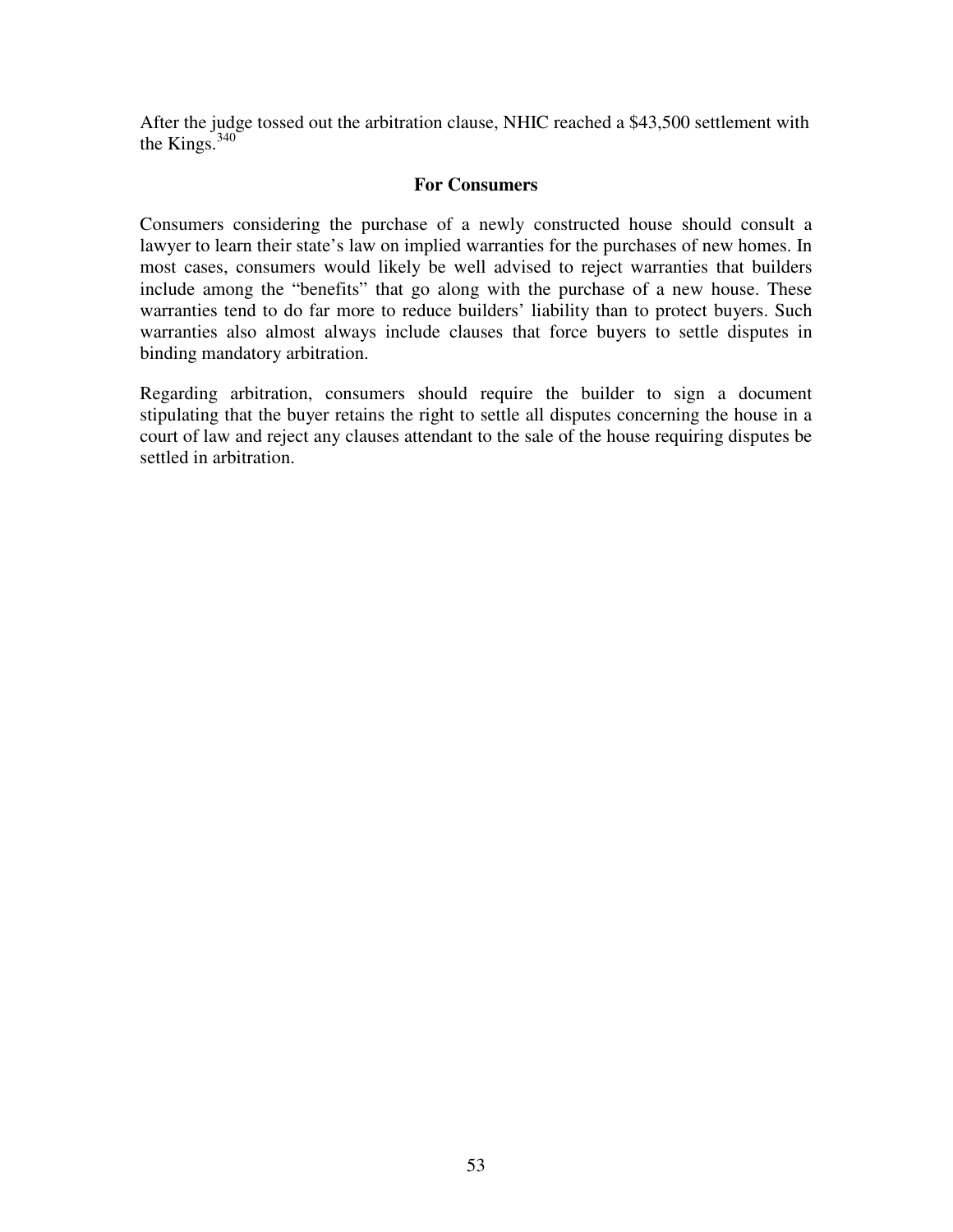#### **Endnotes**

<sup>1</sup> Michelle Rechtien e-mail to Public Citizen Senior Researcher John O'Donnell, Nov. 11, 2008 and Michelle Rechtien telephone interview with O'Donnell, Dec. 2, 2008.

<sup>2</sup> "Builder Application for Home Enrollment," by Jerry C. Wardlaw Construction Inc., for home of John T. Rechtien and Michelle I. Rechtien, Sept. 28, 2006.

3 2-10 Home Buyers Warranty Booklet, HBW 307 01-17-06.

 $^4$  *Id.* 

5 *Id*.

<sup>6</sup> Letter from Jillian Aldebron, policy counsel, Center for Responsible Lending, to Philip Mendelson, chairperson, Committee on Public Safety and Judiciary, Council of the District of Columbia, April 6, 2007. The states are Arkansas, Georgia, Hawaii, Iowa, Kansas, Kentucky, Louisiana, Maryland, Missouri, Montana, Nebraska, New Mexico, Oklahoma, South Carolina, South Dakota, Utah, Virginia and Washington. Virginia, however, has passed a separate statute excepting home warranty companies from the ban.

7 Judge William O. Bertelsman, Opinion and Order, *National Home Insurance Company v*. *Todd E*. *King and Cheryl L*. *King*, Civil Action No. 2003-131, U.S. District Court for the Eastern District of Kentucky, Nov. 3, 2003.

<sup>8</sup> D.R. Horton "Performance Standards of Material and Workmanship." Also, Residential Warranty Company LLC Limited Warranty. Available at

http://www05.drhorton.com/website/denver/Warranty/10YearWarranty.pdf. Viewed on May 13, 2009. <sup>9</sup> Pulte Homes, "Home Protection Plan," p. 9.

<sup>10</sup> See, e.g., Centex Homes, New Home Sale Agreement obtained by Public Citizen via fax from Centex Homes on July 2, 2008. ("This Agreement provides that all disputes between you and Centex will be resolved by Binding Arbitration.." and "Buyer can notify Residential Warranty Corporation if buyer believes the possible construction problem is covered by RWC warranty...") RWC warranties provide for binding mandatory arbitration.

<sup>11</sup> See, *e.g.*, Lennar Customer Care Department, Warranty Request. "You are encouraged to review the 2-10 HBW coverage guidelines prior to submitting this service form..." Available at

www.northgatehighlands.org/files. Viewed on March 10, 2009. See also, 2-10 Home Buyers Warranty, sample warranty.

 $12$  KB Home Warranty explanation of arbitration clause on KB Web site available at http://www.kbhome.com/Page~PageID~325.aspx#Warranty4. Viewed on March. 31, 2009. See also, KB Home purchase agreement obtained by Public Citizen July 1, 2008.

 $13$  K Hovnanian Homes Web page for The Hamptons at Woodmore (Prince George's County, Md.). Available at http://www.khov.com/Home/MD/WO/IncludedInYourHome.htm. Viewed on March 10, 2009. Also, e-mail from K Hovnanian spokesman Douglas Fenichel to Taylor Lincoln, research director of Public Citizen's Congress Watch division, March 24, 2009.

<sup>14</sup> Ryan Homeowners Manual, p. 92. ("If after thirty days of sending your notice to the Builder's Corporate Headquarters, you believe you have not been able to obtain satisfactory performance under this Warranty, you must notify, in writing, the Customer Service Office, at the address set forth above, of such dissatisfaction ... and request that the dispute be decided by binding arbitration ...")

<sup>15</sup> E-mail from Ryland Senior Vice President Eric Elder to Taylor Lincoln, research director of Public Citizen's Congress Watch division, March 25, 2009.

<sup>16</sup> E-mail from Beazer Vice President, Investor Relations & Corporate Communications Leslie H. Kratcoski to Taylor Lincoln, research director of Public Citizen's Congress Watch division , March 25, 2009.

 $17$  Public Citizen has placed several calls to Meritage and formally requested information on the firms' policy regarding binding mandatory arbitration, but has not received a response.

 $<sup>18</sup>$  Arbitration Task Force, Report to the 80th Texas Legislature and the Texas Residential Construction</sup> Commission, February 2007, p. 8.

<sup>19</sup> HBA of Greater Cleveland, Application for Membership. Available at

www.clevelandhba.com/pdf/HBA%20Application%20(2).doc. Viewed on March 30, 2009.

<sup>20</sup> House Committee On Civil Practices, Texas House Of Representatives Interim Report 2002, p. 23.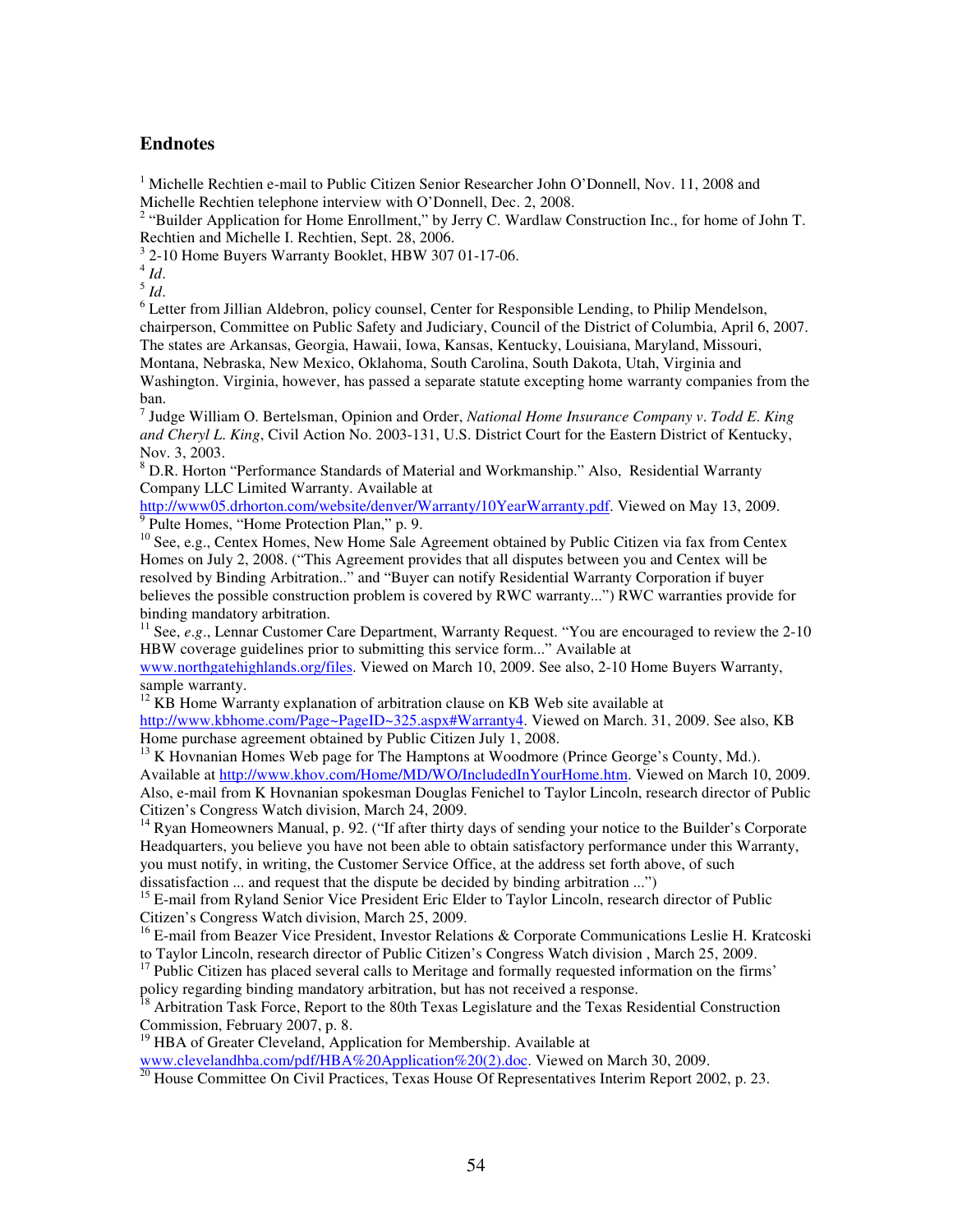<sup>21</sup> Ryland Homes Senior Vice President Eric Elder e-mail to Taylor Lincoln, research director of Public Citizen's Congress Watch division, March 25, 2009.

<sup>22</sup> House Committee On Civil Practices Texas House Of Representatives Interim Report 2002, p. 23.

<sup>23</sup> Michelle Rechtien telephone interview with Public Citizen Senior Researcher John O'Donnell, Dec. 2, 2008.

<sup>24</sup> *Id.* and Michelle Rechtien telephone interview with Public Citizen Senior Researcher John O'Donnell, Nov. 20, 2008.

<sup>25</sup> Michelle Rechtien telephone interview with Public Citizen Senior Researcher John O'Donnell, Dec. 2, 2008.

 $^{26}$  *Id.* 

 $\overline{a}$ 

 $27$  Log kept by John and Michelle Rechtien documenting their efforts to have problems in their house remedied, sent to Public Citizen Senior Researcher John O'Donnell on Nov. 12, 2008.

 $^{28}$  Aug. 13, 2007, journal item from log submitted to Public Citizen by Michelle Rechtien.

<sup>29</sup> Michelle Rechtien e-mail to Public Citizen Senior Researcher John O'Donnell, Dec. 5, 2008.

<sup>30</sup> *Id*.

 $^{31}$  *Id.* 

 $32$  Testimony of Amy Campbell, investigative accountant for the New Jersey Commission of Investigation, third day of hearings on new home construction, Jan. 21, 2004, p. 80-82. Available at http://www.state.nj.us/sci/nci.shtm.

 $\frac{33}{33}$  John A. Tanner report to John and Michelle Rechtien regarding "Structural Inspection of General Condition," Feb. 15, 2008.

<sup>34</sup> *Id*.

<sup>35</sup> Michelle Rechtien telephone interview with Public Citizen Senior Researcher John O'Donnell, Dec. 2, 2008.

<sup>36</sup> E-mail from Michelle Rechtien to Public Citizen Senior Researcher John O'Donnell, April 1, 2009.

 $37$  Forrest Estes, environmental project manager, and William S. Anderson, senior environmental engineer, WPC Engineering, Environmental & Construction Services, report to Michelle Rechtien, April 17, 2008.

<sup>38</sup> Memorandum to Michelle Rechtien from Sterling Customer Care Center, Kohler Co., Kohler, Wis., July 25, 2008.

 $39\text{ Michelle Rechtien interviews with Public Citizen Senior Researcher John O'Donnell, Nov. 11, 2008, and$ Nov. 20, 2008

<sup>40</sup> Michelle Rechtien interview with Public Citizen Senior Researcher John O'Donnell, Nov. 20, 2008.

<sup>41</sup> "Request for Arbitration" to 2-10 Home Buyers Warranty signed by John and Michelle Rechtien, July 14, 2008.

 $^{42}$  E-mail from Michelle Rechtien to Public Citizen Senior Researcher John O'Donnell, April 8, 2009.

<sup>43</sup> Letter from DeMars and Associates to John and Michelle Rechtien and Jerry C. Wardlaw Construction, Sept. 15, 2008.

<sup>44</sup> Letter from Bubba Taylor, Lakeview Construction Company LLC, to Debbie Pinkowski, case coordinator, DeMars & Associates, Sept. 29, 2008, and Letter from H. Russell Black Jr. of The Windover Group LLC, to John and Michelle Rechtien providing estimates "based upon your list dated 9/15/2008," undated.

<sup>45</sup> Proposal from Byrd Heating and Air Conditioning Inc. to J.C. Wardlaw, Sept. 24, 2008.

<sup>46</sup> Lannie Richardson, "In the Matter of the Arbitration between: John and Michelle Rechtien,

Homeowners, and Jerry C. Wardlaw Construction, Inc., Builder," CAP Home File No.: 5-800213, HBW Warranty No.: GA312604-01, Warranty Booklet No.: HBW 307 01/17/06, Oct. 10, 2008.

 $47$  Public Citizen analysis of opinion issued by Lannie Richardson, "In the Matter of the Arbitration between: John and Michelle Rechtien, Homeowners, and Jerry C. Wardlaw Construction, Inc., Builder," CAP Home File No.: 5-800213, HBW Warranty No.: GA312604-01, Warranty Booklet No.: HBW 307 01/17/06, Oct. 10, 2008.

<sup>48</sup> Lannie Richardson, "In the Matter of the Arbitration between: John and Michelle Rechtien, Homeowners, and Jerry C. Wardlaw Construction, Inc., Builder," CAP Home File No.: 5-800213, HBW Warranty No.: GA312604-01, Warranty Booklet No.: HBW 307 01/17/06, Oct. 10, 2008. <sup>49</sup> *Id*.

 $\overline{^{50}}$   $\overline{Id}.$  $^{51}$   $^{14}$ .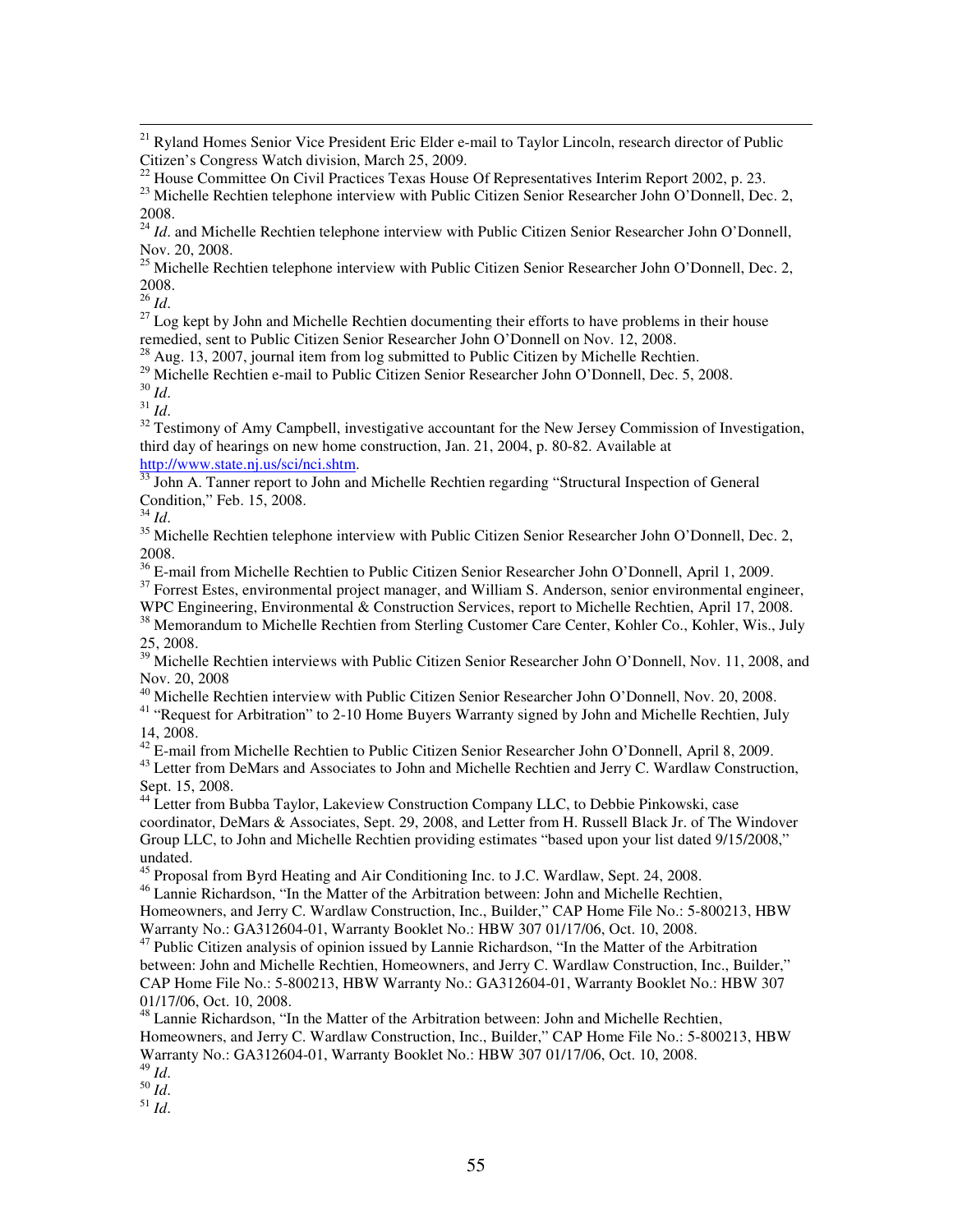<sup>54</sup> *Id*.

<sup>56</sup> Michelle Rechtien interview with Public Citizen Senior Researcher John O'Donnell, Nov. 20, 2008.

<sup>58</sup> Letter from Peggy A. Kreinest, of Weiner, Shearouse, Weitz, Greenberg & Shawe LLP., to John and Michelle Rechtien, Nov. 4, 2008.

<sup>59</sup> E-mail from Michelle Rechtien to Public Citizen Senior Researcher John O'Donnell, April 30, 2009.

<sup>60</sup> DeMars and Associates, Construction Arbitration Program, Program Rules, downloaded Jan. 22, 2009.

 $<sup>61</sup>$  Letter from Brandon Bressler, arbitration warranty coordinator, Home Buyers Warranty, to JC Wardlaw</sup> Construction Inc., Oct. 15, 2008.

 $62$  Letter from Peggy A. Kreinest. Of Weiner. Shearouse, Weitz. Greenberg & Shawe LLP, to John and Michelle Rechtien, Nov. 8, 2008.

 $63$  Letter from Wendy Stephan, warranty arbitration coordinator, 2-10 Home Buyers Warranty, to Debbie Pinkowski, DeMars & Associates Ltd., Jan. 8, 2009, and Letter from Brandon Bressler, arbitration warranty coordinator, Home Buyers Warranty, to John and Michelle Rechtien, Nov. 25, 2008.

<sup>64</sup> Michelle Rechtien telephone interview with Public Citizen Senior Researcher John O'Donnell, Jan. 15, 2009.

<sup>65</sup> E-mail from Michelle Rechtien to Debbie Pinkowski at DeMars & Associates, Jan. 22, 2009.

<sup>66</sup> E-mail from Debbie Pinkowski at DeMars & Associates, to Michelle Rechtien, Jan. 22, 2009.

 $<sup>67</sup>$  DeMars and Associates, "Home and Construction, Program Fees and Rules," Home Buyers Warranty</sup> Program Rules. Available at www.demarsassociates.com/customers/pdfs/hbw.pdf. Viewed on March 10, 2009.

<sup>68</sup> Letter from Debbie Pinkowski, case coordinator, DeMars & Associates, Ltd., to John and Michelle Rechtien, Jan.23, 2009.

<sup>69</sup> John Alberti, "In the Matter of the Arbitration between: John and Michelle Rechtien, Homeowners, and Jerry C. Wardlaw Construction, Inc., Builder," CAP Home File No.: 5-800213, HBW Warranty No.: GA312604-01, Warranty Booklet No.: HBW 307 01/17/06, Feb. 12, 2009.

 $70$  Undated "Drywall & Paint Prices" for the Rechtien house, from Professional Drywall & Paint Services, LLC. to JCW Construction.

 $71$  John Alberti, "In the Matter of the Arbitration between: John and Michelle Rechtien, Homeowners, and Jerry C. Wardlaw Construction, Inc., Builder," CAP Home File No.: 5-800213, HBW Warranty No.: GA312604-01, Warranty Booklet No.: HBW 307 01/17/06, Feb. 12, 2009.

 $72$  Letter from 2-10 HBW to John Rechtien, Nov. 25, 2008.

<sup>73</sup> Michelle Rechtien interview with Public Citizen Senior Researcher John O'Donnell, Feb. 19, 2009.

 $74$  Check from Home Buyers Warranty to John and Michelle Rechtien for "arbitration admin fee," Feb. 23, 2009.

<sup>75</sup> Letter from Clifford Bascombe, assistant director, Chatham County Department of Building Safety  $\&$ Regulatory Services, to John Tanner, March 3, 2008. Also, John Tanner fax to Clifford Bascome, March 6, 2008, and Ryan Meres e-mail to Tanner Engineering, July 11, 2008, as reproduced in appeal filed by Michelle Rechtien with the Board of Adjustments and Appeals, Chatham County, Ga., asking that that JCW "correct the house" to meet requirements of the 110 mph wind zone code, Nov. 16, 2008.

<sup>76</sup> Fax from John Tanner to Gregori Anderson, Chatham County Department of Building Safety & Regulatory Services, April 3, 2008.

<sup>77</sup> Michelle Rechtien request to the Board of Adjustments and Appeals, Chatham County, Ga., asking that JCW "correct the house" to meet requirements of the 110 mph wind zone building code, Nov. 16, 2008. <sup>78</sup> Letter from Gregori S. Anderson, director, Chatham County Department of Building Safety &

Regulatory Services, to Michelle & John Rechtien, Feb. 20, 2009.

 $79$  E-mail from Michelle Rechtien to Public Citizen Senior Researcher John O'Donnell, Nov. 21, 2008.  $\overline{160}$  *Id.* 

<sup>81</sup> *Timothy D*. *Pruitt v*. *Kaufman and Broad Home Corp*., Civil Action No. L-03-CV-21, "Memorandum of Law of Amicus Federal Trade Commission," Aug. 19, 2003, p. 4. <sup>82</sup> *Id*., p. 4-5.

 $\overline{a}$ <sup>52</sup> *Id*.

<sup>53</sup> *Id*.

<sup>55</sup> *Id*.

<sup>57</sup> Michelle Rechtien interview with Public Citizen Senior Researcher John O'Donnell, Nov. 11, 2008.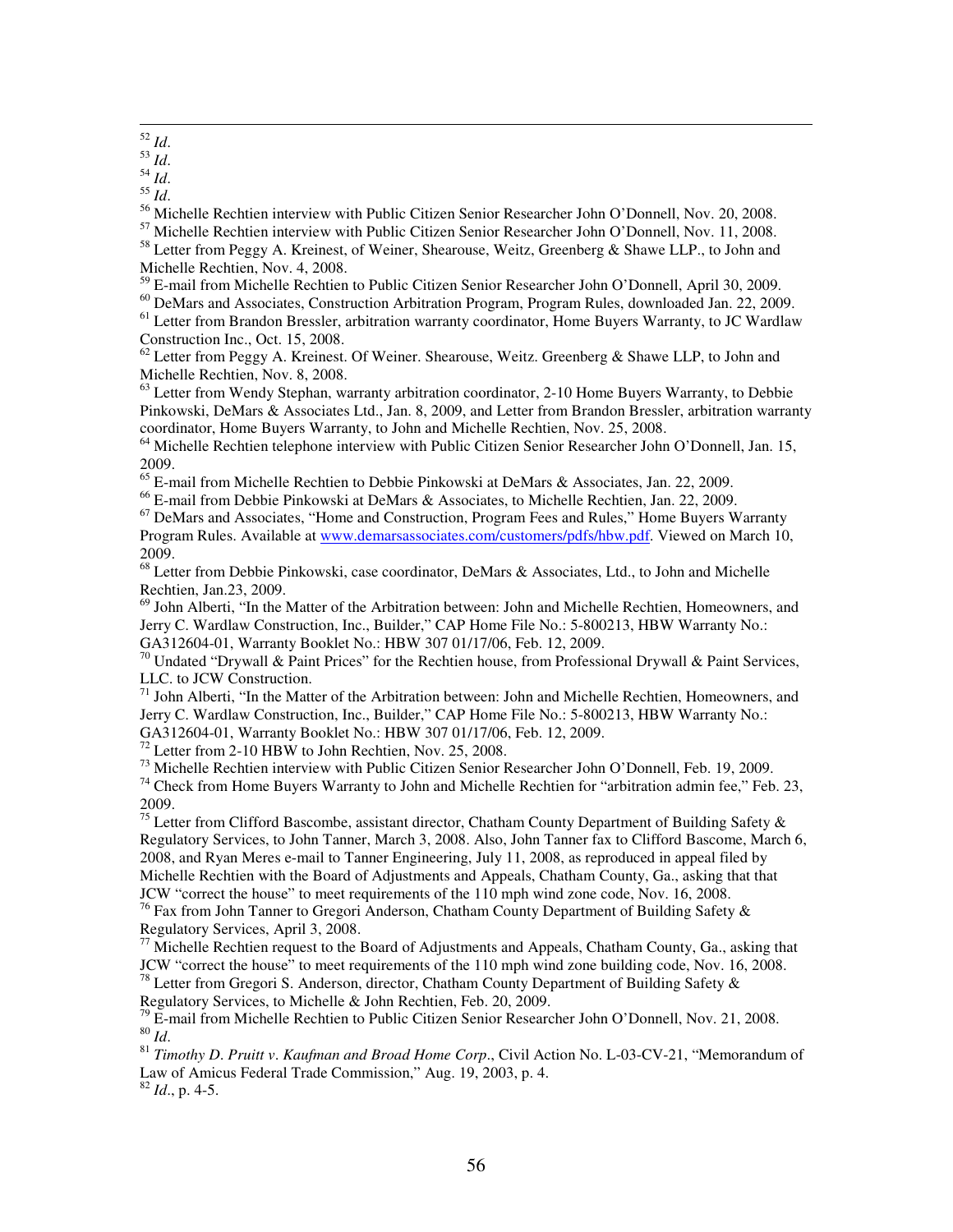$83$  E-mail from FTC lawyer Robert M. Frisby to Taylor Lincoln, research director of Public Citizen's Congress Watch division, May 22, 2009.

<sup>85</sup> *Id*., p. 6.

 $\overline{a}$ 

<sup>86</sup> *Id*., p. 6.

<sup>87</sup> *Id*., p. 7.

<sup>88</sup> *Id*., p. 8.

<sup>89</sup> Letter from KB Home General Counsel Barton P. Pachino to Federal Trade Commission attorney Patricia F. Bak, June 26, 2003.

<sup>90</sup> Letter from KB Home Chief Operating Officer Jeff Mezger to KB Home Customers, Dec. 17, 2004.

<sup>91</sup> "KB Home to Pay \$2 Million Penalty for Alleged Violations of FTC Order," FTC Press Release, Aug. 3, 2005.

<sup>92</sup> *Timothy D*. *Pruitt v*. *Kaufman and Broad Home Corp*., Order of Final Judgment and Dismissal With Prejudice, May 16, 2006.

 $93$  Robert L. Collins interview with Taylor Lincoln, research director of Public Citizen's Congress Watch division, March 20, 2009.

<sup>94</sup> "HUD Announces \$3.2 Million Settlement Against KB Home Mortgage Company: Largest Settlement In History Of Mortgagee Review Board," HUD Press Release, July 6, 2005.

<sup>95</sup> William Heisel, "KB Home ex-CEO Bruce Karatz Accused of Stock Option Fraud," *Los Angeles Times*, March 9, 2009.

<sup>96</sup> KB Home Dallas Division, Greenleaf Village II, sample purchase contract obtained by Public Citizen on July 1, 2008.

<sup>97</sup> *Id*.

<sup>98</sup> *Id*.

<sup>99</sup> Letter from HOME of Texas to property owner with name redacted, March 30, 2006.

<sup>100</sup> Robert L. Collins interview with Taylor Lincoln, research director of Public Citizen's Congress Watch division, March 20, 2009.

<sup>101</sup> See, *e*.*g*., Lester B. Wolff, president of CAS, declaration in *National Home Insurance Company v*. *Robert Berger and Mary Berger*, dated Oct. 24, 2007, and filed in Civil Action No. 07-848, United States District Court for the Western District of Missouri.

<sup>102</sup> Oral Deposition of Lester B. Wolff, in *Alfred W*. *Gross*, *et al*. *v National Association of Home Builders of the United States, et al., Case No.* 96-00472, District Court of Dallas County, Texas, 101<sup>st</sup> Judicial District, Feb. 6, 1998, p. 50, 58. Also, Maryland Taxpayer Services Division, Entity Name: National Academy of Conciliators.

<sup>103</sup> *Id*., p.67-68.

 $^{104}$  *Id.*, p. 75.

<sup>105</sup> *Id*., p. 108, 147.

<sup>106</sup> *Id*., p. 109, 127.

<sup>107</sup> *Id*., p. 126, 129-130.

<sup>108</sup> *Id*., p 135.

<sup>109</sup> *Id*., p. 63, 85.

<sup>110</sup> *Id*., p. 88-89.

<sup>111</sup> *Id*., p. 89-90, 95.

<sup>112</sup> *Id*., p. 156.

<sup>113</sup> Testimony of Marshall E. Lippman, General Counsel of the National Association of Conciliators, Committee on Banking, Finance and Urban Affairs, Subcommittee on Housing and Community Development, Investigation in to Homeowner Protection Plans, Oct. 22, 1991, p. 93.

<sup>114</sup> *Id*., p. 339.

 $^{115}$  *Id.* 

<sup>116</sup> *Id*., p. 94.

<sup>117</sup> "Home Buyers Warranty Booklet: Workmanship/Systems and Structural Limited Warranty Coverage," HBW 207 NH 8/1/96, issued to Charlie and Donna Shaffer, Feb. 18, 1997.

<sup>118</sup> "HOW Companies: Historical and Current Developments," available on the HOW Web site at http://www.howcorp.com/Historical.htm

<sup>84</sup> *Timothy D*. *Pruitt v*. *Kaufman and Broad Home Corp*., Civil Action No. L-03-CV-21, "Memorandum of Law of Amicus Federal Trade Commission," Aug. 19, 2003, p. 5.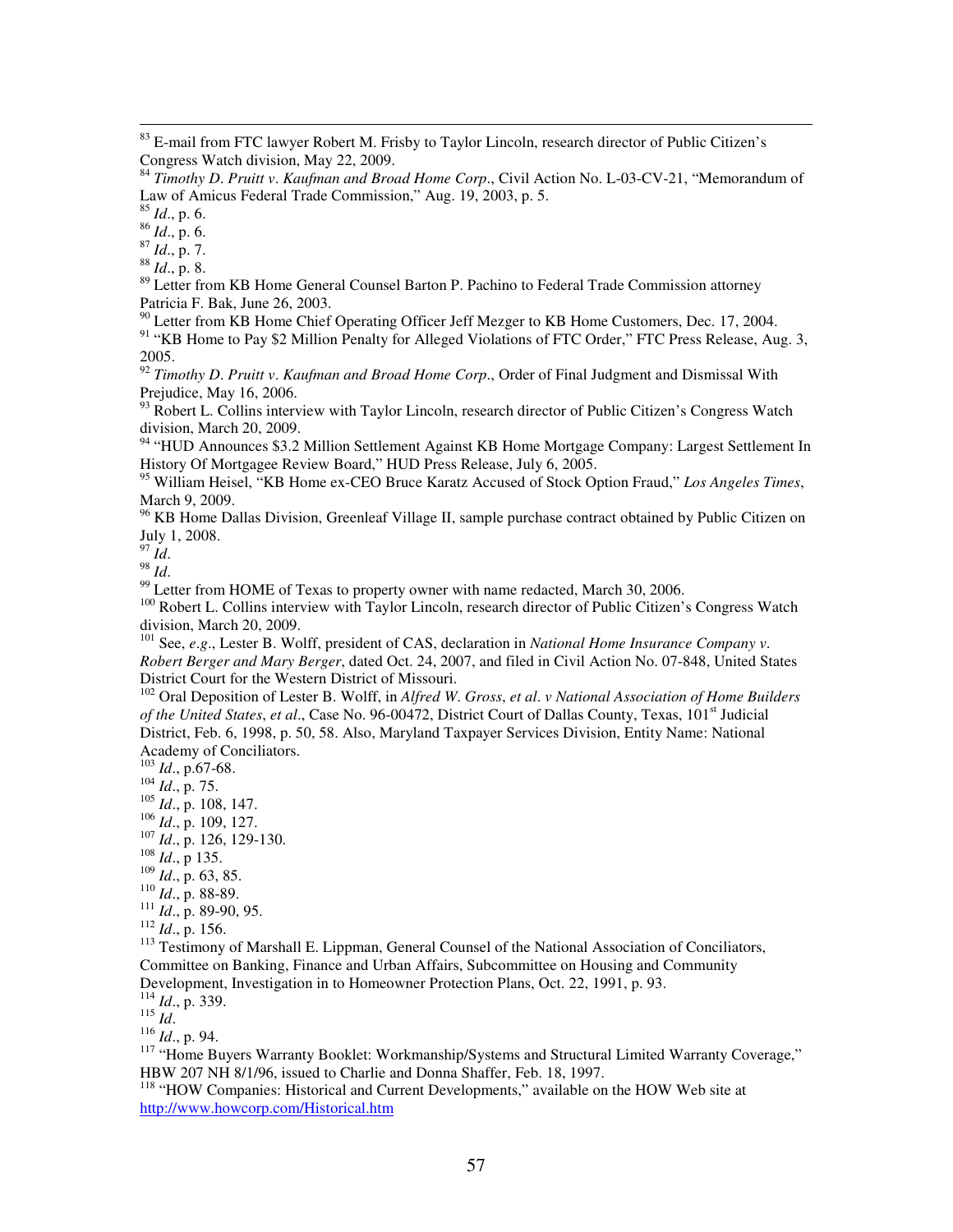<sup>120</sup> Voluntary Petition, National Academy of Conciliators Inc., Case No. 97-14145, United States Bankruptcy Court, District of Maryland (Greenbelt), April 16, 1997.

<sup>122</sup> Construction Arbitration Services Inc. was incorporated May 30, 1996, according to Delaware Division of Corporations. Available at https://sos-res.state.de.us/tin/controller.

<sup>123</sup> Lester B. Wolff declaration, dated May 11, 2006, and filed in *Home Buyers Warranty Corporation and National Home Insurance Company v Ray Nye and Evelyn Nye*, Civil Action No. 06cv00793, United States District Court for the Eastern District of Missouri.

<sup>124</sup> *Id*. The Merriam-Webster Dictionary of Law online describes successor-of-interest this way: "A successor to another's interest in property; *especially* **:** a successor in ownership of a business that is carried on and controlled substantially as it was before the transfer."

<sup>125</sup> *Id*.

<sup>126</sup> "Construction Arbitration Services, Inc. Response to Public Citizen's Inflammatory and Misleading Press Release," CAS press release, April 6, 2006, responding to a Public Citizen request to insurance commissioners in four states to investigate warranty insurers for requiring arbitration between claimants and CAS.

<sup>127</sup> Oral Deposition of Lester B. Wolff, in *Alfred W*. *Gross*, *et al*. *v National Association of Home Builders of the United States, et al., Case No. 96-00472, District Court of Dallas County, Texas, 101<sup>st</sup> Judicial* District, Feb. 6, 1998, p. 56.

<sup>128</sup> Stuart Tomlinson, "Sandy Family Wins Mold Lawsuit," *Oregonian*, March 8, 2005.

<sup>129</sup> "Construction Arbitration Services, Inc.'s Response to Public Citizen's Inflammatory and Misleading Press Release," CAS press release, April 6, 2006.

<sup>130</sup> Judge Michael N. Nowakowski, transcript of motion hearing, *Newcomb Construction Company Inc*. *v Kalscheur Landscaping Inc*., Case No. 05cv1718, State of Wisconsin Circuit Court, Dane County, June 3, 2005.

<sup>131</sup> *Id.* Also, Ryan J. Foley, "Judge Questions Partiality of Leading Arbitration Company," Associated Press, June 8, 2005.

<sup>132</sup> House Committee on Civil Practices, Texas House of Representatives, "Interim Report 2002: A Report to the House of Representatives,  $78<sup>th</sup>$  Texas Legislature," Dec. 15, 2002.

<sup>133</sup> Judge Michael N. Nowakowski, transcript of motion hearing, *Newcomb Construction Company Inc*. *v Kalscheur Landscaping*, *Inc*., Case No. 05cv1718, State of Wisconsin Circuit Court, Dane County, June 3, 2005.

 $134$  *Id.* 

135 AAA brochure. Available at http://aaauonline.adr.org/execPage.php?1079208,1066072,,1273. Viewed on May 14, 2009.

<sup>136</sup> AAA brochure promoting its Nov. 6, 2008, conference in Chicago.

<sup>137</sup> Duane Morris LLP, profile of Albert Bates Jr. Available at

http://www.duanemorris.com/attorneys/albertbates.html. Viewed on May 14, 2009.

<sup>138 "</sup>AAA Clarifies Use of its Rules and Services Under New Construction Contract Documents," AAA press release, Oct. 1, 2007.

<sup>139</sup> "Our Clients: The Company We Keep Tells You Something," DeMars & Associates Web site. Available at http://www.demarsassociates.com/clients/index.html. Viewed on May 14, 2009.

<sup>140</sup> "ADR: Face-to-Face or Cyberspace," presentation of Jo DeMars, president and Amy Klotz, process & compliance manager, DeMars & Associates, Ltd., April 15, 2008. Available at

http://www.ncmahq.org/Events/WC08Detail.cfm?itemnumber=3099&navItemNumber=3064

<sup>141</sup> Oral Deposition of Stephen Paxson, *William Craig Falbaum and Jennifer P*. *Falbaum v Houston Village Builders Inc.*, District Court of Harris County, Texas, 151<sup>st</sup> Judicial District, Cause No. 1999-41945, Aug. 10, 2001, p 36.

 $142$  Transcript of testimony of evidentiary hearing, William Craig Falbaum and Jennifer P. Falbaum v. Houston Village Builders Inc., District Court of Harris County, Texas, 151<sup>st</sup> Judicial District, Aug 14, 2001, p. 67.

<sup>143</sup> *Id*., p. 85.

 $\overline{a}$ <sup>119</sup> *Id*.

<sup>121</sup> *Id.*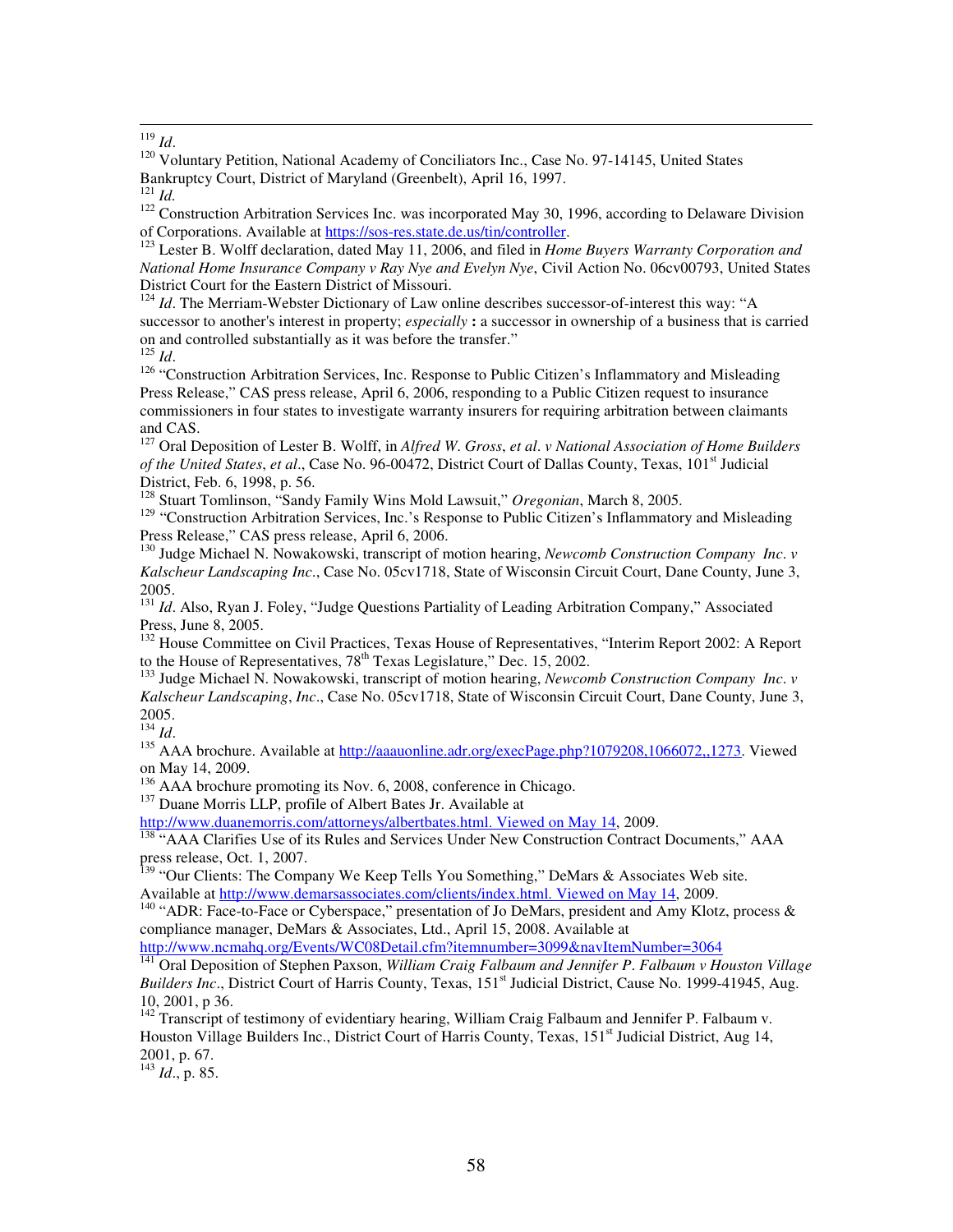<sup>144</sup> *Id*., p. 81 and 82 and Oral Deposition of Stephen Paxson, *William Craig Falbaum and Jennifer P*. *Falbaum v Houston Village Builders Inc., District Court of Harris County, Texas, 151<sup>st</sup> Judicial District,* Cause No. 1999-41945, Aug. 10, 2001, p. 14.

- <sup>146</sup> Stephen B. Paxson, "Award of Arbitration," American Arbitration Association, May 17, 2001.
- <sup>147</sup> "Home Construction Arbitration Rules and Mediation Procedures," American Arbitration Association Web site. Available at http://www.adr.org/sp.asp?id=32399&printable=true. Viewed on May 14, 2009.

<sup>148</sup> Justice Terrie Livingston, "Opinion," *Perry Homes v*. *Aziz Alwattari et al.*, Case No. 2-98-105-CV,

Court of Appeals of Texas, Fort Worth, Nov. 2, 2000.

<sup>149</sup> *Id*.

 $\overline{a}$ 

<sup>150</sup> *Id*.

<sup>151</sup> Stephen B. Paxson, "Award of Arbitration," American Arbitration Association, May 17, 2001. See also, Brian J. Tagtmeier, "THE RCLA: A Legislative Attempt to Protect Homeowners and Builders and a Judicial Revision of the Statute to Protect Homeowners," Fowler, Rodriguez, Chalos, Flint, Gray, McCoy, O'Connor, Sullivan & Carroll, L.L.P., Copyright, May 23, 2005. Available at www.frclaw.com/files/pub\_rcla.pdf. Viewed on May 14, 2009.

<sup>152</sup> Stephen B. Paxson, "Award of Arbitration," American Arbitration Association, May 17, 2001. <sup>153</sup> *Id*.

<sup>154</sup> *Id*.

<sup>155</sup> *Id*.

<sup>156</sup> "Response Brief on the Merits for Respondents," *Houston Village Builders Inc*., *Petitioner v William Craig Falbaum and Jennifer P*. *Falbaum*, *Respondents*, No. 03-0162, Supreme Court of Texas, Feb. 17, 2004.

<sup>157</sup> Judge Caroline Baker, opinion in *William Craig Falbaum and Jennifer P*. *Falbaum*, *plaintiffs v*. *Houston Village Builders Inc.*, District Court of Harris County, Texas 151<sup>st</sup> Judicial District, Oct. 24, 2001. <sup>158</sup> "Brief of *Amicus Curiae*, Greater Houston Builders Association in Support of Petition for Review,"

*Perry Homes v*. *Aziz Alwattari and Hajer Alwattari*, Supreme Court of Texas, July 31, 2001.

<sup>159</sup> "Orders Pronounced August 23, 2001, Supreme Court of Texas, August 23, 2001.

<sup>160</sup> "Brief of *Amicus Curiae* National Association of Home Builders, Texas Association of Builders, The Greater Houston Builders Association and The Home Builders Association of Greater Texas," *Centex Homes et al*. *v*. *Michael Buecher*, *et al*. Case No. 00-0479, Supreme Court of Texas, June 6, 2000.

161 Transcript of evidentiary hearing, William Craig Falbaum and Jennifer P. Falbaum v. Houston Village Builders Inc., District court of Harris County, Texas, 151<sup>st</sup> Judicial District, Aug. 14, 2001, p. 6-7.

<sup>162</sup> Judge Caroline Baker, opinion in *William Craig Falbaum and Jennifer P. Falbaum, plaintiffs v. Houston Village Builders Inc.*, District Court of Harris County, Texas 151<sup>st</sup> Judicial District, Oct. 24, 2001, p. 22.

<sup>163</sup> Judge Leslie Brock Yates, opinion in *Houston Village Builders*, *Inc*., *Appellant v*. *William Craig Falbaum and Jennifer P*. *Falbaum*, *Appellees*, Court of Appeals of Texas, Houston (14th District), Jan. 23, 2003.

<sup>164</sup> E-mail from Victoria Fair Woo, attorney for William Craig and Jennifer Falbaum, to Public Citizen Senior Researcher John O'Donnell, April 21, 2009.

<sup>165</sup> Appellant's Brief, *Michael Pullara*, *Appellant v*. *American Arbitration Association Inc*., *Paxson & Associates PC and Stephen B*. *Paxson*, *individually*, *Appellees*, No. 06-05-00087-CV, Sixth Court of Appeals, Texarkana, Texas, Oct. 24, 2005, p. 3.

<sup>166</sup> Stephen B. Paxson, "Award of Arbitration," *Becker Fine Builders Inc*., *Claimant v*. *Michael Pullara*, *Respondent*, Case No 70 110 00513 00, American Arbitration Association, Aug. 23, 2001. See also, Appellant brief, *Michael Pullara*, *Appellant v*. *American Arbitration Association Inc*., *Paxson & Associates*, *PC*, *and Stephen B*. *Paxson*, *Appellees*, No 06-05-00087-CV, Court of Appeals of Texas, Sixth District, Texarkana, Oct. 24, 2005.

<sup>167</sup> "Michael Pullara's Plea in Abatement, Response to Becker Fine Builders Inc.'s Demand for Arbitration and Counterclaim," *Becker Fine Builders Inc*. *v Michael Pullara*, No. 70 E 110 00513 00, American Arbitration Association, Dec. 29, 2000.

<sup>168</sup> *Id*.

<sup>145</sup> Judge Leslie Brock Yates, opinion in *Houston Village Builders*, *Inc*., *Appellant v*. *William Craig Falbaum and Jennifer P*. *Falbaum*, *Appellees*, Court of Appeals of Texas, Houston (14th District), Jan. 23, 2003.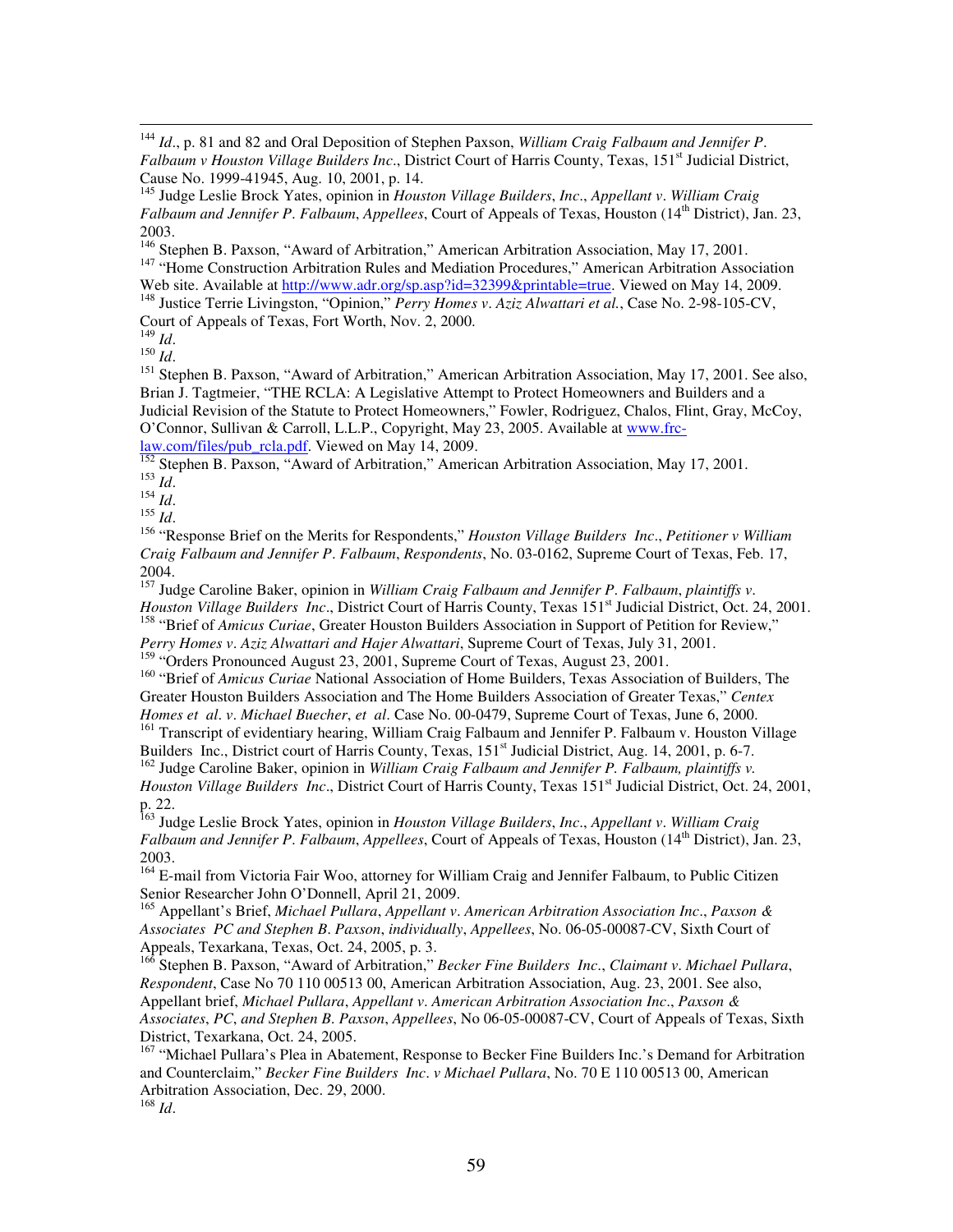<sup>169</sup> *Id*. and Stephen B. Paxson, "Award of Arbitration," *Becker Fine Builder Inc*., *v*. *Michael Pullara*, Case No 70 110 00513 00, American Arbitration Association, Aug. 23, 2001.

<sup>170</sup> Stephen B. Paxson, "Award of Arbitration," *Becker Fine Builders*, *Inc*. *v*. *Michael Pullara*, Case No 70 110 00513 00, American Arbitration Association, Aug. 23, 2001.

<sup>171</sup> Appellant brief, *Michael Pullara*, *Appellant v*. *American Arbitration Association Inc*., *Paxson & Associates*, *P*.*C*., *and Stephen B*. *Paxson*, *Appellees*, No 06-05-00087-CV, Court of Appeals of Texas, Sixth District, Texarkana, Oct. 24, 2005.

<sup>172</sup> Judgment in *Michael Pullara v*. *American Arbitration Association Inc*., *Paxson & Associates*, *PC and Stephen B*. *Paxson*, *individually*, Cause No. 2003-46148, District Court of Harris County, Texas, 157th Judicial District. (Judge's signature illegible)

<sup>173</sup> Chief Justice Josh R. Morris III, Opinion in *Michael Pullara*, *Appellant v*. *American Arbitration Association*, *Inc*., *Paxson & Associates*, *P*.*C*., *and Stephen B*. *Paxson*, *Appellees*, No 06-05-00087-CV, Court of Appeals of Texas, Sixth District, Texarkana, May 11, 2006.

<sup>174</sup> Education Seminar Details, "What Is (Or Should Be) in YOUR contracts?" Jan. 22, 2009.

<sup>175</sup> Audio recording of Stephen Paxson address to 2009 International Builders' Show, "What Is (Or Should Be) in YOUR contracts?" Jan. 22, 2009, at 57 minutes.

 $^{176}$  *Id..* 

 $\overline{a}$ 

<sup>177</sup> *Id*., at 1:20.

<sup>178</sup> *Id*., at 1:21.

 $179$  Fax from Linda Etherson to Cardell Wade at Construction Arbitration Services, Dec. 12, 2005.

<sup>180</sup> Letter from Linda Etherson to Cardell Wade at Construction Arbitration Services, June 30, 2006.

<sup>181</sup> "Biographical Statement of Stephen S. Spencer," on letterhead of Construction Arbitration Services, Inc., undated, provided to Rick and Linda Etherson.

<sup>182</sup> Letter from Linda Etherson to Cardell Wade, senior case administrator, Construction Arbitration Services, June 30, 2006.

<sup>183</sup> Letter from Cardell Wade, senior case administrator, Construction Arbitration Services, to Linda Etherson, June 8, 2006.

Etherson, June 6, 2000.<br><sup>184</sup> Letter from Steve Spencer to "Mr. Wade," "Re: Case #06-138, HBW # -TN054920-01 Mr. and Mrs. Etherson," June 7, 2006, date stamped received by CAS June 12, 2006.

<sup>185</sup> *Id*.

<sup>186</sup> *Id*.

<sup>187</sup> Letter from Linda Etherson to Cardell Wade, senior case administrator, Construction Arbitration Services, June 30, 2006.

<sup>188</sup> Decision of Kenneth Hamilton, arbitrator, *In the matter of the Arbitration between: Richard & Linda Etherson and Schubert Builders*, *LLC*, CAS File # 06-138, HBW File # TN054920-01, Aug. 4, 2006. <sup>189</sup> E-mail from Linda Etherson to John O'Donnell at Public Citizen, March 22, 2009.

<sup>190</sup> "Amended Complaint," *Graham and Barbara Fill v*. *National Home Insurance Company*, *Home Buyers Warranty Corp*., *and Construction Arbitration Services*, *Inc*. Civil Action NO. 2:05-CV-00075, Feb. 3, 2005, United States District Court for the District of New Jersey.

<sup>191</sup> "In the Matter of New Home Construction," transcript of public hearing before the State of New Jersey Commission of Investigation, Jan. 21, 2004.

<sup>192</sup> *Id*.

<sup>193</sup> "Buyers of dream homes relate their nightmares," *New Jersey Record*, Jan. 22, 2004.

<sup>194</sup> "*Id*.

<sup>195</sup> "Declaration of J. Luis Velasco in Support of Opposition to Motion to Compel Arbitration," *Thomas Baker et al. v Osborne Development Corp*., Ric 438507, Superior Court of California, Riverside County, Aug. 7, 2006.

<sup>196</sup> *Id*.

<sup>197</sup> *Thomas Baker et. al. v. Osborne Development Corp. et al.*, Second Amended Complaint for Damages, Superior Court for the State of California, Aug. 1, 2008. Superior Court for the State of California, Aug. 1, 2008.

<sup>198</sup> *Baker v*. *Osborne Development Corp*. (2008), Cal.App.4th, Jan. 31, 2008.

*<sup>199</sup> Id*.

<sup>200</sup> *Id*.

<sup>201</sup> *Id*.

<sup>202</sup> *Id*.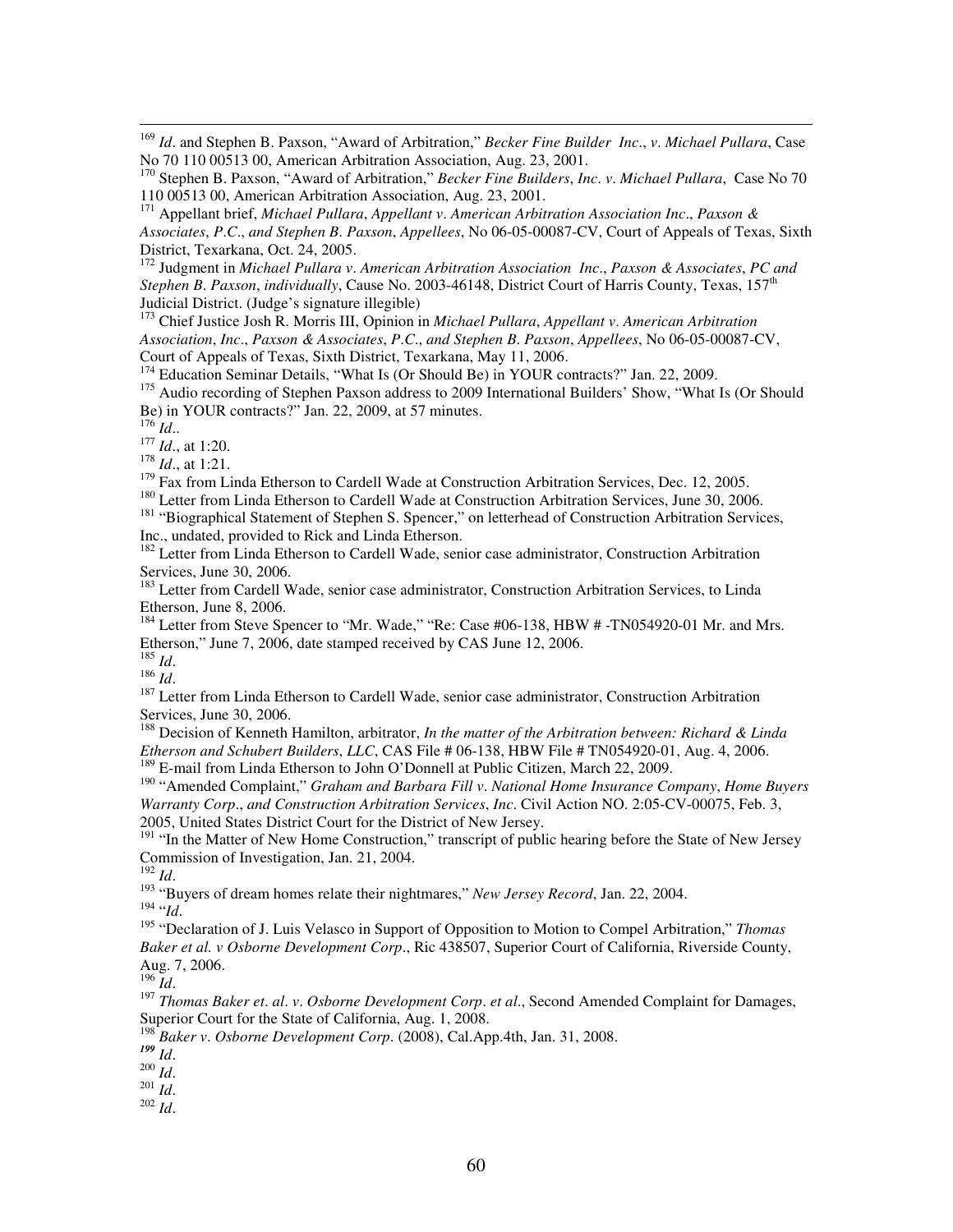$\overline{a}$ <sup>203</sup> *Id*.

 $^{204}\,Id.$ 

 $^{205}$  *Id.* 

<sup>206</sup> *Id*.

<sup>207</sup> Opinion, *Gabriel Bruni et al. v*. *James H*. *Didion*, *Sr*. and *James Alvarado v*. *James H*. *Didion Sr*., Court of Appeal of the State of California, Fourth Appellate District, Division 2, E040946 and E041120, March 12, 2008.

 $^{208}$  *Id.* 

 $^{209}$  *Id*.

<sup>210</sup> *Id*.

 $^{211}$  *Id.* 

<sup>212</sup> *Id*.

<sup>213</sup> E-mail from lawyer Barry Vaughan to John O'Donnell, senior researcher of Public Citizen's Congress Watch division, March 17, 2009, and conversation between Taylor Lincoln, senior researcher of Public Citizen's Congress Watch division, and lawyer Gerald Malanga, May 15, 2009.

<sup>214</sup> Alison Rice, "A House Divided: Consumer Advocates and Home Builders See the Increasingly Common Practice of Arbitration in Very Different Ways," *Builder* magazine, July 2003; Press release of Gardere Wynne Sewell LLP, "Gardere Boosts Construction Practice with Addition of Home Builder Industry Veteran," Sept. 24, 2008. Available at http://www.gardere.com/Attorneys/Attorney\_Bio/?id=1900; and Gardere Wynne Sewell LLP, profile of Steven E. Lane. Available at http://www.gardere.com/Attorneys/Attorney\_Bio/?id=1900.

<sup>215</sup> Transcript of House Judiciary Committee, Subcommittee on Commercial and Administrative Law hearing on Mandatory Binding Arbitration Agreements, June 12, 2007.

<sup>216</sup> Randall Patterson, "Home Sour Home," *Mother Jones*, July/August 2005.

<sup>217</sup> Jordan Fogal, "Mandatory Binding Arbitration Agreements: Are They Fair For Consumers?" written testimony to the Subcommittee on Commercial and Administrative Law, House Judiciary Committee, June 12, 2007.

<sup>218</sup> Transcript, *Stature Construction Inc*. *d/b/a Tremont Custom Homes v*. *Robert W*. *Fogal and Mary Jordan Fogal*, American Arbitration Association, Cause No. 70 110 E 0030106, Sept. 20, 2006, p. 68. <sup>219</sup> *Id*. p. 70.

<sup>220</sup> Jordan Fogal e-mail to John O'Donnell of Public Citizen, Oct. 15, 2008.

<sup>221</sup> Transcript, *Stature Construction*, *Inc*. *d/b/a Tremont Custom Homes v*. *Robert W*. *Fogal and Mary Jordan Fogal*, American Arbitration Association, Cause No. 70 110 E 0030106. Pages 48-55., Sept. 20, 2006.

<sup>222</sup> Jordan Fogal e-mail Public Citizen Senior Researcher John O'Donnell, Jan. 3, 2009.

<sup>223</sup> Letter from Patricia D. Salvato, M.D. to "Whom it May Concern," Sept. 22, 2004.

<sup>224</sup> *Id*.

<sup>225</sup> "Fungal/Mold Spore Analysis Report – bulk," Precision Analytical Laboratory Inc. Sept. 15, 2004. Also, e-mail from Jordan Fogal to Public Citizen Senior Researcher John O'Donnell, June 26, 2008, and Mold Help Web site at www.mold-help.org/content/view/412/.

<sup>226</sup> "Summary of Laboratory Results," McKee Environmental Health, Inc., Jan. 11, 2005, and Fungal/Mold Spore Analysis Report," Apex Precision Analytical Services, Inc., Jan. 10, 2005.

<sup>227</sup> Transcript, *Stature Construction*, *Inc*. *d/b/a Tremont Custom Homes v*. *Robert W*. *Fogal and Mary Jordan Fogal*, American Arbitration Association, Cause No. 70 110 E 0030106, Sept. 20, 2006, p. 148, 215-216.

<sup>228</sup> Judge Kent C. Sullivan, District Judge, *"Order*, *Mary Fogal v Stature Construction*, *Inc*.*"* Case No. 2005-70110, Harris County Texas 80<sup>th</sup> Judicial District, March 16, 2006. <sup>229</sup> *Id.*

<sup>230</sup> Transcript, *Stature Construction*, *Inc*. *d/b/a Tremont Custom Homes v*. *Robert W*. *Fogal and Mary Jordan Fogal*, American Arbitration Association, Cause No. 70 110 E 0030106, Sept. 22, 2006, p. 49-50. <sup>231</sup> Vicki L. Pinak, Award of Arbitrator, American Arbitration Association, Stature Construction Inc. d/b/a Tremont Custom Homes v. Robert W. Fogal and Mary J. Fogal, Oct. 30, 2006. <sup>232</sup> *Id*.

 $^{233}$  *Id.*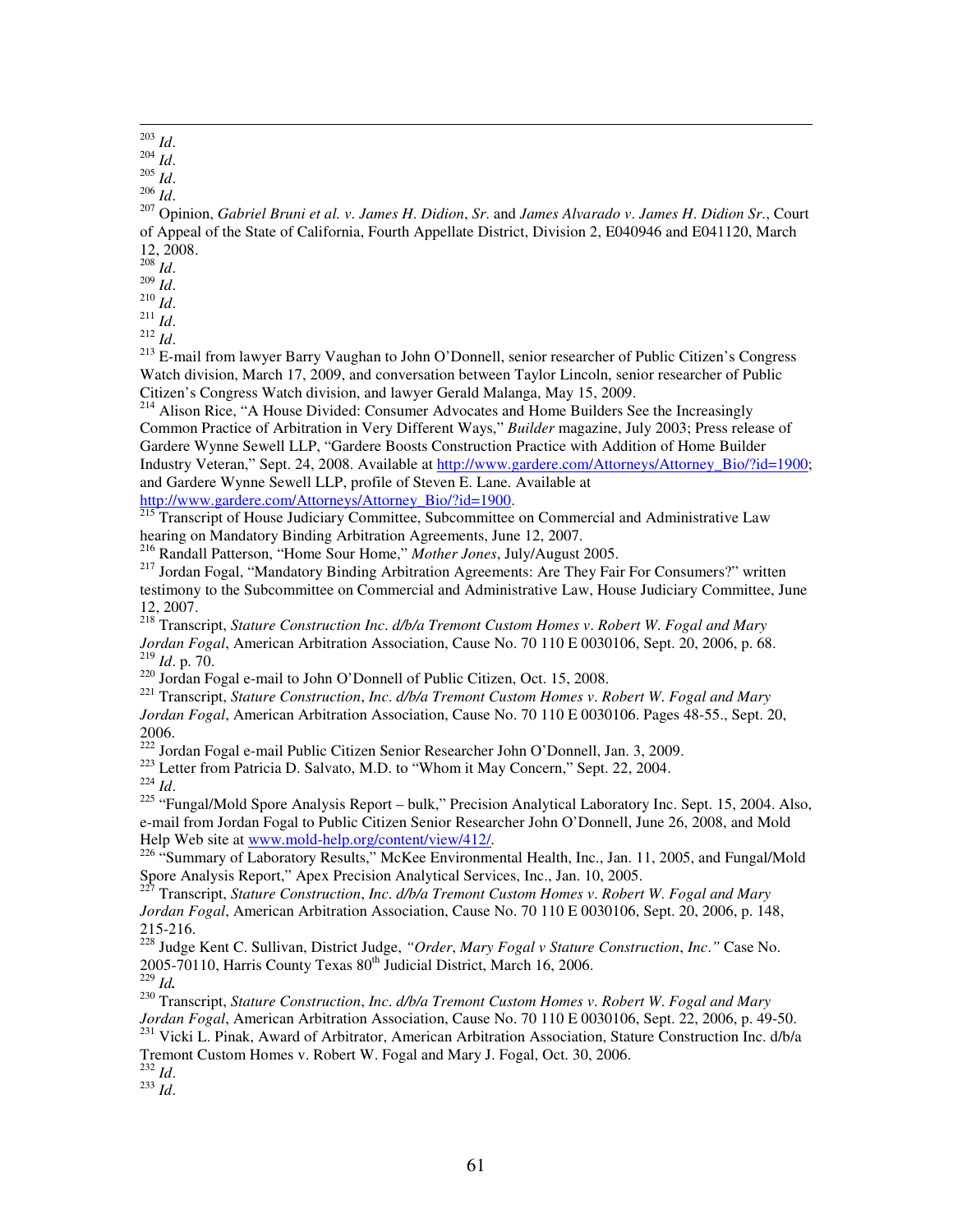$\overline{a}$ <sup>234</sup> Justice Elsa Alcala, "Memorandum Opinion," *Mary Fogal and Robert Fogal v*. *Stature Construction Inc*., *et al*. No. 01-07-00456 CV, Court of Appeals for the First District of Texas, Jan. 29, 2009. Also, Motion for rehearing, *Mary Fogal and Robert Fogal v*. *Stature Construction Inc*., *et al*. No. 01-07-00456 CV, Court of Appeals for the First District of Texas, March 2, 2009.

<sup>235</sup> Harris County Appraisal District, History of Ownership, 1515 Hyde Park Blvd, No. 34, Houston TX 77006. Available at http://www.hcad.org/records/Ownership.asp?acct=1198260010041&taxyear=2008. <sup>236</sup> E-mail from Jordan Fogal to Public Citizen Senior Researcher John O'Donnell, May 29, 2008. <sup>237</sup> *Id.*

<sup>238</sup> See Harris County Appraisal District Web site at

http://www.hcad.org/records/details.asp?tab=&bld=1&card=1&taxyear=2009&acct=1198260010041. Also see RehabList.com listing at http://www.rehablist.com/fixer\_upper\_house.aspx?ListingID=29305. Realty Trac listing for Hyde Park #34 viewed by Public Citizen April 6, 2009.

<sup>239</sup> Account of Scott and Leslie Kimbell that appeared on their Web site at

www.ourhouseisfallingdown.com.

<sup>240</sup> Don Hall, inspector for Complete Home Inspections Co. LLC, Aug. 12, 2004.

<sup>241</sup> Marc Sorenson, P.E., S.E., Structural Design Solutions, letter to Scott & Leslie Kimbell, Jan. 17, 2006.  $^{242}$  *Id.* 

<sup>243</sup> "Our dreams of building a home and raising a family in it have turned into a nightmare: A Bad Home Builder & Binding Arbitration can RUIN your life! Our Story," the Kimbells account of their experience. Available at http://www.ourhouseisfallingdown.com/wp/index.php.

<sup>244</sup> Celis Painting and construction Co. proposed \$54,450 in August 2005 while Merritt Home Builders & Developers, LLC proposed \$43,320 in August 2005 and then provided a new estimate, including additional work, for \$72,350 on April 20, 2006.

<sup>245</sup> See Jeffrey D. Paquin biography at http://paquinllc.com/paquin.htm.

<sup>246</sup> See Jeffrey D. Paquin message dated Feb. 7, 2001. Previously available at http://mail.abanet.org/scripts/wa.exe?A1=ind0102&L=adr&D=0&F=P&T=0.

 $247$  "Our dreams of building a home and raising a family in it have turned into a nightmare: A Bad Home

Builder & Binding Arbitration can RUIN your life! Our Story," the Kimbells account of their experience. Available at http://www.ourhouseisfallingdown.com/wp/index.php.

<sup>248</sup> Shelly Welch Cox, attorney for the Kimbells, "Claimant's Final Submission of Additional Material, Closing Argument, and Post-Hearing Brief," p. 43, Sept. 8, 2006.

<sup>249</sup> "Our dreams of building a home and raising a family in it have turned into a nightmare: A Bad Home Builder & Binding Arbitration can RUIN your life! Our Story," the Kimbells account of their experience, available at http://www.ourhouseisfallingdown.com/wp/index.php.<br><sup>250</sup> Jeffrey D. Paquin, "Final Order," Leslie Kimbell, claimant, v Sue Campbell Properties Inc., Respondent,

<sup>250</sup> Jeffrey D. Paquin, "Final Order," Leslie Kimbell, claimant, v Sue Campbell Properties Inc., Respondent, American Arbitration Association Commercial Arbitration Tribunal, No. 30 181 00881 05. Oct. 6, 2006. <sup>251</sup> *Id*.

 $^{252}$  *Id.* 

<sup>253</sup> California Code of Civil Procedure, Section 1281.96.

<sup>254</sup> AAA Vice President Richard Naimark e-mail to Taylor Lincoln, research director of Public Citizen's Congress Watch division, July 27, 2008.

<sup>255</sup>Taylor Lincoln, research director of Public Citizen's Congress Watch division, conversation with AAA Vice President Richard Naimark, March 11, 2009.

<sup>256</sup> Letter from Lester B. Wolff, Construction Arbitration Services, to Jackson Williams, Public Citizen, March 31, 2004. Available at

www.citizen.org/documents/Home%20Buyers%20Warranty%20Insurance.pdf.

<sup>257</sup> See Construction Arbitration Services reports on California consumer cases at http://www.casusa.org/ca\_statistics.php.

<sup>258</sup> See, e.g. Construction Arbitration Services report on arbitrations in 2006. Available at **http://www.cas**usa.org/documents/ca\_disclosures\_2006.pdf. For all CAS California reports, see the CAS Web site at http://www.cas-usa.org/ca\_statistics.php

<sup>259</sup> See CAS Web site at  $\underline{www.cas-usa.org/ca}$  statistics.php.

<sup>260</sup> Construction Arbitration Services web site, available at **www.cas-usa.org/ca\_statistics.php.** 

<sup>261</sup> Ryan J. Foley, "Judge Questions Partiality of Leading Arbitration Company," Associated Press, June 8, 2005.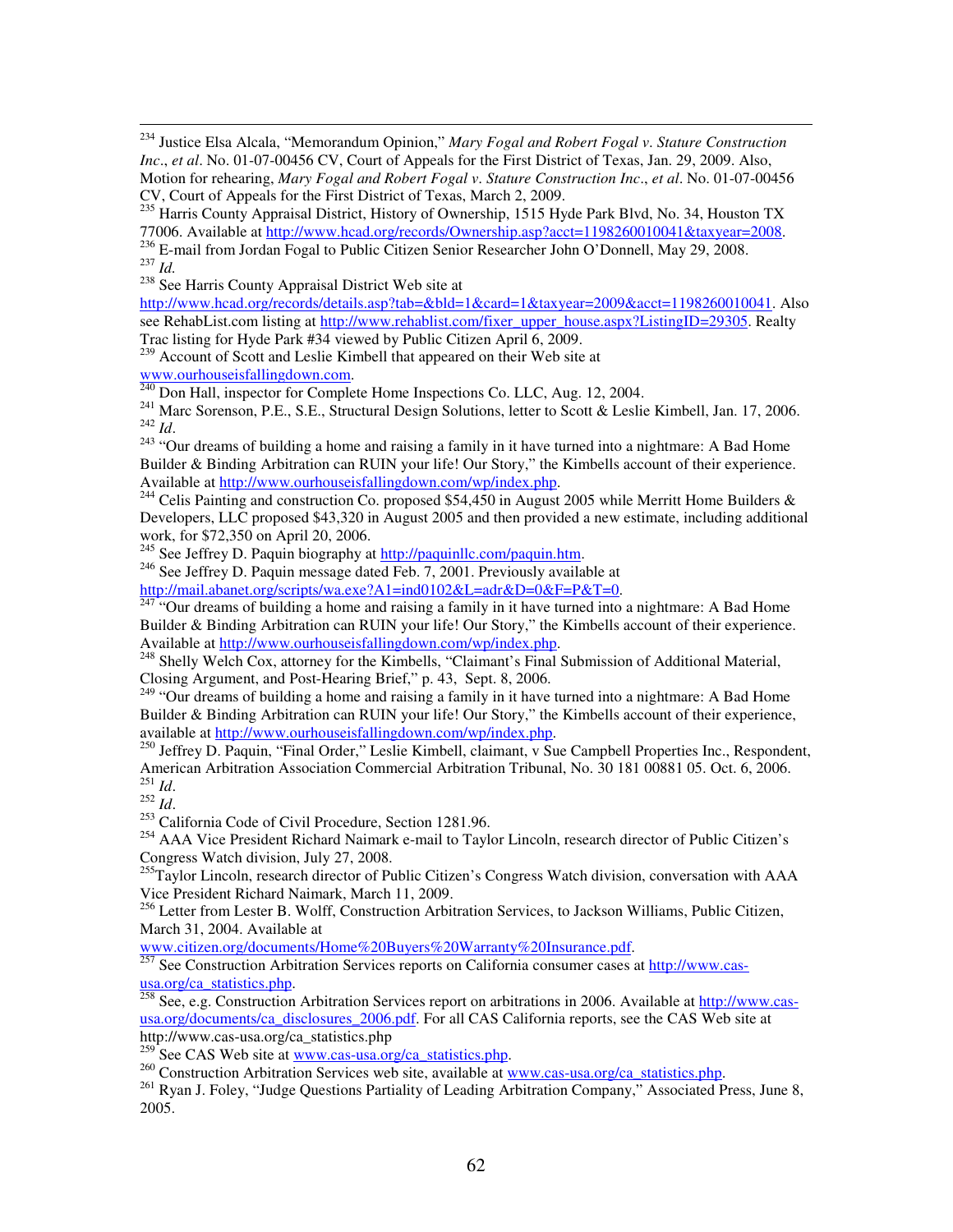$\overline{a}$ <sup>262</sup> New Jersey Commission of Investigation. "In the Matter of: New Home Construction Issues," Oct. 12, 2004.

 $^{263}_{263}$  Web site of DeMars & Associates Ltd. Available at

http://online.demarsassociates.com/caphome/files/CA%20Stats%20for%20Home.pdf. Viewed on May 9. 2009.

<sup>264</sup> Letter from David A. Szwak to Cardell Wade, Construction Arbitration Services, April 28, 2008. <sup>265</sup> Judge Ford E. Stinson Jr., "Order Directing Arbitrator to File all Arbitration Trial Evidence with this Honorable Court," *Timothy Clark Gilbert et al. v Robert Angel Builder Inc*. 26th Judicial District, Bossier Parish, La., July 1, 2008. See also, letter from David A. Szwak to Cardell Wade, Construction Arbitration

Services, May 23, 2008.

<sup>266</sup> Letter of Ben DeVries, Construction Arbitration Services arbitrator, to Clerk of Court, 26<sup>th</sup> Judicial District, Bossier Parish, Benton, La., July 11, 2008 (with CAS Rule 22 attached) and letter of David A. Szwak, attorney for Timothy Clark Gilbert and Karen Gilbert, to Cardell Wade, Construction Arbitration Services, April 28, 2008.

<sup>267</sup> Opinion, Judge Ford Stinson Jr., *Timothy Clark Gilbert*, *et*. *al*. *v Robert Angel Builder*, *Inc*. Number 126,955, 26<sup>th</sup> Judicial District court, Bossier Parish, La., Jan. 15, 2009.

<sup>268</sup> *Id*.  $^{269}$  *Id.* 

<sup>270</sup> "Plaintiff's Memo in Support of Motion to Vacate or Modify and Correct Arbitrator's Award," *Timothy Clark Gilbert*, *et*. *al*. *v Robert Angel Builder*, *Inc*., 26th Judicial District Court, Bossier Parish, La., and Ben H. DeVries, "Award of the Arbitrator," *In the Matter of the Binding Arbitration between Dr*. *and Mrs*. *Timothy Gilbert and Robert Angel Builders Inc*., Construction Arbitration Services Inc. CAS File #05-22, April 10, 2008.

E-mail from Timothy Clark Gilbert to Public Citizen Senior Researcher John O'Donnell, April 14, 2009. <sup>272</sup> Residential Warranty Company, sample warranty.

<sup>273</sup> *D*.*R*. *Horton*, *Inc*. *v Michael Green et*. *al*., Supreme Court of Nevada, Sept. 13 2004, 120 Nev. 549, 96 P.3d 1159 Nev. 2004.

<sup>274</sup> *D*.*R*. *Horton*, *Inc*. *v Michael Green et*. *al*., Supreme Court of Nevada, Sept. 13 2004, 120 Nev. 549, 96 P.3d 1159 Nev. 2004.

 $275$  D.R. Horton Warranty downloaded by Public Citizen, Feb. 26, 2008.

<sup>276</sup> "Choice Homes: Texas Real Estate Agreement," Dan and Sherry Freeland, Oct. 12, 2005.

<sup>277</sup> "2006 Builder 100," Builder magazine online listing of nation's top 100 builders. Available at www.builderonline.com/builder100/2006.aspx.

<sup>278</sup> Letter from Boyce L. Watley, mayor of Midlothian, Texas, to Bob Ladd, chief executive officer, Choice Homes Inc., May 15, 2006, and Richard D. Rushing, "Property Inspection Report Prepared for Dan Freeland," AA-Home Inspection Services, Feb. 12, 2007.

279 E-mail from Sherry Freeland to Public Citizen Senior Researcher John O'Donnell, Oct. 29, 2008.

<sup>280</sup> E-mail from Sherry Freeland to Public Citizen Senior Researcher John O'Donnell, Mar. 31, 2008.

<sup>281</sup> E-mail from Sherry Freeland to Public Citizen Senior Researcher John O'Donnell, April 15, 2009.

<sup>282</sup> E-mail from Sherry Freeland to Public Citizen Senior Researcher John O'Donnell, Oct. 29, 2008.

<sup>283</sup> Letter from Boyce L. Watley, mayor of Midlothian, Texas to Bob Ladd, chief executive officer, Choice Homes Inc., May 15, 2006.

<sup>284</sup> *Id*.

<sup>285</sup> See WaybackMachine at

http://web.archive.org/web/20060713063920/http://www.choicehomescomplaint.com/

<sup>286</sup> Letter from Dan and Sherry Freeland to Dan Coutoure, chief operating officer, Choice Homes Inc., Aug. 4, 2006.

<sup>287</sup> "Plaintiff's Original Petition, Application for Temporary Restraining Order, Temporary Injunction and Permanent Injunction," *Choice Homes*, *Inc*. *Plaintiff*, *v*. *Daniel Freeland and Sherry Freeland*, *Defendants*, Cause No. 017 220242 06, District Court, Tarrant County, Texas, Sept. 20, 2006.

288 "Choice Homes: Texas Real Estate Agreement, Dan and Sherry Freeland," Oct. 12, 2005.

<sup>289</sup> "Plaintiff's Original Petition, Application for Temporary Restraining Order, Temporary Injunction and Permanent Injunction," *Choice Homes*, *Inc*. *Plaintiff*, *v*. *Daniel Freeland and Sherry Freeland*, *Defendants*,

Cause No. 017 220242 06, District Court, Tarrant County, Texas, Sept. 20, 2006.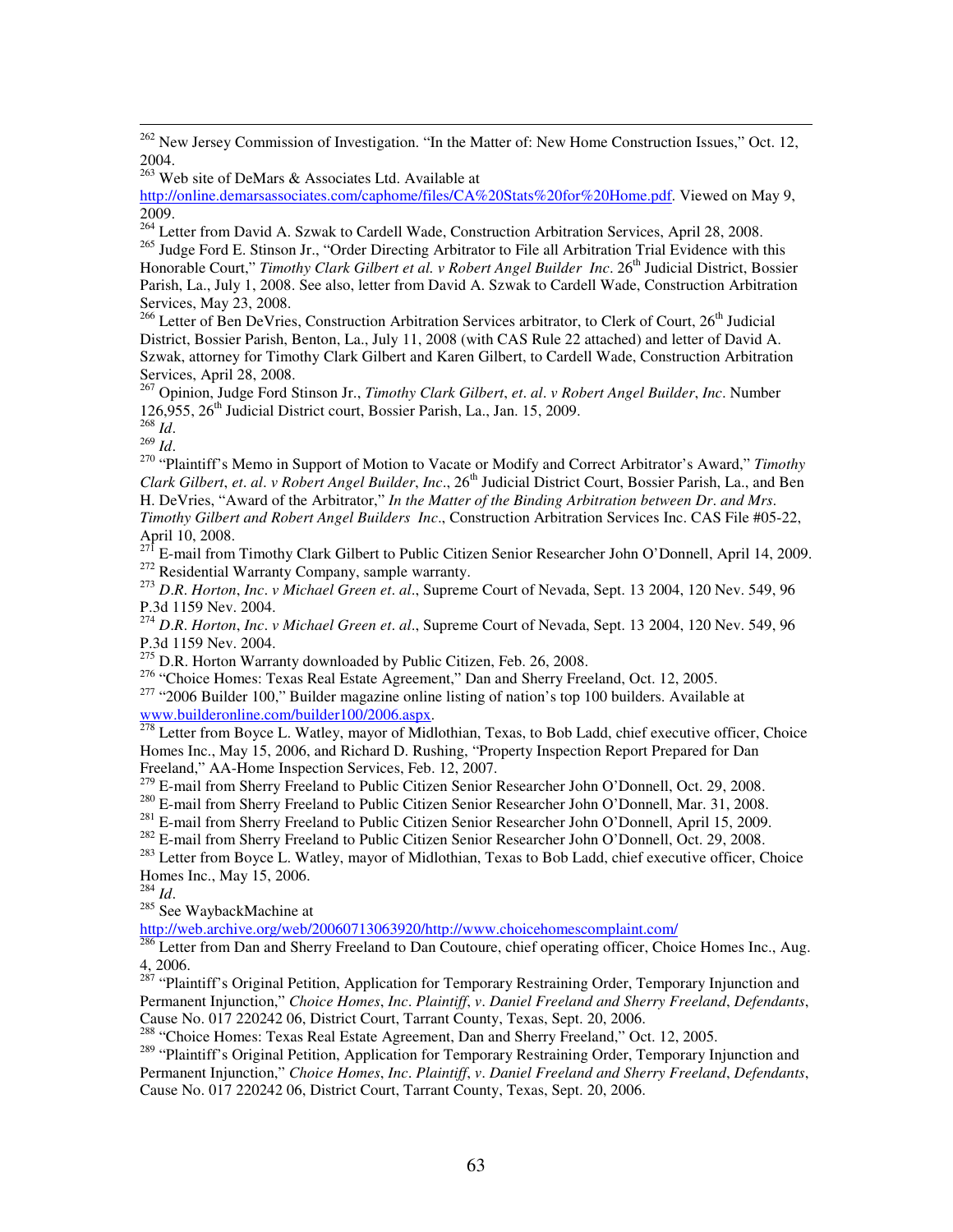<sup>290</sup> "Order of Nonsuit/Dismissal Without Prejudice," Judge Fred W. Davis, Choice Homes, Inc. v. Daniel Freeland and Sherry Freeland, Cause No. 17-220-242-06, District court, Tarrant County Texas, 17<sup>th</sup> Judicial District, Aug. 24, 2007. Also, "Construction Industry Arbitration Rules: Demand for Arbitration," Choice Homes, Inc., Claimant, v. Dan and Sherry Freeland, filed with the American Arbitration Association, Dec. 3, 2007.

<sup>291</sup> "Construction Industry Arbitration Rules: Demand for Arbitration," Choice Homes Inc., Claimant, v. Dan and Sherry Freeland, filed with the American Arbitration Association, Dec. 3, 2007. <sup>292</sup> *Id*.

<sup>293</sup> E-mail from Sherry Freeland to John O'Donnell of Public Citizen, March 28, 2008.

<sup>294</sup> Aleshia Howe, "Choice Homes Shutters Operations," *Fort Worth Business Press*, Feb. 25, 2009.

<sup>295</sup> E-mail from Sherry Freeland to John O'Donnell of Public Citizen, March 12, 2009.

<sup>296</sup> Pulte Home Protection plan, p. 47.

 $^{297}$  Residential Warranty Company, sample warranty, p. 320.22.

<sup>298</sup> Ryland Home Buyer's Guide, IV-166.

 $^{299}$  Code of Federal Regulations, 24 CFR Ch. 11 (4-1-00 Edition), Section 203.204.

<sup>300</sup> Prepared Statement of Mr. Dave Curtis, National Association of Homebuilders, Senate Committee on Banking, Housing, and Urban Affairs, Nov. 29, 2001.

<sup>301</sup> NAHB Resolution No. 11, May 9, 2003.

 $302$  *Id.* 

 $\overline{a}$ 

<sup>303</sup> Joint Report U.S. Department of the Treasury and U.S. Department for Housing and Urban 100 Development National Predatory Lending Task Force report, June 2000, p. 9.

<sup>304</sup> *Id*., p. 98-99.

<sup>305</sup> E-mail from Cindy Schnackel to John O'Donnell of Public Citizen, Feb. 20, 2009.

<sup>306</sup> E-mail by Cindy Schnackel, addressee redacted, July 1, 2001.

<sup>307</sup> E-Mail from Cindy Schnackel to John O'Donnell of Public Citizen, April 15, 2009.

<sup>308</sup> "Home Buyers Warranty Booklet Workmanship/Systems and Structural Limited Warranty Coverage, HBW 307, 10/1/99.

<sup>309</sup> Letter from Vance T. Morris, director, Office of Single Family Program Development. Federal Housing Administration, Dec. 7, 2001.

<sup>310</sup> E-mail from Cindy Schnackel to John O'Donnell of Public Citizen, Feb. 20, 2009. <sup>311</sup> *Id*.

<sup>312</sup> Schnackel v. Richard Fuller Homes-Oklahoma LLC and Richard Fuller, CJ-2003-832, District Court of Oklahoma County, Okla., filed Jan. 28, 2003.

<sup>313</sup> E-mail from Cindy Schnackel to John O'Donnell of Public Citizen, Feb. 20, 2009.

<sup>314</sup> Home Buyers Warranty Corp. warranty, HBW APP 307 10/1/02.

<sup>315</sup> Peter B. Rutledge, "Arbitration – A Good Deal For Consumers: A Response to Public Citizen, U.S. Chamber Institute for Legal Reform, April 2008

<sup>316</sup> Mark Fellows, "Limits on Arbitration Would Burden Courts and Taxpayers," *Metropolitan Corporate Counsel*, December 2007.

<sup>317</sup> Testimony of Laura MacCleery, former director, Public Citizen's Congress Watch division, before the U.S. House Committee on the Judiciary, Subcommittee on Commercial and Administrative Law, Oct. 25, 2007.

<sup>318</sup> *Id*.

<sup>319</sup> Award of Stephen B. Paxson, arbitrator, *In the Matter of the Arbitration between Becker Vince Builders*, *Inc*. *Michael Pullara*, Case No. 70-110-00513 00. Aug. 23, 2001.

<sup>320</sup> E-mail from Victoria Fair Woo, attorney for Michael Pullara, to John O'Donnell of Public Citizen, April 24, 2009.

<sup>321</sup> "Filings and Services Fees Civil and Family Cases," Harris County District Court Clerk, effective Feb. 27, 2009, available at

http://www.hcdistrictclerk.com/Common/Civil/pdf/Fee\_Schedule\_Civil\_And\_Family.pdf.

<sup>322</sup> Award of E. Christine Marazzi, arbitrator, *In the Matter of Paul J*. *Brenner and Yolanda A*. *Brenner and Coleman-Toll L*.*P*. *a/k/a Toll Brothers*, File #07-132, Nov. 17, 2007.

<sup>323</sup> Purchase contract between Coleman Toll L.P. and Paul J. and Yolanda A. Brenner, Aug. 9, 2006.

<sup>324</sup> Affidavit of Paul and Yolanda Brenner, Oct. 17, 2007, filed in *Paul Brenner and Yolanda Brenner v. Coleman Toll L.P. a/k/a Toll Brothers, Inc.*, Construction Arbitration Services, Case File No. 07-132.